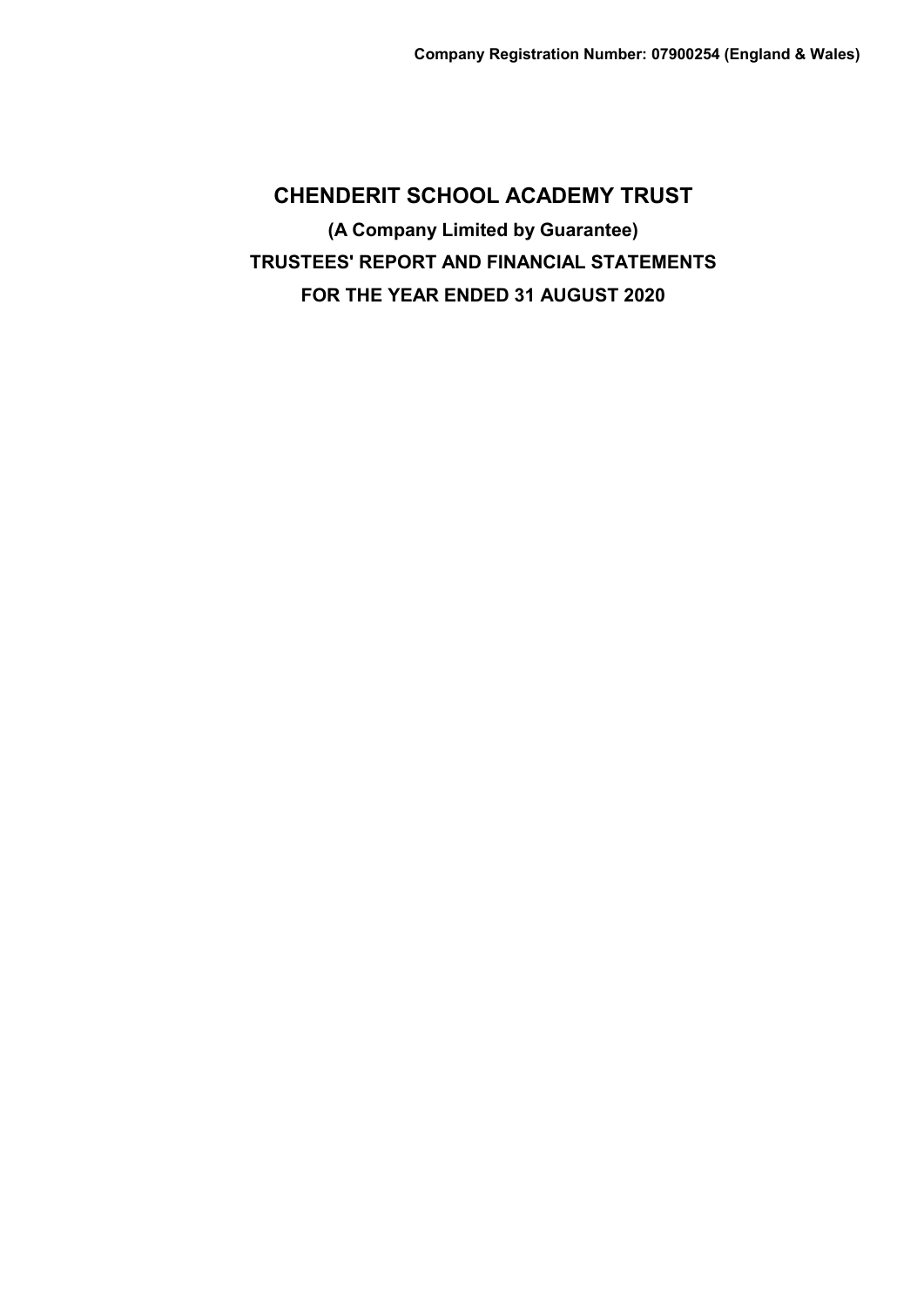# **(A Company Limited by Guarantee)**

# **CONTENTS**

|                                                                                | Page      |
|--------------------------------------------------------------------------------|-----------|
| <b>Reference and Administrative Details</b>                                    | $1 - 2$   |
| <b>Trustees' Report</b>                                                        | $3 - 15$  |
| <b>Governance Statement</b>                                                    | $16 - 21$ |
| <b>Statement on Regularity, Propriety and Compliance</b>                       | 22        |
| <b>Statement of Trustees' Responsibilities</b>                                 | 23        |
| <b>Independent Auditor's Report on the Financial Statements</b>                | $24 - 26$ |
| <b>Independent Reporting Accountant's Report on Regularity</b>                 | $27 - 28$ |
| Statement of Financial Activities Incorporating Income and Expenditure Account | $29 - 30$ |
| <b>Balance Sheet</b>                                                           | $31 - 32$ |
| <b>Statement of Cash Flows</b>                                                 | 33        |
| <b>Notes to the Financial Statements</b>                                       | $34 - 62$ |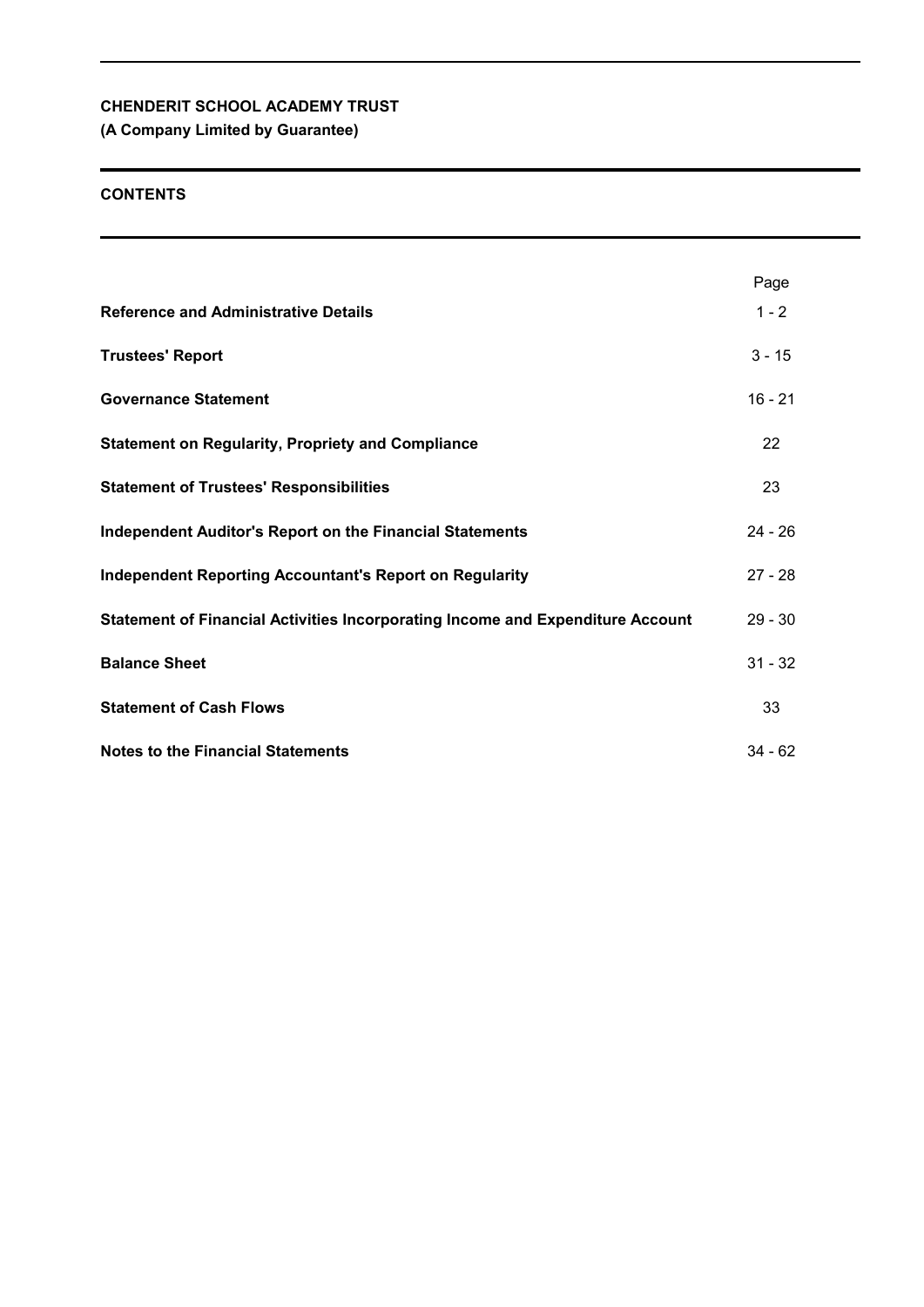# **(A Company Limited by Guarantee)**

# **REFERENCE AND ADMINISTRATIVE DETAILS**

| <b>Members</b><br><b>Members</b>          | Mr Roger Bell (resigned 9 September 2019)<br>Mr Ian Walker (appointed 9 September 2019)<br>Mr Doug Scott (appointed 9 September 2019)<br>Mrs Lisa Davis (resigned 31 July 2020)<br>Mr Steven Meacham<br>Mrs Alexe Pope<br>Mrs Rachael O'Connor-Boyd (appointed 5 October 2020)                                                                                                                                                                                                                                                                                                                                                                                                                                                                                                                                                                                                                                                                                                                                                                                                                                                                                          |
|-------------------------------------------|-------------------------------------------------------------------------------------------------------------------------------------------------------------------------------------------------------------------------------------------------------------------------------------------------------------------------------------------------------------------------------------------------------------------------------------------------------------------------------------------------------------------------------------------------------------------------------------------------------------------------------------------------------------------------------------------------------------------------------------------------------------------------------------------------------------------------------------------------------------------------------------------------------------------------------------------------------------------------------------------------------------------------------------------------------------------------------------------------------------------------------------------------------------------------|
| <b>Trustees</b>                           | Mr Ian Walker, Chair of Governors (appointed 9 September 2019)1,2<br>Mr Doug Scott, Vice Chair of Governors (appointed 9 September 2019)1<br>Mrs Lisa Davis, Chair of Resources Committee (resigned 31 July 2020)1<br>Mrs Jane Cartwright, Headteacher and Accounting Officer1<br>Mr Steven Meacham, Chair of Teaching and Learning Committee2<br>Mrs Alexandra Pope, Chair of Student, Families and Community Committee3<br>Mrs Joanne Dowden (appointed 1 September 2019)3<br>Ms Sophie Wilson1<br>Mrs Catherine Wilke2,3<br>Mrs Danielle Frewin (appointed 9 September 2019)3<br>Mr Phil Marchington2<br>Mrs Claire Marchand (resigned 12 November 2019)2<br>Mrs Rachael O'Connor-Boyd (appointed 9 September 2019)1<br>Mrs Claire Moore (resigned 15 June 2020)2<br>Mr David Walls (appointed 9 September 2019)1<br>Mr Kerry Blair (appointed 2 December 2019)3<br>Mrs Karen Arrand (appointed 2 December 2019)2<br>Mrs Lisa Cavanagh (appointed 2 December 2019)3<br>Mr Billy Belstone (appointed 7 September 2020)<br><sup>1</sup> Resources Committee<br><sup>2</sup> Teaching and Learning Committee<br><sup>3</sup> Students, Families and Community Committee |
| <b>Company registered</b><br>number       | 07900254                                                                                                                                                                                                                                                                                                                                                                                                                                                                                                                                                                                                                                                                                                                                                                                                                                                                                                                                                                                                                                                                                                                                                                |
| <b>Company name</b>                       | <b>Chenderit School Academy Trust</b>                                                                                                                                                                                                                                                                                                                                                                                                                                                                                                                                                                                                                                                                                                                                                                                                                                                                                                                                                                                                                                                                                                                                   |
| <b>Principal and registered</b><br>office | <b>Chenderit School</b><br><b>Archery Road</b><br><b>Middleton Cheney</b><br>Banbury<br>Oxfordshire<br><b>OX17 2QR</b>                                                                                                                                                                                                                                                                                                                                                                                                                                                                                                                                                                                                                                                                                                                                                                                                                                                                                                                                                                                                                                                  |
| <b>Company secretary</b>                  | Mrs Joanne Davies                                                                                                                                                                                                                                                                                                                                                                                                                                                                                                                                                                                                                                                                                                                                                                                                                                                                                                                                                                                                                                                                                                                                                       |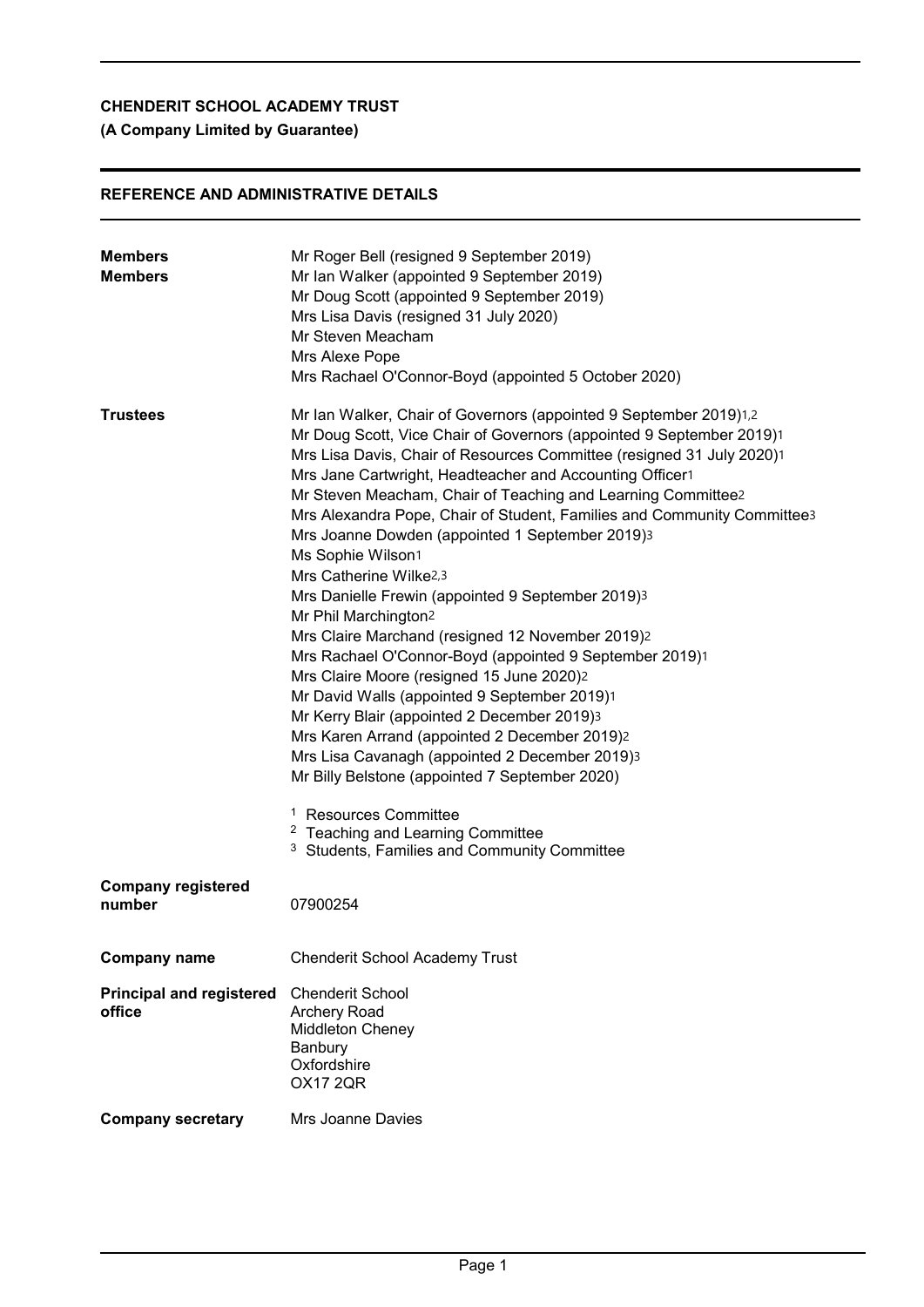**(A Company Limited by Guarantee)**

### **REFERENCE AND ADMINISTRATIVE DETAILS (CONTINUED) FOR THE YEAR ENDED 31 AUGUST 2020**

| <b>Senior management</b><br>team | Mrs Jane Cartwright, Headteacher and Accounting Officer<br>Mr Roddy Lloyd-Jones, Deputy Headteacher<br>Mr Patrick Taylor, Deputy Headteacher<br>Mr Mark Woodcock, Assistant Headteacher / Head of Technology<br>Miss Natalie Nowell, Assistant Headteacher / Head of English<br>Mr Andrew Williams, Assistant Headteacher / Head of Science |
|----------------------------------|---------------------------------------------------------------------------------------------------------------------------------------------------------------------------------------------------------------------------------------------------------------------------------------------------------------------------------------------|
| Independent auditor              | MHA MacIntyre Hudson<br><b>Chartered Accountants</b><br><b>Statutory Auditors</b><br>Peterbridge House<br>The Lakes<br>Northampton<br>NN4 7HB                                                                                                                                                                                               |
| <b>Bankers</b>                   | National Westminster Bank Plc<br>41 The Drapery<br>Northampton<br>NN <sub>1</sub> 2EY                                                                                                                                                                                                                                                       |
| <b>Solicitors</b>                | Browne Jacobson LLP<br>Mowbray House<br>Castle Meadow Road<br>Nottingham<br><b>NG2 1BJ</b>                                                                                                                                                                                                                                                  |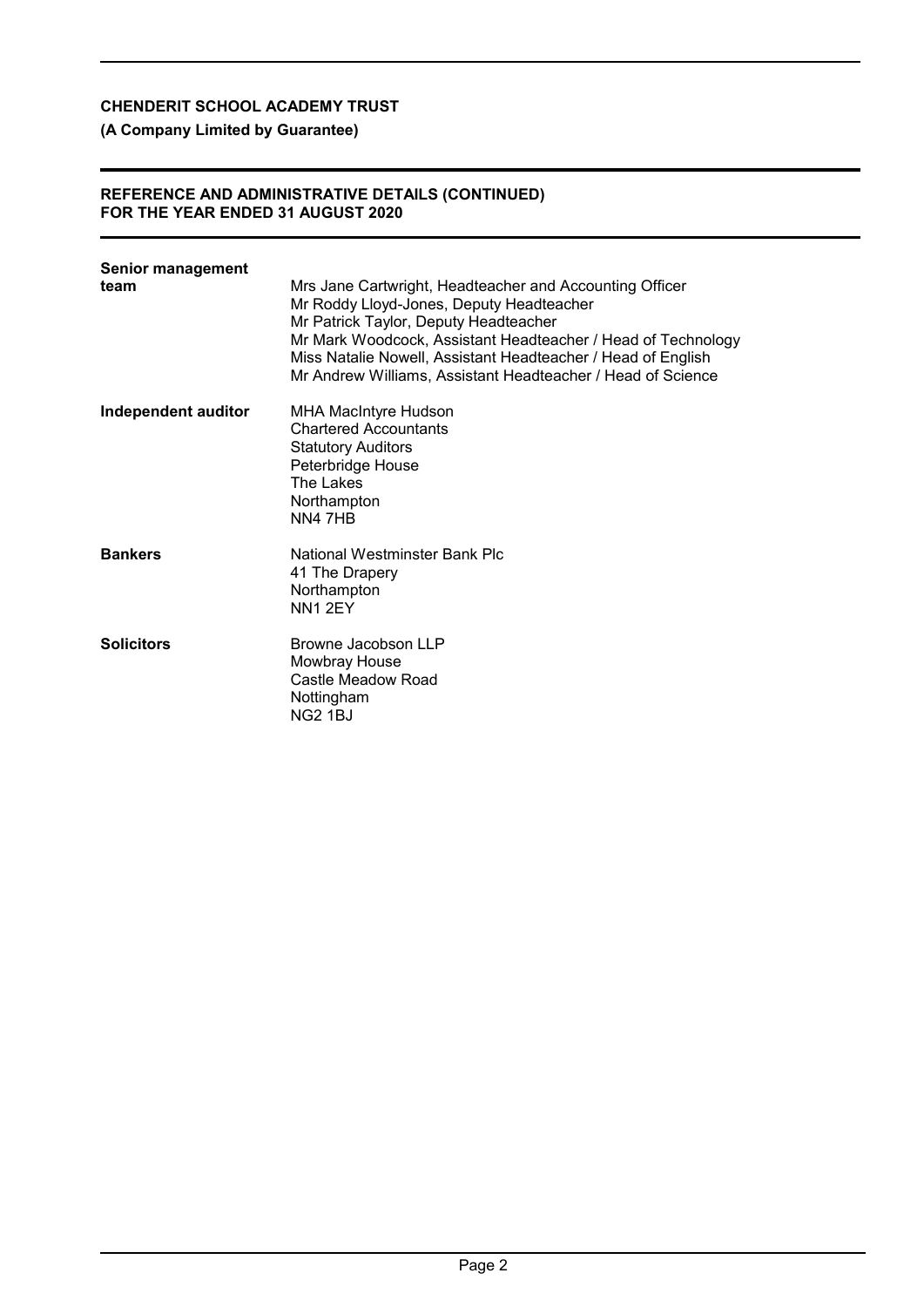### **(A Company Limited by Guarantee)**

#### **TRUSTEES' REPORT FOR THE YEAR ENDED 31 AUGUST 2020**

The Trustees (also known as Governors) present their annual report together with the financial statements and auditor's report of the charitable company for the year 1 September 2019 to 31 August 2020. The annual report serves the purposes of both a Trustees' report, and a directors' report under company law.

The Academy Trust operates an Academy for pupils aged 11 to 18 serving a catchment area in South Northamptonshire. It has a pupil capacity of 1,208 and had a roll of 1,076 in the school census of October 2019.

#### **Structure, governance and management**

#### **Constitution**

The Academy Trust is a company limited by guarantee and an exempt charity. The charitable company's memorandum and articles of association are the primary governing documents of the Academy Trust. The Trustees of Chenderit School Academy Trust Limited are also the directors of the charitable company for the purposes of company law. The charitable company operates as Chenderit School Academy Trust.

Details of the Trustees who served during the year, and to the date these accounts are approved are included in the Reference and Administrative Details on page 1.

#### **Members' liability**

Each member of the charitable company undertakes to contribute to the assets of the charitable company in the event of it being wound up while they are a member, or within one year after they cease to be a member, such amount as may be required, not exceeding £10, for the debts and liabilities contracted before they ceased to be a member. Further details can be found in note 26 of the accounts.

### **Trustees' indemnities**

Trustees benefit from indemnity insurance to cover the liability of the Trustees which by virtue of any rule of law would otherwise attach to them in respect of any negligence, default or breach of Trust or breach of duty of which they may be guilty in relation to the Academy Trust. Details of the costs can be found in note 12 to the financial statements.

### **Method of recruitment and appointment or election of Trustees**

The management of the Academy Trust is the responsibility of the Trustees who are elected and co-opted under the terms of the Articles of Association.

The board of Trustees is responsible for appointing Governors except for parent Governors and staff Governors who are elected by a secret ballot. Governors are subject to retirement by rotation but are eligible for re election at the meeting at which they retire. The term of office for any Governor shall be 4 years, save that this time limit shall not apply to the Headteacher. Subject to remaining eligible to be a particular type of Governor, any Governor may be re appointed or re elected.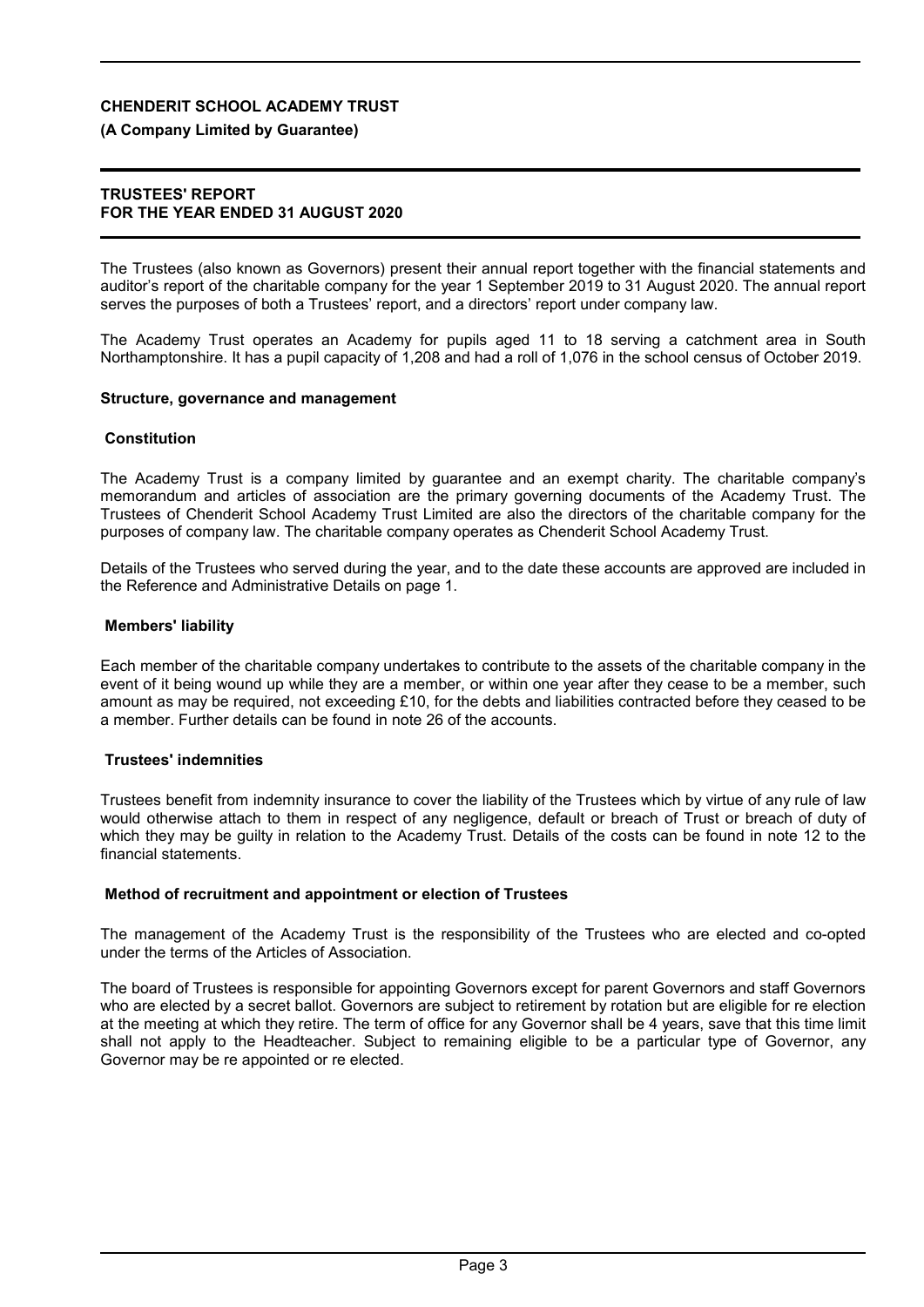#### **(A Company Limited by Guarantee)**

### **TRUSTEES' REPORT (CONTINUED) FOR THE YEAR ENDED 31 AUGUST 2020**

#### **Structure, governance and management (continued)**

#### **Policies adopted for the induction and training of Trustees**

The training and induction provided for new Governors depends on their existing experience. Where necessary induction provides training on charity and educational legal and financial matters. All new Governors are given a tour of the Academy and the chance to meet with staff and students. All Governors have access to copies of policies, procedures, minutes, accounts, budgets, plans and other documents that they will need to undertake their role as governors. As there are normally only two or three new governors a year, induction tends to be done informally and is tailored specifically to the individual but attention is given to more specific training requirements.

#### **Organisational structure**

Chenderit School Academy Trust has embedded its structure following the adjustment to its structure during 2014/15. The structure reflects changing priorities particularly in relation to the Ofsted framework, the latest Ofsted "good" judgement (May 2017) and the key priorities of the school, determined in the light of known best practice. Whilst the organisational structure is continually kept under review, it currently consists of a core Leadership Team comprising of the Head teacher (also known as Accounting Officer), two Deputy Heads (1. Student Progress and Curriculum 2. Pastoral, including Behaviour for Learning), an Assistant Head (Operations and with key Departmental responsibilities in DT), an Assistant Head (oversight of the basics at KS4, with key Departmental responsibilities in English) and an Assistant Head (responsible for DP and with key departmental responsibilities in Science). Other Leadership posts include a Head of Sixth Form, SENDCO, two Leading Practitioners, Heads of Department (curriculum) and Heads of Learning (pastoral) who provide additional support, as required.

The aim of the Leadership structure is to devolve responsibility and encourage involvement in decision making at all levels.

#### **Arrangements for setting pay and remuneration of key management personnel**

There is a published pay structure, agreed by the Governing Body and adhered to. There is a common approach to appraisal across the school, such that pay and remuneration is reviewed annually and uplifts granted for those eligible, if performance targets are met and the totality of performance is strong.

The Governors are responsible for setting general policy, adopting an annual plan and budget, monitoring the Academy by the use of budgets and making major decisions about the direction of the Academy, capital expenditure and senior staff appointments.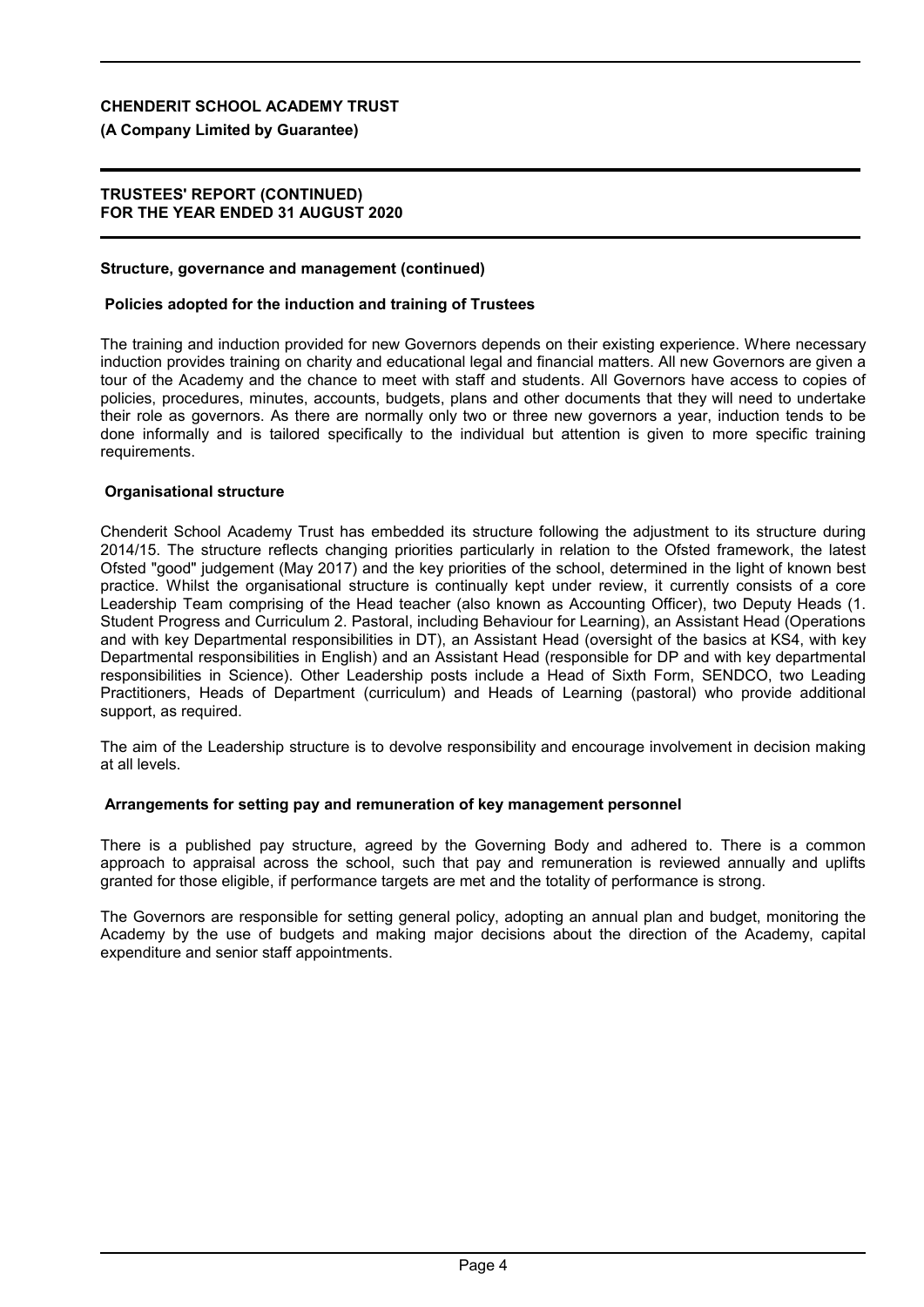## **(A Company Limited by Guarantee)**

### **TRUSTEES' REPORT (CONTINUED) FOR THE YEAR ENDED 31 AUGUST 2020**

| Structure, governance and management (continued)                                                              |                               |      |
|---------------------------------------------------------------------------------------------------------------|-------------------------------|------|
| <b>Trade union facility time</b>                                                                              |                               |      |
| <b>Relevant union officials</b>                                                                               |                               |      |
| Number of employees who were relevant union officials during the year<br>Full-time equivalent employee number | $\frac{3}{3}$                 |      |
| Percentage of time spent on facility time                                                                     |                               |      |
| <b>Percentage of time</b>                                                                                     | <b>Number of</b><br>employees |      |
| 0%<br>1%-50%<br>51%-99%<br>100%                                                                               | 3                             |      |
| Percentage of pay bill spent on facility time                                                                 | £                             |      |
| Total cost of facility time<br>Total pay bill<br>Percentage of total pay bill spent on facility time          | 247<br>4,654,339<br>0.01      | $\%$ |
| Paid trade union activities                                                                                   |                               |      |
| Time spent on paid trade union activities as a percentage of total paid facility time<br>hours                | 0.10                          | %    |

### **Related parties and other connected charities and organisations**

The Academy Trust benefits from its relationship with South West Area Northants (SWAN) Schools Network which enables key personnel from the school to share and benefit from consultation with other similar schools and academy's. The Academy Trust also benefits from having two serving Ofsted inspectors on its Leadership Team.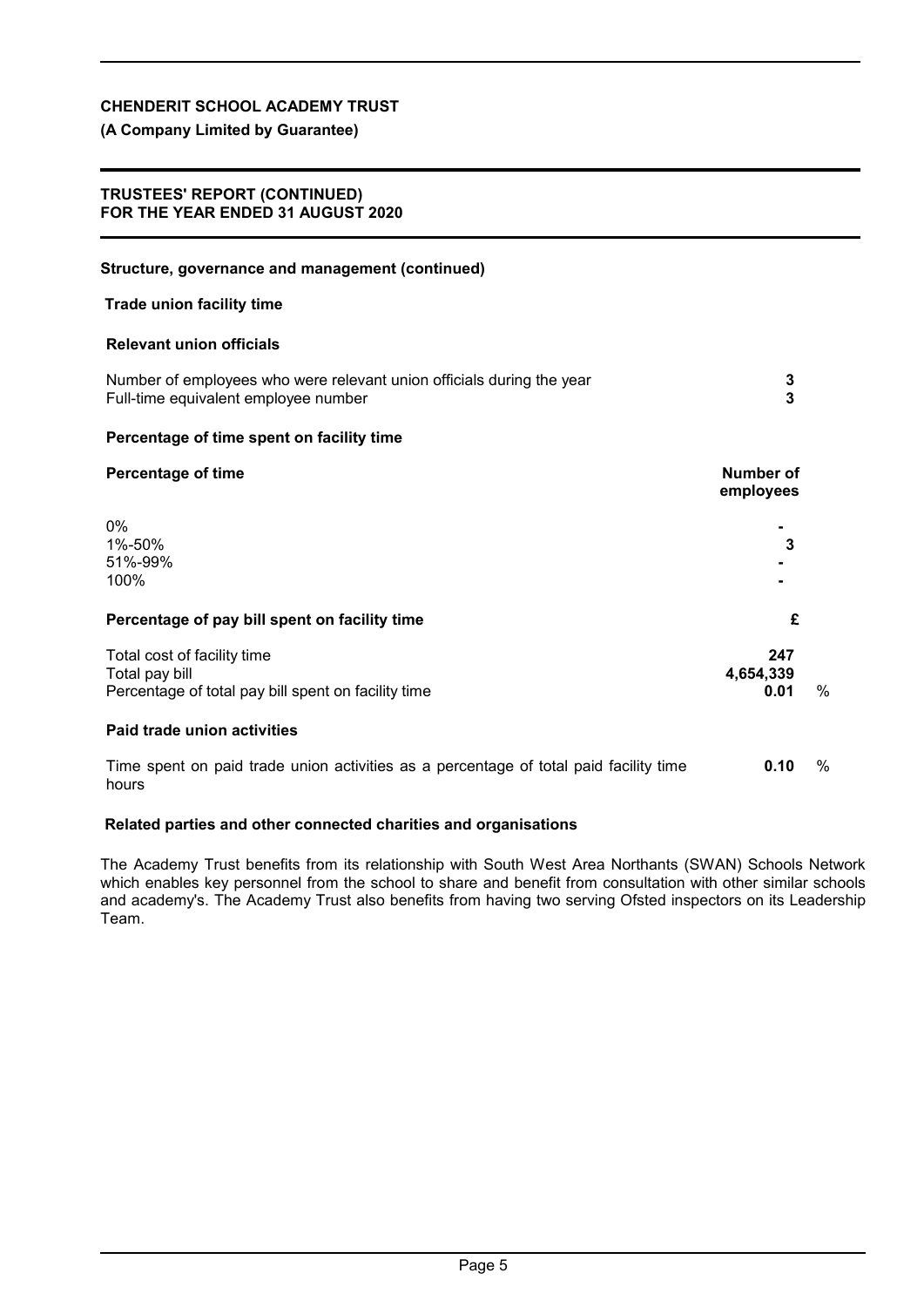# **(A Company Limited by Guarantee)**

## **TRUSTEES' REPORT (CONTINUED) FOR THE YEAR ENDED 31 AUGUST 2020**

# **Objectives and activities**

# **Objects and aims**

The objects and aims of the Governors and staff at Chenderit School are:

To pursue excellence academically and in all other spheres of school life.

To achieve this we strive to:

- inspire all students to engage in learning in the widest possible sense so that they develop the skills necessary to be successful in school, at work and in the wider community;
- support one another to become resilient, independent, curious, adaptable and resourceful learners and leaders whose successes are celebrated;
- develop ambitious students, staff and Governors who understand that we are in competition with the global community;
- foster community-wide respectful, trusting, compassionate, empathetic relationships through which students and staff enjoy and achieve;
- enable students, staff, Governors, parents and carers to embrace their role and to contribute effectively in supporting learning and progress; and
- develop a culture in which skilled and passionate staff draw on best local, national and global practice.

Our community continues to Aim High, Work Hard, Be Nice.

# **Objectives, strategies and activities**

# **Whole School Objectives 2019-2021**

# **1. To improve the quality of leadership and management at all levels**

- a) For leaders at all levels and Governors to ensure that more and most able students, including those who are disadvantaged, are more consistently challenged by their work and know how to achieve the highest grades;
- b) To ensure leaders at all levels and Governors improve the PSHE and tutor time programmes, insuring these are cohesive and well-taught and delivered across the school; and
- c) For leaders at all levels and Governors to build on developments to improve engagement and information sharing with parents so that all parents know who to approach with any issues they have and are confident in the school's systems for dealing with bullying and safeguarding issues.

# **2. To improve the quality of education intent**

a) The curriculum is ambitious, coherently planned and sequenced towards cumulatively sufficient knowledge and skills for future learning and employment and adapted to meet the needs of all pupils, particularly disadvantaged pupils and pupils with SEND.

# **3. Implementation**

- a) Teachers present subject matter clearly, check pupils' understanding systematically, identify misconceptions accurately and provide clear, direct feedback; and
- b) Teaching is sequenced towards cumulatively sufficient knowledge (i.e. pupils to know more and remember more) and assessment helps pupils to embed and use knowledge fluently.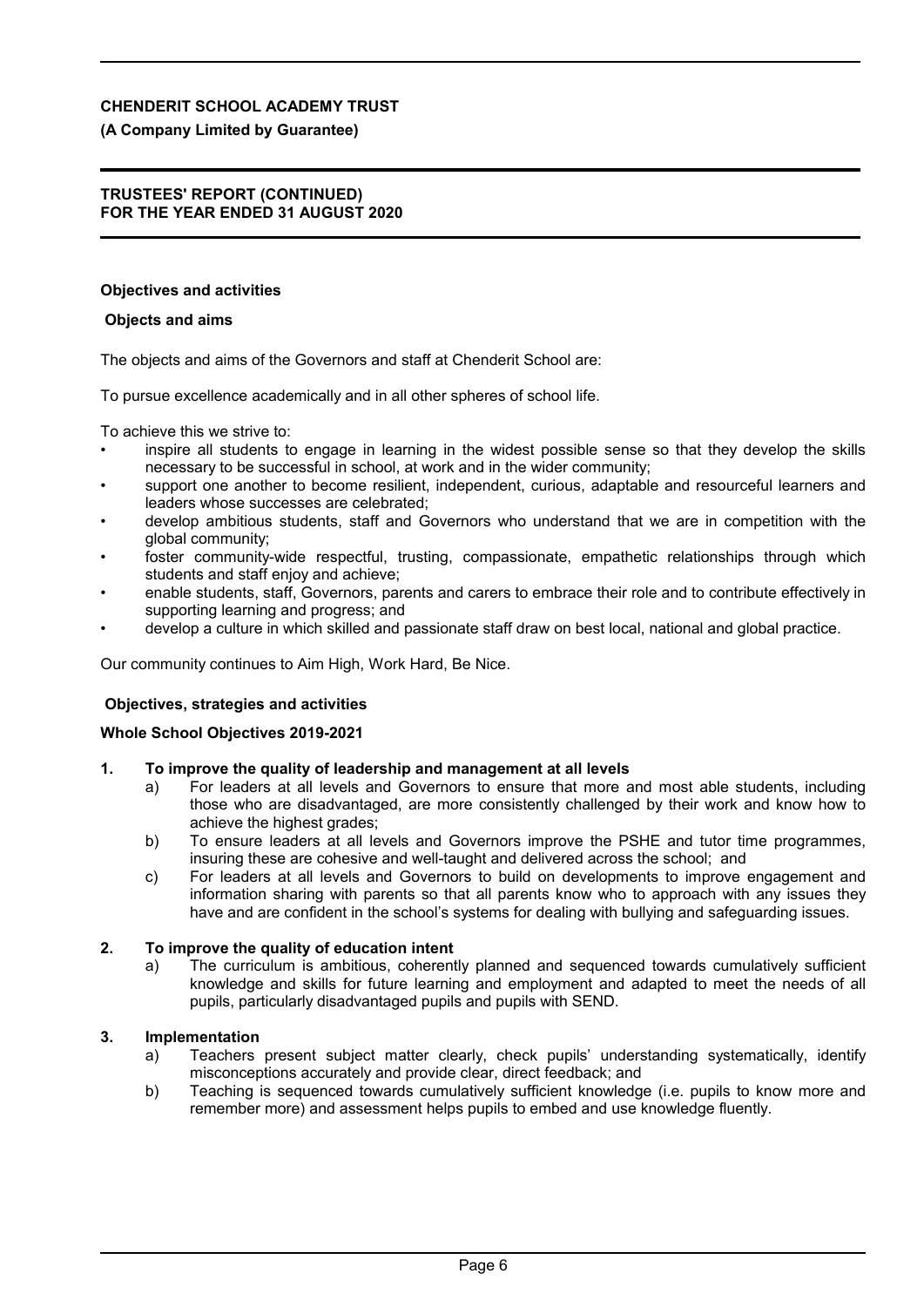## **(A Company Limited by Guarantee)**

### **TRUSTEES' REPORT (CONTINUED) FOR THE YEAR ENDED 31 AUGUST 2020**

### **Objectives and activities (continued)**

### **4. Impact**

a) Pupils achieve well throughout school and in their end of course exams, consequently, they are ready for the next stage of education, employment or training.

### **5. To improve students' behaviour and attitudes**

- a) Staff have high expectations for pupils' behaviour and conduct such that low-level disruption is not tolerated, pupils' behaviour does not disrupt lessons or the day-to-day life of the school and staff make sure that pupils follow appropriate routines; and
- b) There is a positive and safe environment in which bullying, aggression, discrimination and derogatory language are not tolerated.

### **6. To improve students' personal development**

- a) Teaching of the curriculum for pupils' broader development (e.g. SMSC, LiMB, FBV) is of high quality, well-sequenced and leads to informed, healthy, confident, resilient, independent, responsible, respectful, tolerant pupils; and
- b) Pupils are prepared for future success in education, employment or training through an effective careers programme.

### **Our key performance indicators are:**

### **Key performance indicators**

- 1. Progress 8 measure at GCSE to have a positive residual with the aspiration of 'above average' (broadly average 2016-2018);
- 2. English element of P8 to be above average (-0.2 in 2018);
- 3. Maths element of P8 to be above average (-0.3 in 2018);
- 4. EBacc element of P8 to remain above average (0.2 in 2018);
- 5. Open element of P8 to be above average (-0.2 in 2018);
- 6. Attainment 8 to be above national figures, taking into account the ability on entry of the cohort (2018 = 47.97/national average = 44.26);
- 7. The percentage achieving a grade 5 or better in English and Mathematics to be above national averages, taking into account the ability on entry of the cohort (2018 43% above the national average of 40%);
- 8. Overall DP to improve from Progress 8 of -0.43 in 2018 (South East and East Midlands progress in 2018 = -0.7; Chenderit 2017 = -0.76). (NB IDSR: P8 was sig. below the national for other pupils  $(0.13)$  in 2018/2017 for overall disadvantaged);
- 9. Minimise differences between groups at GCSE so that the achievement of boys, middle, higher ability pupils and disadvantaged students is in line with or above national average for all students by 2020;
- 10. English and Maths progress score for resit GCSE (Y12/13) to remain above average (progress in English and Maths was at least  $\frac{3}{4}$  of a grade above average in 2018):
- 11. Average grade per entry to improve from C grade in 2018 by 2020; and
- 12. Overall ALPS grade 1-3 at A level.

## **Quality of Education**

- 13. Quality of education (intent and implementation) in most (80%-96%) of lessons is good or better;
- 14. Achievement (impact) in most (80%-96%) of lessons is good or better;
- 15. Almost no (0%-3%) lessons show quality of education to be inadequate and where this is the case, swift intervention in support of improvement is in place;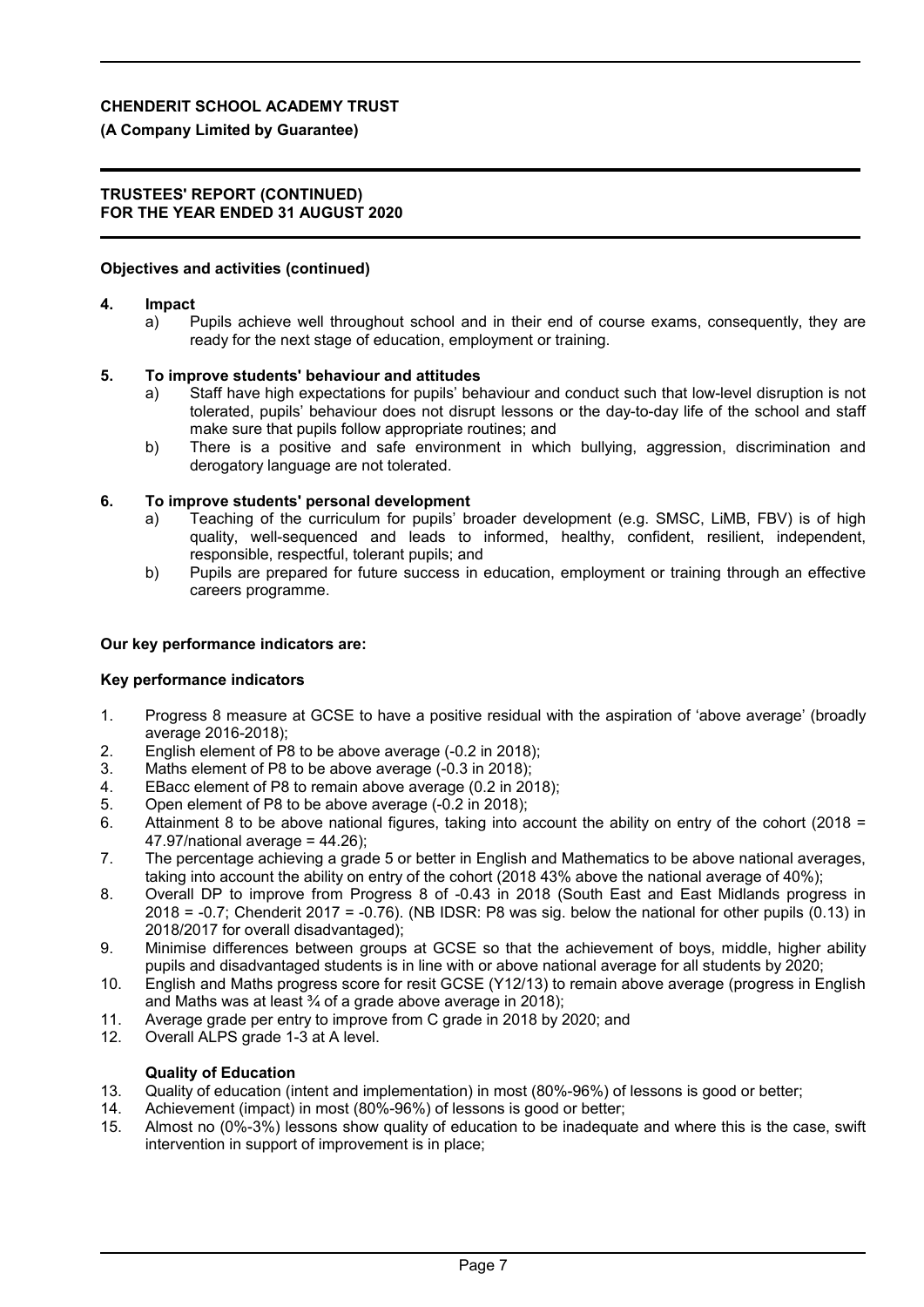### **(A Company Limited by Guarantee)**

#### **TRUSTEES' REPORT (CONTINUED) FOR THE YEAR ENDED 31 AUGUST 2020**

#### **Objectives and activities (continued)**

- 16. Almost no (0%-3%) lessons show achievement to be inadequate and where this is the case, swift intervention in support of improvement is in place; and
- 17. PSHE is consistently well taught and delivered across school.

#### **Attendance**

- 18. Maintain % of students in sustained education, employment and training at 98% or better for all (national average = 94%), and improve % of DP to be in line with national average for non-DP (96% in 2018);
- 19. Improve absence from 4.90% in 2018 (National average = 5.5% in 2018) and ensure DP absence improves from 7.9% (national average =  $8.1\%$  in 2018);
- 20. Improve PA from 12% in 2018 (national average = 13.9% in 2018); and
- 21. Improve Sixth Form attendance from 90.7% (Easter 2016) baseline data.

#### **Behaviour and Exclusions**

- 22. To reduce the % of repeat exclusions from 1.22% in 2017 (national average for similar schools = 0.95%); and
- 23. To reduce the number of permanent exclusion from 3 in 2016/17 (national average = 2).

### **No. on roll**

- 24. Ensure there are 180 students in each year group (Y7-11); and
- 25. Improve Sixth Form numbers from 194 (October 2018 census).

#### **Perceptions of school**

- 26. Improve staff perception of school from baseline data of October 2018;
- 27. Improve parent perception of school from baseline data of October 2018; and
- 28. Improve student perception of school from baseline data of April 2019.

### **Public benefit**

The Academy Trust promotes education for the benefit of the local community of Middleton Cheney and the surrounding area and offers recreational facilities to a variety of local community groups outside of school hours for the benefit of the general public.

### **Strategic report**

#### **Achievements and performance**

In May 2017, following a Section 8 Ofsted Inspection, the school received notification that "this school continues to be good".

In the summer of 2019, at A level, 22% of all results were graded A<sup>\*</sup> or A, 42% of all results were graded A<sup>\*</sup> B and the school achieved an overall pass rate of 98%. This represented strong performance that was consistent with that seen in recent years.

In the summer of 2019, at GCSE, governors and leaders at the school were very pleased to see further increases in the attainment of students compared with 2018's data.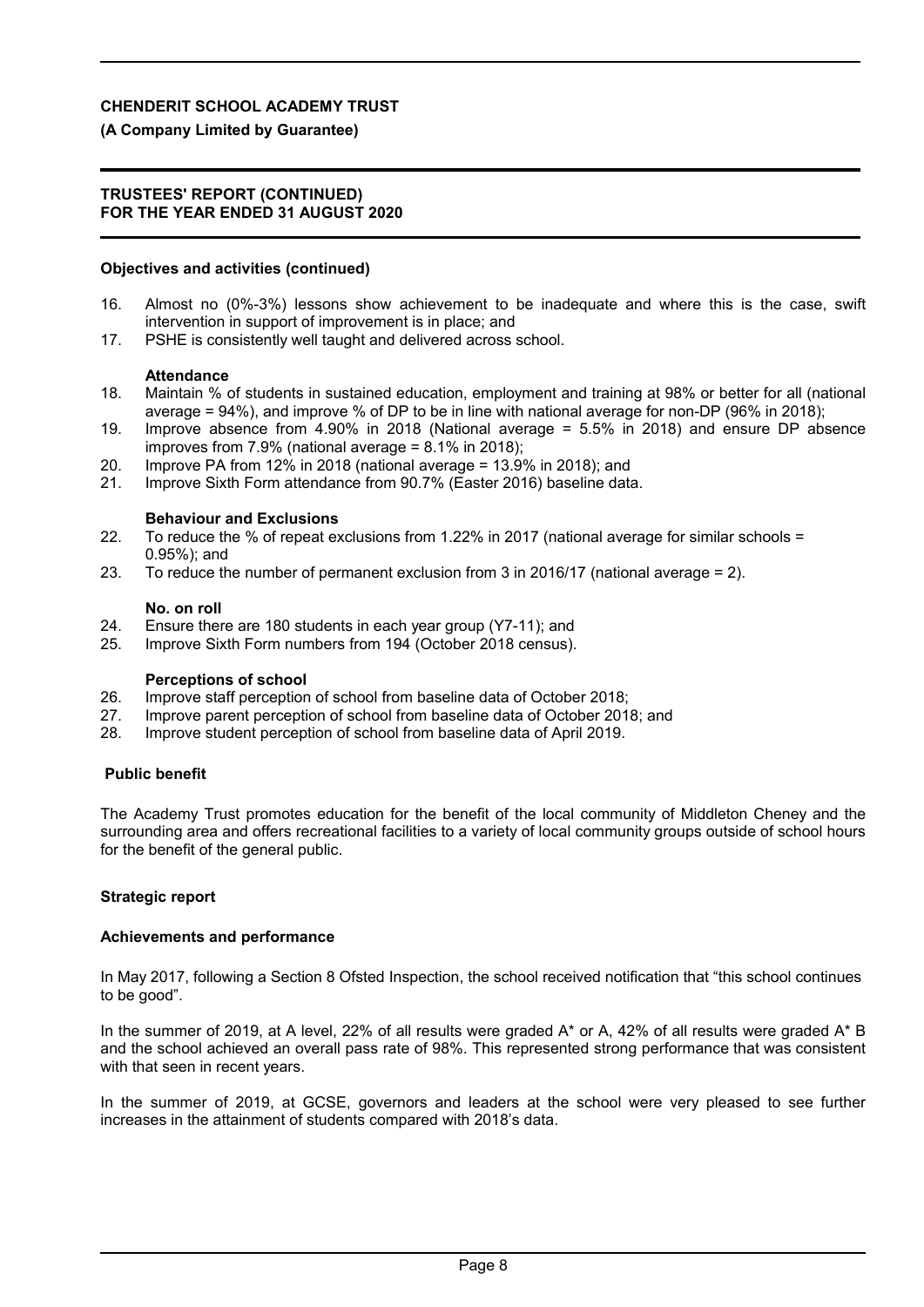### **(A Company Limited by Guarantee)**

#### **TRUSTEES' REPORT (CONTINUED) FOR THE YEAR ENDED 31 AUGUST 2020**

#### **Strategic report (continued)**

#### **Achievements and performance (continued)**

By summer 2020, we had expected to see another successful year in terms of our students' A level and GCSE results. However, with the advent of COVID-19 and the cancellation of the summer series of examinations, we were asked to submit Centre Assessed Grades, based on the work students had completed during their courses. Students were awarded these grades or higher grades where Ofqual's algorithm showed that students would have been awarded higher grades. This happened in very few cases. Therefore, and in light of the government's statement that: "We will not be publishing school, college or multi-academy trust (MAT) level performance data based on summer 2020 tests, assessments and exams at any phase", we are unable to publish data for summer 2020.

| 49.14 | 47.96 |
|-------|-------|
|       |       |
|       | 43%   |
|       |       |
| 75%   | 60%   |
|       |       |
| 98%   | 98%   |
|       |       |
| 69%   | 57%   |
|       |       |
| 73%   | 61%   |
| 69%   | 62%   |
| 87%   | 76%   |
| 48%   | 47%   |
| 77%   | 66%   |
| 78%   | 63%   |
| 60%   | 76%   |
| 77%   | 62%   |
|       | 45%   |

#### **Going concern**

After making appropriate enquiries, the board of Trustees has a reasonable expectation that the Academy Trust has adequate resources to continue in operational existence for the foreseeable future. For this reason it continues to adopt the going concern basis in preparing the financial statements. Further details regarding the adoption of the going concern basis can be found in the accounting policies.

#### **Impact of Covid-19 Virus**

Between 23rd March and 22nd May 2020, the majority of school staff worked from home. The exceptions to this were the Leadership team and some key support staff who worked on a rota basis to ensure that the school remained open to our most vulnerable students and to the children of key workers.

From 1st June, the leadership team and all support staff returned to school and teaching staff either came into school to teach students in years 10 or 12 who were in school on a rota basis or taught remotely. Additional mental health support was signposted for staff. All external lettings were cancelled.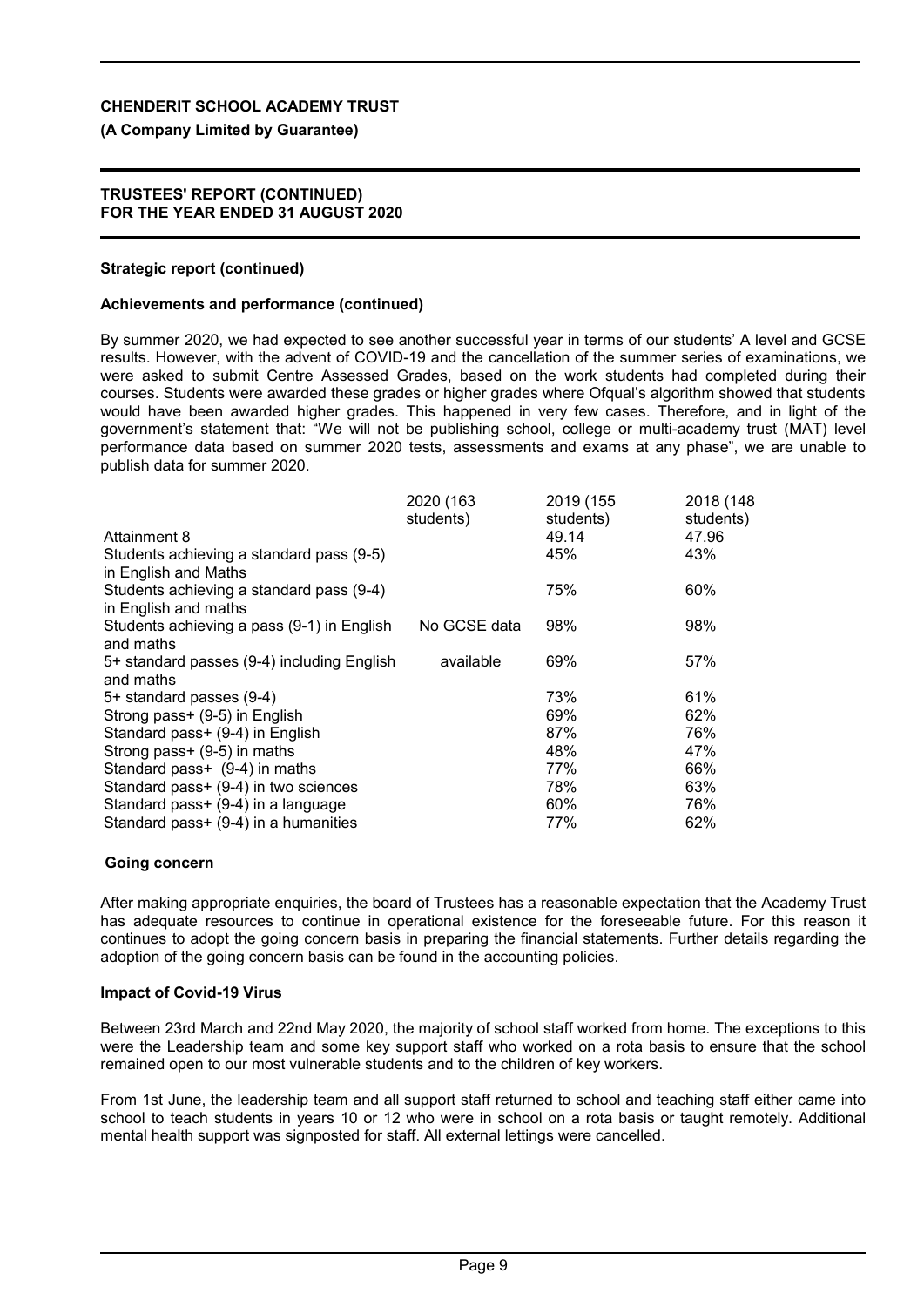### **(A Company Limited by Guarantee)**

#### **TRUSTEES' REPORT (CONTINUED) FOR THE YEAR ENDED 31 AUGUST 2020**

#### **Strategic report (continued)**

#### **Achievements and performance (continued)**

From 23rd March onwards, students who typically work with the Learning Support department received regular phone calls home. Heads of Learning asked tutors to make regular contact with their tutees so that all students had contact from school. Following the announcement that schools may invite students from all years in for brief meetings with staff where it may be of particular benefit, heads of learning drew up lists of individuals whom they wished to see, and they were invited in to school. Staff tracked student work very carefully and recorded on SIMs when students had not submitted work as requested. This collated information informed choices about whom to invite in to school.

Access to technology was vital to working from home, and the school accessed the government scheme, and provided from our own resources, hardware and dongles allowing internet access for students with particular identified needs. Where students did not have access to technology, parents could request that work be printed out and sent home. By the end of the summer term, by supporting families to access technology, the number requesting paper copies of work was reduced to only two.

Throughout, we prioritised our obligation to manage the demands put on staff. In the special situation we were in, we were mindful of the extra obligations families may have, particularly in the early stages of lockdown.

Google Meetings took place during school hours, so staff who had important family responsibilities were able to attend to them at the end of the school day.

We actively explored the use of technology (such as the online submission of exams) to cut workload (physical papers do not need to be printed, sorted and distributed, then collected and re-distributed). The CPD we offered (through Google Meetings, videos and help sheets) was a way of sharing time-saving solutions.

At the same time as leading distance learning, and those in school, making the site safe and preparing for reopening, staff completed the process of estimating grades for Year 11 and 13, submitting and checking them.

During this period a number of individuals, including the exams officer, played a key role in managing an unusual situation and doing the extra work involved. We make a point of regularly thanking staff for their contributions.

For the coming year, staff and student absence is a huge concern, along with the potential for high additional Covid-19 related costs (e.g. supply staffing costs, cleaning costs and all associated cleaning products, heating bills as we continue to ventilate the buildings). The majority of lettings remain suspended and fund-raising activities have been halted, which will add additional pressures to the school's finances.

The Northamptonshire Pension Fund actuarial valuation as at 31 August 2020 increased our liability from £1.168m to £1.449m. There are risks and uncertainties associated with the assumptions adopted to reach this valuation. Current and changing market conditions also have a significant effect on the value of the liabilities.

The virus, whilst increasing costs in many areas, also created savings due to the school closure and reduced demands for many services and school supplies A prudent yet flexible approach to react to the rapidly changing environment and manage risks and opportunities as they arise will be necessary as we move forward. There continue to be many calls on our reserves to continue to update and improve our school, and we continue to explore all avenues for grant funding to support this.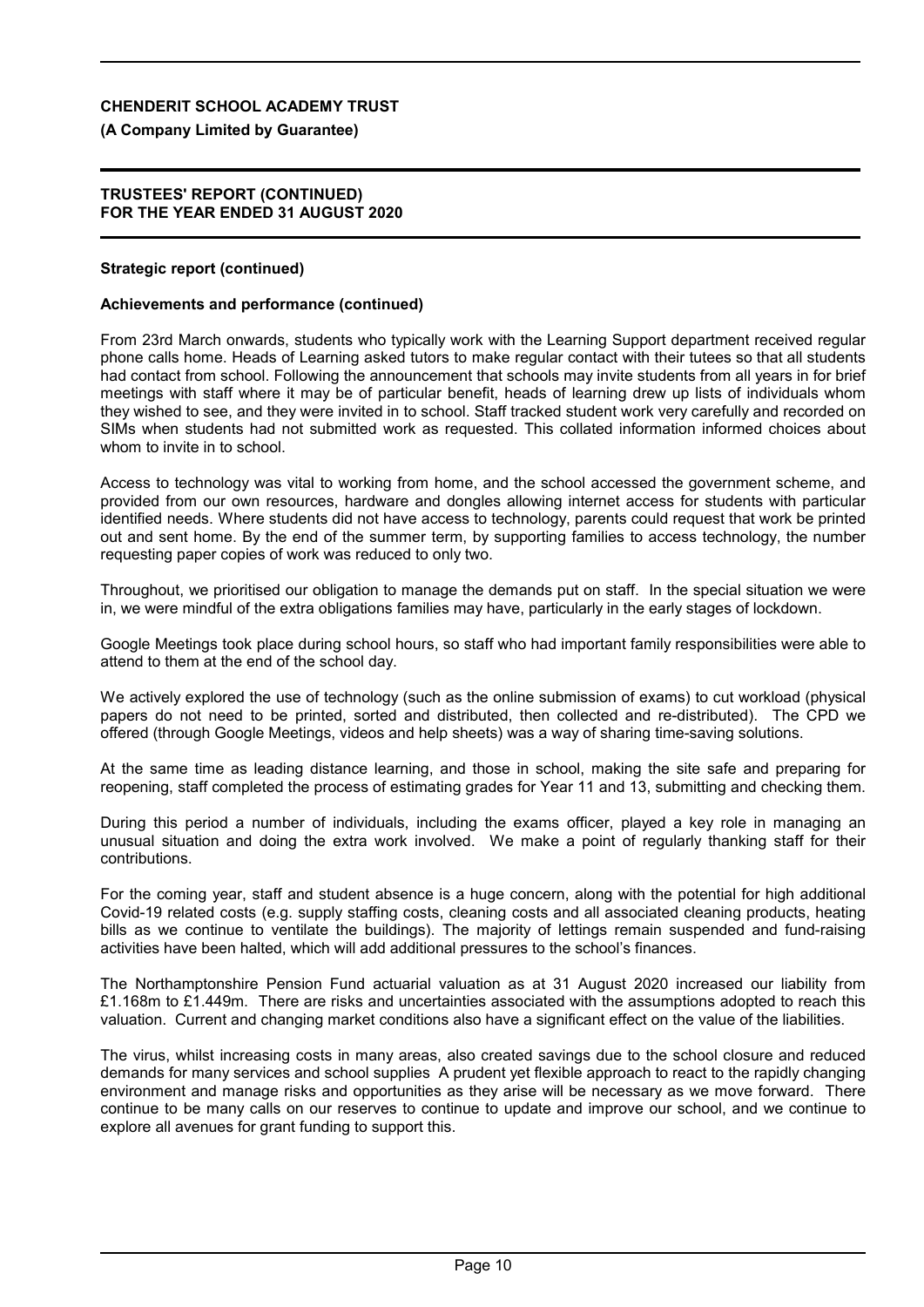#### **(A Company Limited by Guarantee)**

#### **TRUSTEES' REPORT (CONTINUED) FOR THE YEAR ENDED 31 AUGUST 2020**

#### **Strategic report (continued)**

#### **Achievements and performance (continued)**

#### **National Free School Meals Support**

Following Covid-19 school closure in March 2020, we initially provided financial support to our FSM students by purchasing and distributing vouchers worth £15/week for The Mid-Counties Co-operative. There was no government financial support for this cost of £1500. The Edenred government support scheme was then introduced allowing us to order e-vouchers for our FSM families to redeem in their preferred supermarket. This support continued during the summer term closure, half term and summer holidays.

#### **Financial review**

Most of the Academy Trust's income is obtained from the DfE in the form of recurrent grants disbursed via the Education and Skills Funding Agency (ESFA), the use of which is restricted to particular purposes. The grants received from the DfE during year ended 31 August 2020 and the associated expenditure are shown as restricted funds in the statement of financial activities.

The Academy Trust also received grants for fixed assets from the ESFA and other funding bodies. In accordance with the Charities Statement of Recommended Practice, 'Accounting and Reporting by Charities' (SORP 2019), such grants are shown in the Statement of Financial Activities as restricted income in the fixed asset fund. The restricted fixed asset fund balance is reduced by annual depreciation charges over the expected useful life of the assets concerned.

During the year to 31 August 2020, revenue expenditure of £5,529,772 (excluding depreciation) (2019 - £5,133,217) was covered by recurrent grant funding from the DfE together with other incoming resources. The excess of expenditure over income for the year (including transfers and excluding restricted fixed asset funds and pension adjustment) was a deficit of £210,446 (2019 - £132,824 surplus).

At 31 August 2020 the net book value of fixed assets was £10,830,121 (2019 - £9,626,473) and movements in tangible fixed assets are shown in note 13 to the financial statements. The assets were used exclusively for providing education and the associated support services to the pupils of the Academy.

During 2019/20 the Academy has continued to improve the learning environment and the tools available for students and teachers, and also increased capital expenditure to improve the teaching and learning environment. The Academy will continue with a rolling program of capital improvements.

The Academy's risk management procedures are outlined below. The Trustees believe that its risk management procedures mitigate as far as reasonably possible the principal risks and uncertainties facing the Academy Trust.

The Academy Trust does not have significant trade debtors as invoiced income is a minor ancillary activity. Lettings income is minimal and very much linked to the School's community responsibilities to encourage local organisations, particularly where school pupil involvement is encouraged. Cash flow is monitored daily by the Academy Trust and budgets presented to the Governing Body consider cash flow and liquidity in detail.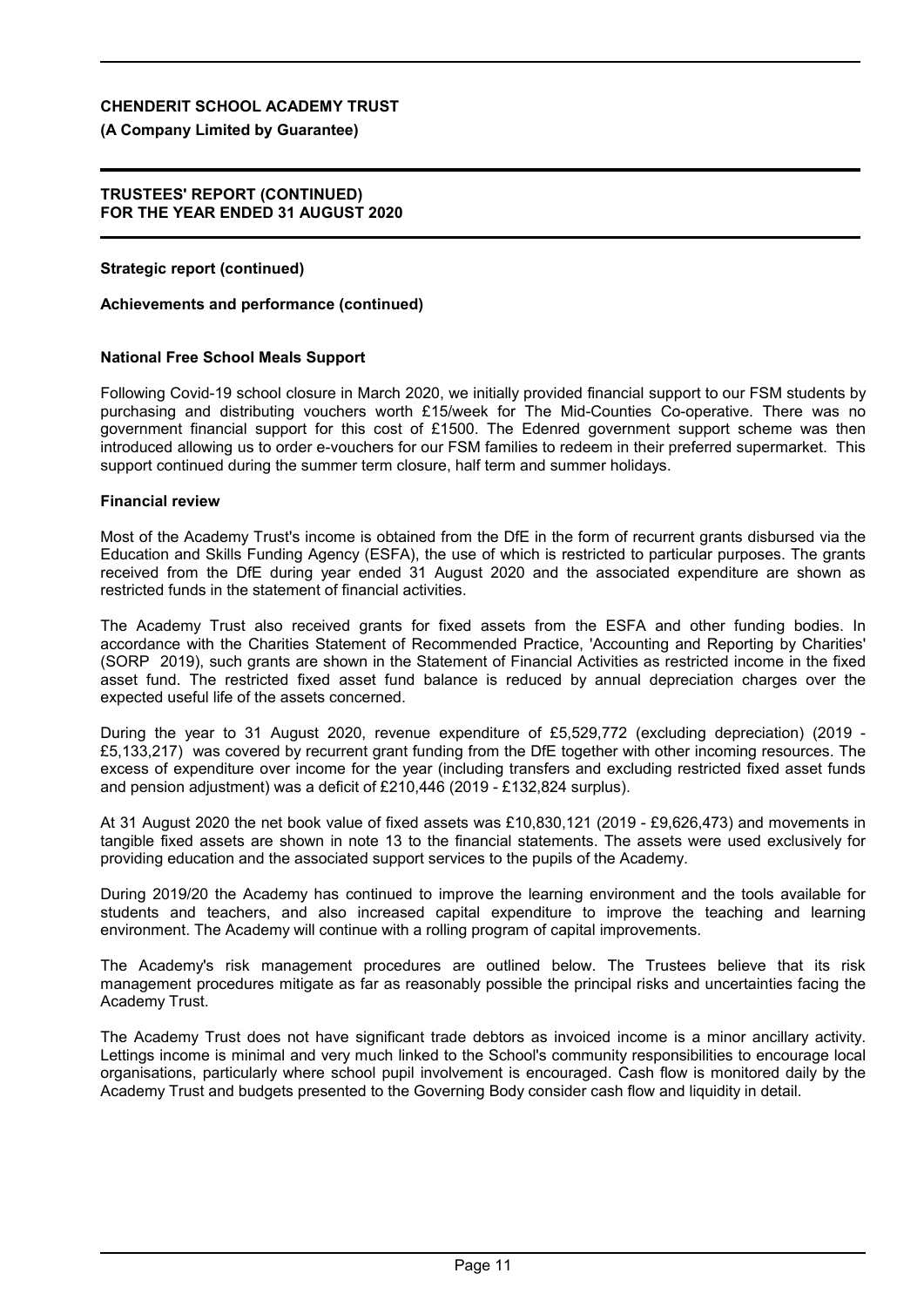# **(A Company Limited by Guarantee)**

## **TRUSTEES' REPORT (CONTINUED) FOR THE YEAR ENDED 31 AUGUST 2020**

# **Strategic report (continued)**

# **Achievements and performance (continued)**

# **Reserves policy**

Keeping an appropriate level of financial reserves is essential to protect against:

- Income reduction due to government funding changes;
- Known reduction in sixth form numbers;
- Maintaining the school premises at an acceptable level against asset management plans and taking account of the age of the buildings; and
- Unplanned staffing costs.

The governors review the reserve levels of the Academy annually. This review encompasses the nature of income and expenditure streams, the need to match income with commitments and the nature of reserves. The Academy's current level of free reserves (total funds less the amount held in fixed assets and restricted funds) is £101,674 (2019 - £102,355). The Academy intends to continue building up free reserves as required.

Included within restricted funds at 31st August 2020 is the Local Government Pension Scheme deficit of £1,449,000 (2019 - £1,168,000). The pension deficit is viewed as a long term debt and annual contributions are adjusted as necessary to mitigate the risk and reduce the deficit.

At 31 August 2020 the total funds comprised:

| Unrestricted |                               | 101.674     |
|--------------|-------------------------------|-------------|
|              | Restricted: Fixed asset funds | 11.507.398  |
|              | Pension reserve               | (1,449,000) |
|              | Other                         | 796.349     |
|              |                               | 10.956.421  |

# **Investment policy**

The Governing Body has approved a treasury management statement as part of the Financial Procedures Manual, which documents the Academy Trust's investment policy.

The Trust's general investment policy, where possible, is to invest surplus cash reserves with High Street banks with a high credit rating where the capital invested is guaranteed. Investment returns are market tested periodically to ensure that returns are maximised whilst safeguarding the funds invested.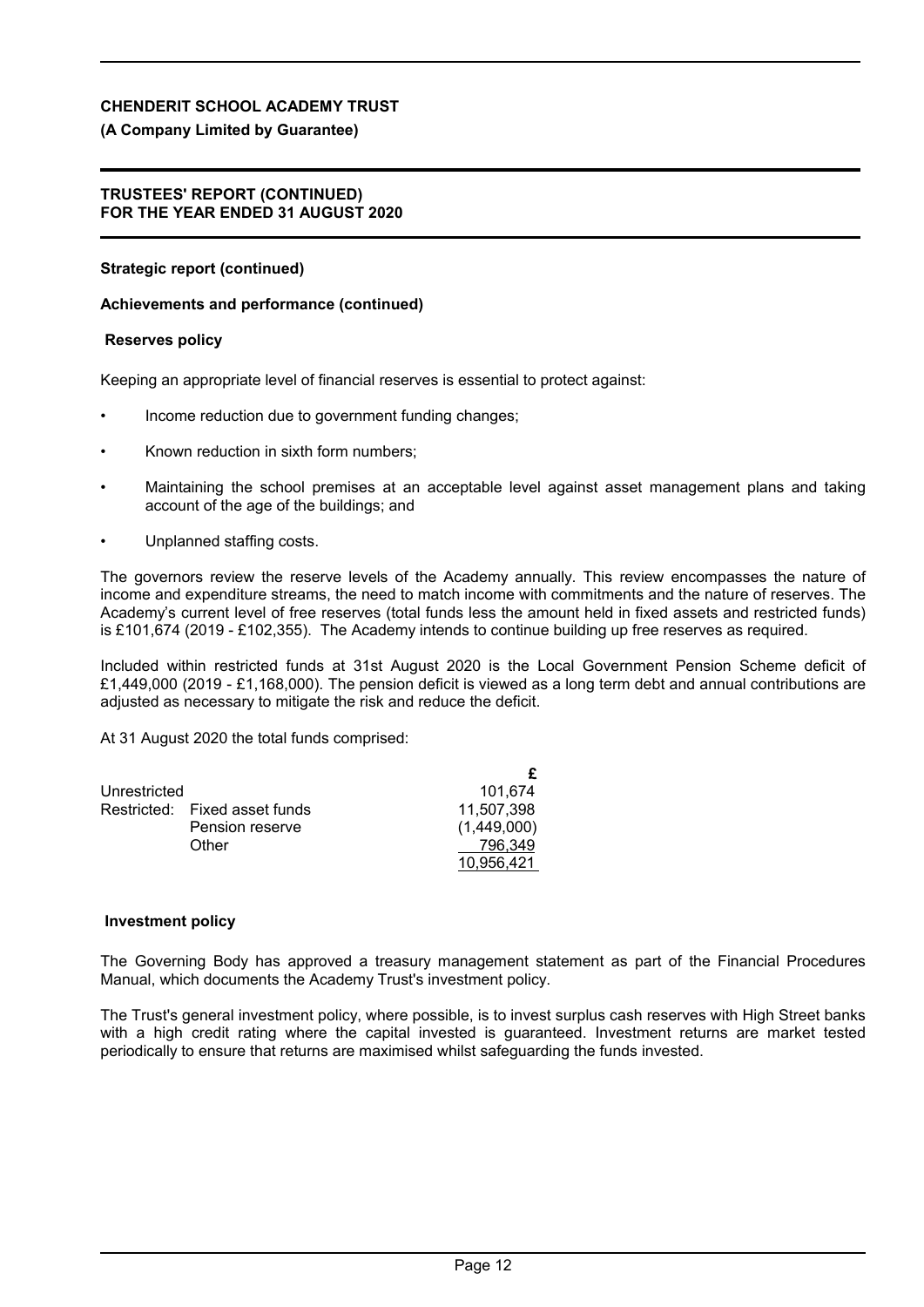# **(A Company Limited by Guarantee)**

## **TRUSTEES' REPORT (CONTINUED) FOR THE YEAR ENDED 31 AUGUST 2020**

# **Strategic report (continued)**

# **(continued)**

# **Principal risks and uncertainties**

Through the Academy Trust's risk management procedures, it has considered its principal risks and uncertainties and planned mitigating action wherever possible. The principal risks and uncertainties identified by the Governing Body are:

- Change in government funding regime the Academy receives over 90% of its income from Government agencies;
- Reduction in student numbers, for example through increased provision and therefore competition locally (i.e. the opening of a number of new providers, including sixth form providers, in the local area);

The actions being taken to mitigate these identified risks are as follows:

- Attendance at government funding agency conferences and participation in focus groups to keep up to date with and influence as far as possible Academy funding methodology;
- Appropriate organizational structure with several tiers of review;
- Internal quality assurance reviews and self assessments supported by external reviews; and
- Newly formed governors' ICT and Audit Groups.

# **Fundraising**

The Academy is keen to support a range of good causes both locally, nationally and internationally and encourages involvement by students and the school community to raise funds periodically throughout the school year. The Student Council and Sixth Form Committee consider good causes for support on an annual basis and these are agreed with senior leaders to ensure those charities are appropriate. Recent charities supported include WWF Australia Bushfire, Comic Relief, BBC Children in Need, Sports Relief and Read for Good. Fundraising is generally through non-uniform days, cake sales and an annual sixth form charities week. There is no obligation on students / parents or the community to support the charities.

Local businesses on occasion donate equipment or small cash donations to help towards specific projects or activities.

We registered for gift aid and launched 'Funding for our Future', to raise funds to furnish our new maths block.

The Academy does not operate a regulated fund-raising scheme nor does it employ or use the services of a professional fund-raiser.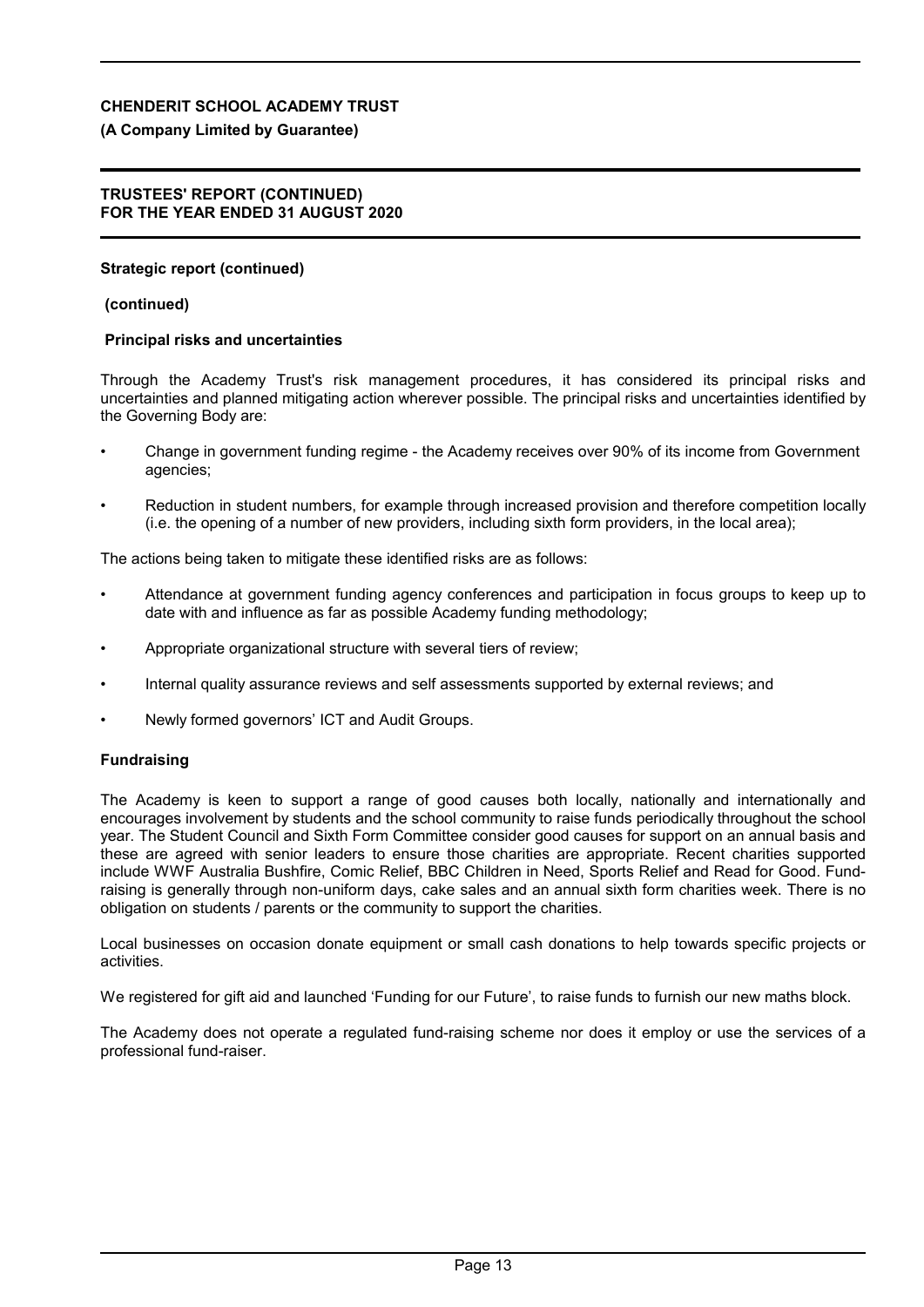#### **(A Company Limited by Guarantee)**

#### **TRUSTEES' REPORT (CONTINUED) FOR THE YEAR ENDED 31 AUGUST 2020**

### **Plans for future periods (continued)**

#### **Plans for future periods**

The Academy Trust will continue striving to improve the levels of performance of its students at all levels, especially in light of the schooling students have missed due to the partial closure of schools as a result of the COVID-19 global pandemic. The Academy Trust will also continue its efforts to ensure its students secure employment or a place in further or higher education once they leave.

Likewise, the Academy Trust will continue developing all aspects of local education by supporting its primary feeder schools and other schools through the SWAN group. The Academy Trust will continue bringing national best practice into its school through the two colleagues who were previously Additional Inspectors for SERCO and Tribal but are now contracted with Ofsted directly, as Ofsted Inspectors.

In May 2017, we had external validation from Ofsted, who said, "This school continues to be good".

Summary of key findings

- Leaders and governors share a clear understanding of what the school is trying to achieve.
- The school has a calm and purposeful feel, and pupils are keen to learn and do their best.
- Pupils are confident, friendly and engage well with visitors. They describe their school as 'close knit' and a 'friendly community'.
- There is a rigorous approach to monitoring the quality of teaching. Consequently, the quality of teaching, learning and assessment is now more consistent across the school.
- Pupils benefit from opportunities to take part in extra curricular activities, such as debating, sport and drama, which play a significant role in developing their confidence.
- The school is renowned for the quality of pupils' artwork and the gallery is an important, well regarded feature.
- The school's pastoral team provides effective support to pupils who, for whatever reason, need some extra support or a listening ear.
- The vast majority of pupils believe that bullying is rare and that it is dealt with effectively.
- Leaders have made good use of the funding for disadvantaged pupils to ensure that these pupils attend school and achieve well.
- Middle ability pupils are now more engaged with their work and making better progress.
- The school has had some success in engaging parents in the life of the school.
- Safeguarding is effective the safeguarding team has effective systems in place to monitor all pupils about whom they have concerns.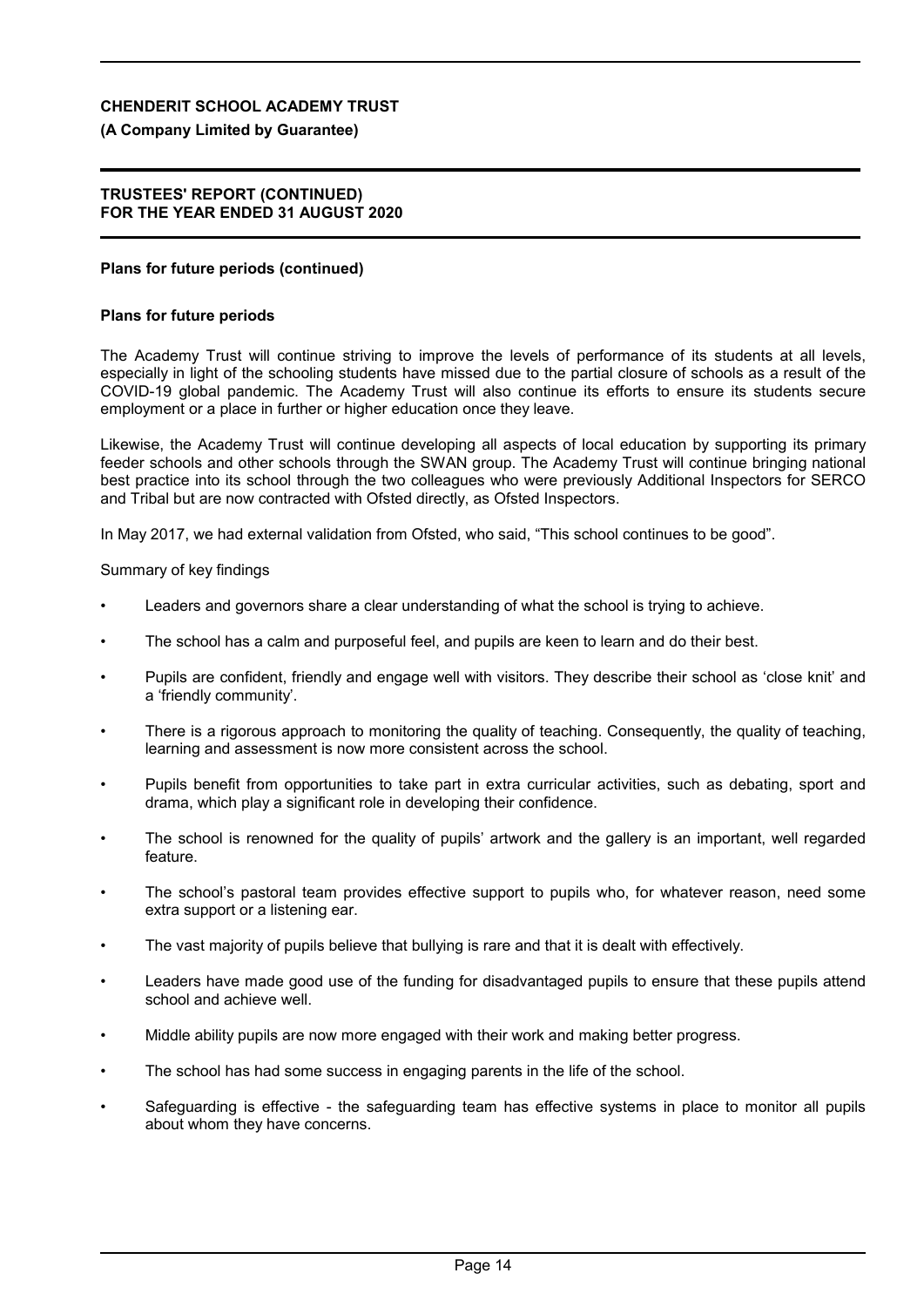### **(A Company Limited by Guarantee)**

#### **TRUSTEES' REPORT (CONTINUED) FOR THE YEAR ENDED 31 AUGUST 2020**

#### **Plans for future periods (continued)**

The three areas for improvement are:

Leaders and those responsible for governance should ensure that:

- the most able pupils, including those who are disadvantaged, are more consistently challenged by their work and know how to achieve the highest grades;
- PSHE is consistently well taught and delivered across school, and tutorial time is used well; and
- They build on developments to improve engagement and information sharing with parents so that all parents know who to approach with any issues they have and are confident in the school's systems for dealing with bullying and safeguarding issues.

The Academy's most recent improvement plan, written in July 2017 following the Ofsted inspection, and updated annually, has addressed these three areas amongst others.

#### **Disclosure of information to auditor**

Insofar as the Trustees are aware:

- there is no relevant audit information of which the charitable company's auditor is unaware, and
- that Trustees have taken all steps that they ought to have taken to make themselves aware of any relevant audit information and to establish that the auditor is aware of that information.

The Trustees' Report, incorporating a strategic report, was approved by order of the Board of Trustees, as the company directors, on 30 November 2020 and signed on its behalf by:

................................................ **Mr Ian Walker**

Chair of Trustees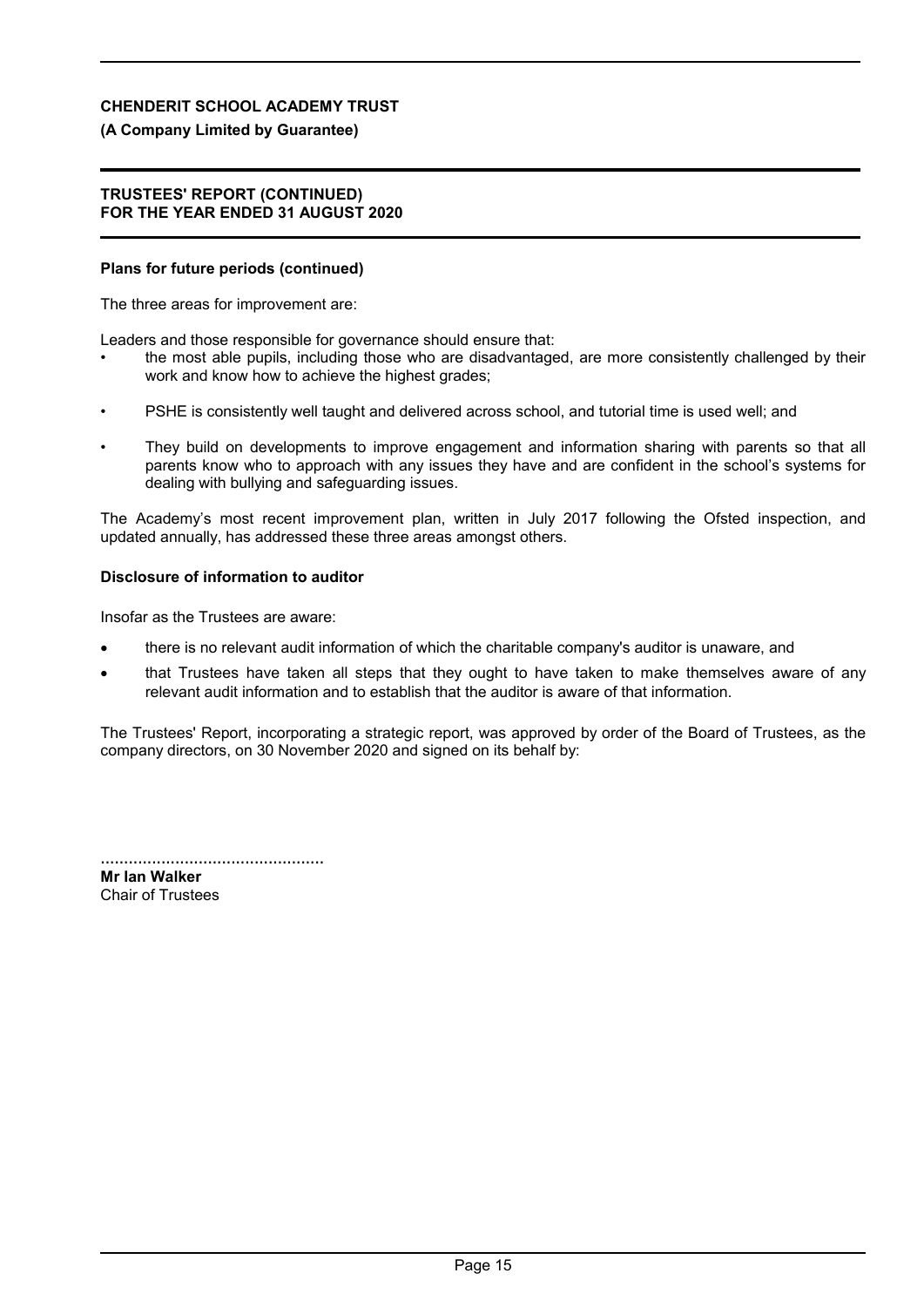### **(A Company Limited by Guarantee)**

### **GOVERNANCE STATEMENT**

#### **Scope of responsibility**

As Trustees, we acknowledge we have overall responsibility for ensuring that Chenderit School Academy Trust has an effective and appropriate system of control, financial and otherwise. However, such a system is designed to manage rather than eliminate the risk of failure to achieve business objectives, and can provide only reasonable and not absolute assurance against material misstatement or loss.

As Trustees, we have reviewed and taken account of the guidance in DfE's Governance Handbook and competency framework for governance.

The board of Trustees has delegated the day-to-day responsibility to the Headteacher, as Accounting Officer, for ensuring financial controls conform with the requirements of both propriety and good financial management and in accordance with the requirements and responsibilities assigned to it in the funding agreement between Chenderit School Academy Trust and the Secretary of State for Education. They are also responsible for reporting to the board of Trustees any material weaknesses or breakdowns in internal control.

#### **Governance**

The information on governance included here supplements that described in the Trustees' Report and in the Statement of Trustees' Responsibilities. The board of Trustees has formally met six times during the year.

Attendance during the year at meetings of the board of Trustees was as follows:

| Trustee                                                                               | Meetings attended | Out of a possible |
|---------------------------------------------------------------------------------------|-------------------|-------------------|
| Mr Ian Walker, Chair of Governors, Chair of<br>Governors (appointed 9 September 2019) | 5                 | 6                 |
| Mrs Lisa Davis, Chair of resources Committee<br>(resigned 31 July 2020)               | 6                 | 6                 |
| Mr Steven Meacham                                                                     | 6                 | 6                 |
| Mr Doug Scott, Vice Chair of Governors<br>(appointed 9 September 2019)                | 5                 | 6                 |
| Mrs Joanne Dowden (appointed 1 September<br>2019)                                     | 4                 | 6                 |
| Mr Phil Marchington                                                                   | 6                 | 6                 |
| Mrs Alexe Pope                                                                        | 3                 | 6                 |
| Ms Sophie Wilson                                                                      | 6                 | 6                 |
| Mrs Claire Marchand (resigned 12 November<br>2019)                                    | 1                 | $\overline{2}$    |
| Mrs Catherine Wilke                                                                   | 5                 | 6                 |
| Mr David Walls (appointed 9 September 2019)                                           | 5                 | 6                 |
| Mrs Rachael O'Connor-Boyd (appointed 9<br>September 2019)                             | 4                 | 6                 |
| Mrs Claire Moore (resigned 15 June 2020)                                              | 3                 | 5                 |
| Mrs Danielle Frewin (appointed 9 September<br>2019)                                   | 6                 | 6                 |
| Mrs Lisa Cavanagh (appointed 2 December<br>2019)                                      | 4                 | 4                 |
| Mr Kerry Blair (appointed 2 December 2019)                                            | 2                 | 4                 |
| Mrs Karen Arrand (appointed 2 December 2019)                                          | 4                 | 4                 |
| Cartwright,<br>Headteacher<br>Mrs<br>Jane<br>and<br><b>Accounting Officer</b>         | 6                 | 6                 |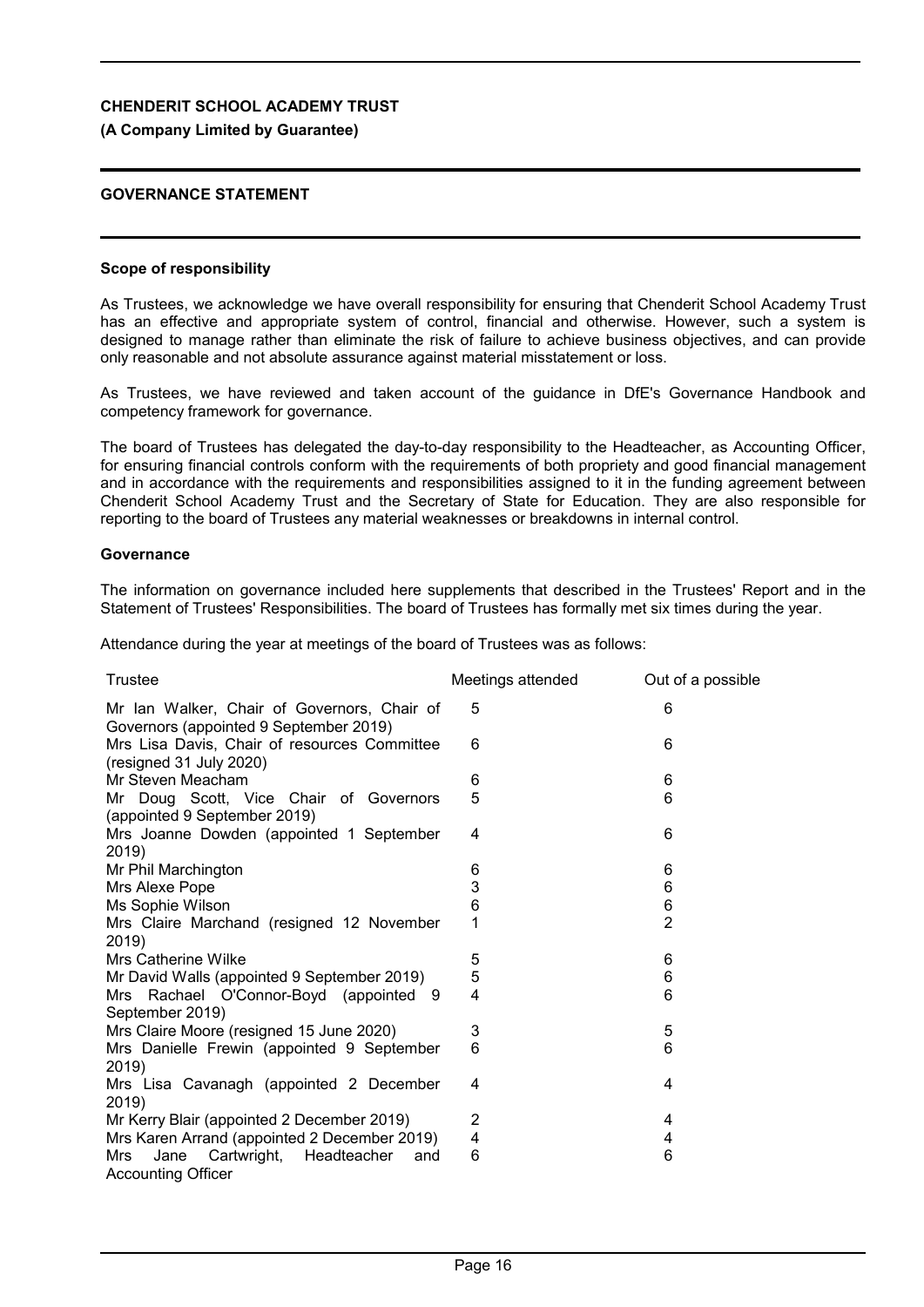### **(A Company Limited by Guarantee)**

### **GOVERNANCE STATEMENT (CONTINUED)**

#### **Governance (continued)**

The academy trust did not carry out an external review in 2019-2020 but will consider undertaking such a review in the year 2020-2021.

Governing Body meetings take place at least six times a year.

The Resources Committee is a sub-committee of the main board of Trustees. Its purpose is to monitor and evaluate the use of and impact of the school's budget, recruitment and professional development of staff, and premises.

Attendance during the year at meetings was as follows:

| Trustee                                      | Meetings attended | Out of a possible |
|----------------------------------------------|-------------------|-------------------|
| Mrs Lisa Davis, Chair of resources Committee | 5                 | 5                 |
| (resigned 31 July 2020)                      |                   |                   |
| Mr Doug Scott (appointed 9 September 2019)   | 5                 | 5                 |
| Mr Ian Walker (appointed 9 September 2019)   | 4                 | 5                 |
| Ms Sophie Wilson                             | 5                 | 5                 |
| Mr David Walls (appointed 9 September 2019)  | 5                 | 5                 |
| Mrs Rachael O'Connor-Boyd (appointed 9       | 4                 | 5                 |
| September 2019)                              |                   |                   |
| Mrs Claire Moore (resigned 15 June 2020)     |                   | 4                 |
| Jane Cartwright, Headteacher<br>Mrs<br>and   | 5                 | 5                 |
| <b>Accounting Officer</b>                    |                   |                   |

The Teaching and Learning Committee is also a sub-committee of the main Governing Body. Its purpose is to monitor and evaluate pupil achievement and the quality of teaching, ensuring the school provides a high quality learning experience and delivers a broad and balanced curriculum in keeping with the school's aims, all pupil needs and legal requirements.

Attendance during the year at meetings was as follows:

| Trustee                                      | Meetings attended | Out of a possible |
|----------------------------------------------|-------------------|-------------------|
| Mr Steven Meacham (Chair)                    |                   |                   |
| Mr Phil Marchington                          |                   |                   |
| <b>Mrs Catherine Wilke</b>                   |                   |                   |
| Mrs Claire Marchand (resigned 12 November    | 0                 |                   |
| 2019)                                        |                   |                   |
| Mr Ian Walker                                |                   |                   |
| Mrs Claire Moore (resigned 15 June 2020)     |                   | 3                 |
| Mrs Karen Arrand (appointed 2 December 2019) | 3                 |                   |
| Mr Patrick Taylor (School Lead)              |                   |                   |

The Students, Families and Community Committee, the third of the school's sub-committees, monitors and evaluates the school's contribution to pupil well-being, including the extent to which pupils feel safe, are helped to keep themselves safe, adopt healthy lifestyles and contribute to the school and wider community. The committee also monitors and evaluates attendance, punctuality and behaviour patterns and trends and the views of key pupils and parents.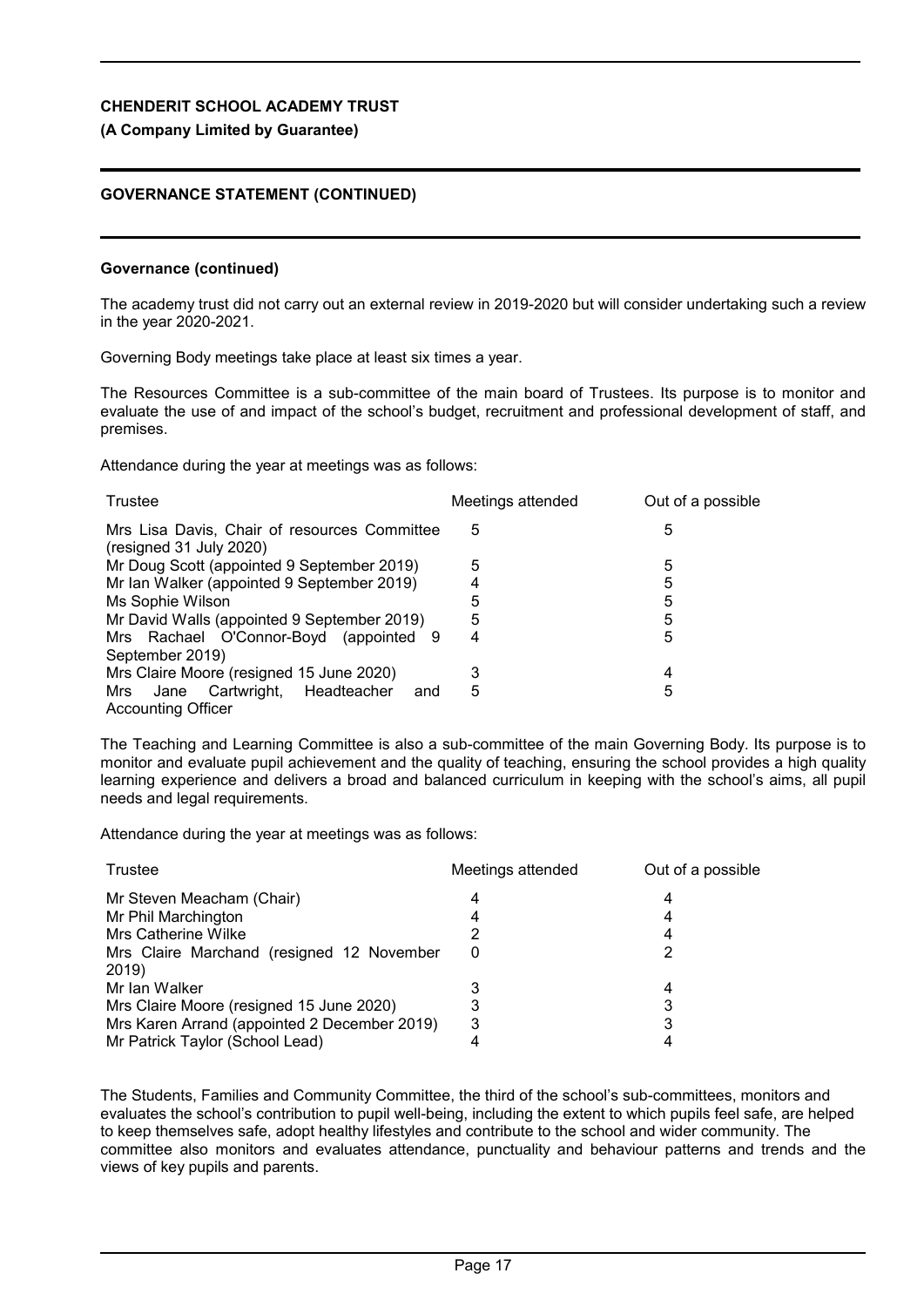# **(A Company Limited by Guarantee)**

# **GOVERNANCE STATEMENT (CONTINUED)**

# **Governance (continued)**

Attendance during the year at meetings was as follows:

| Trustee                                             | Meetings attended | Out of a possible |
|-----------------------------------------------------|-------------------|-------------------|
| Mrs Joanne Dowden (appointed 9 September<br>2019)   | 3                 | 5                 |
| Mrs Alexe Pope (Chair)                              | 5                 | 5                 |
| Ms Sophie Wilson                                    | 5                 | 5                 |
| Mrs Danielle Frewin (appointed 9 September<br>2019) | 4                 | 5                 |
| Mrs Catherine Wilke                                 | 4                 | 5                 |
| Mrs Lisa Cavanagh (appointed 2 December<br>2019)    | 4                 | 4                 |
| Mr Kerry Blair (appointed 2 December 2019)          |                   | 4                 |
| Mr Roddy Lloyd-Jones (School Lead)                  | 5                 | 5                 |

#### **Review of value for money**

As Accounting Officer, the Headteacher, Jane Cartwright, has responsibility for ensuring that the Academy Trust delivers good value in the use of public resources. The Accounting Officer understands that value for money refers to the educational and wider societal outcomes achieved in return for the taxpayer resources received.

The Accounting Officer considers how the Academy Trust's use of its resources has provided good value for money during each academic year, and reports to the board of Trustees where value for money can be improved, including the use of benchmarking data where appropriate. The Accounting Officer for the Academy Trust has delivered improved value for money during the year by:

- Committing to providing all groups of students with the highest possible educational experience, including during the partial closure of schools between 20th March 2020 and the end of the summer term supporting each and every individual student to achieve his or her full potential;
- Determining, with the full support of the Governing Body and Trustees;
	- o a clear vision statement;
	- o wide ranging key performance indicators which lead to impact upon the whole school community and which have been monitored regularly by the Governing Body; and
	- o a comprehensive school improvement plan which details ambitious whole school student targets in the key areas.
- Reviewing the curriculum to ensure it remained efficient and effective and met the needs of all students and adapting it in light of the majority of students working from home during the early period of the COVID-19 global pandemic;
- Reviewing staffing structures regularly in line with curriculum demands, with high priority given to appointing best available, subject specialist, quality teachers. All vacancies have been advertised externally (e.g. via the website, online etc) with Chenderit being committed to complying with all aspects of the Equality Act and associated policies;
- Ensuring rigorous whole staff appraisal procedures to create a culture of personal and collaborative success through which strengths could be identified and areas of weaknesses addressed and maintaining a lean, loyal support staff complement that has been regularly reviewed to ensure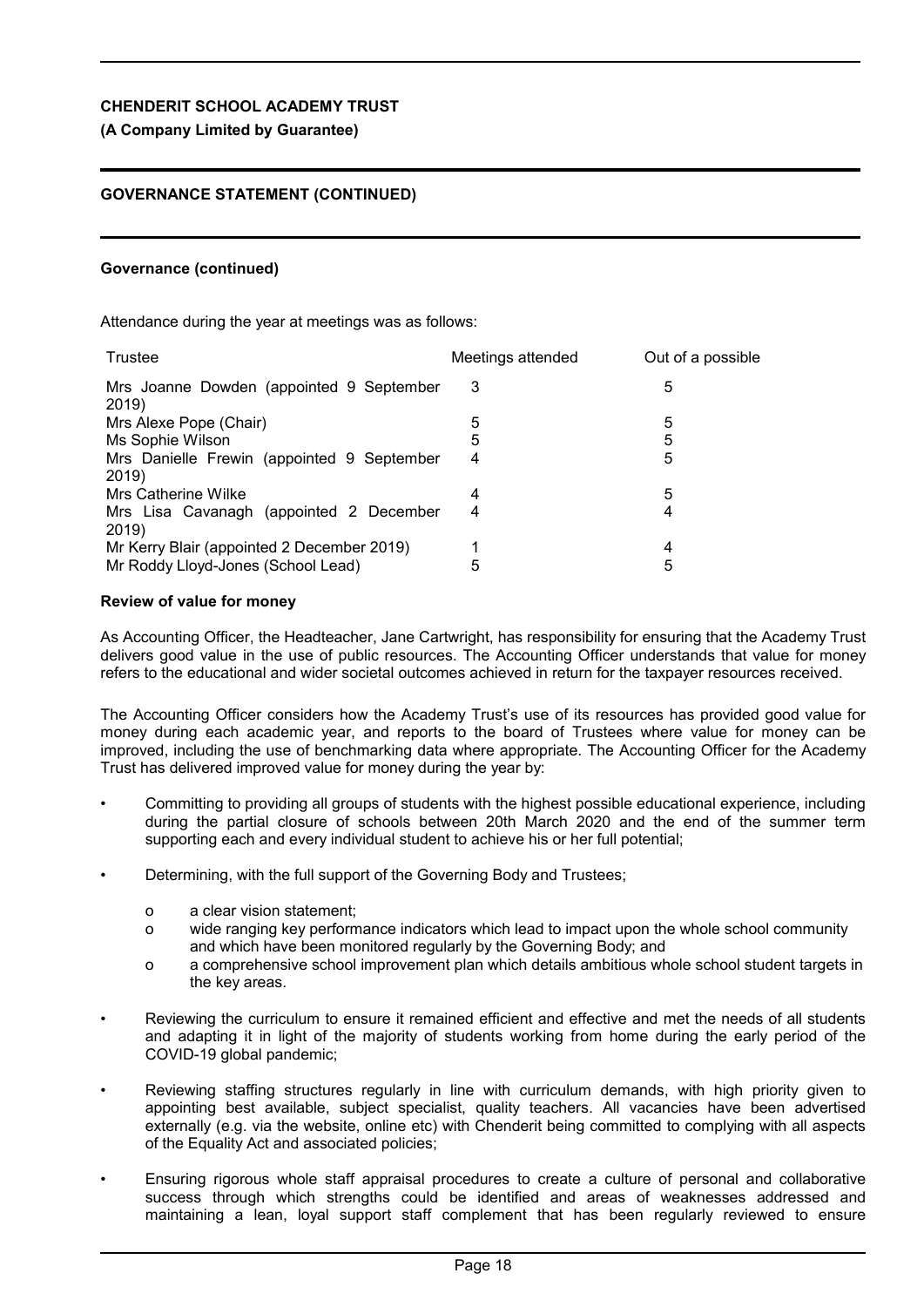# **(A Company Limited by Guarantee)**

# **GOVERNANCE STATEMENT (CONTINUED)**

# **Review of value for money (continued)**

appropriate and fully trained provision to meet increasing demands and analysis. Our policy has been to ensure that funding for students remains a priority;

- Ensuring that each student was given the maximum opportunity to develop not just academically but in the widest possible sense through a broad range of activities until 20th March 2020 when the event of COVID-19 led to the partial closure of schools. Student outcomes for the period were very positive; and
- Putting a great emphasis on ensuring that the most vulnerable students including those with EHCPs, and the children of key workers were able to be in school with staff each day from 20th March 2020, and on delivering the curriculum to these students as well as to those working remotely through the use of appropriate technology.

Chenderit has built on its financial success as an Academy keeping a surplus excluding restricted fixed assets and actuarial losses whilst still ensuring all delegated funding is correctly targeted. The ageing premises continue to be updated with a new maths block opening in September 2020 which replaces the dilapidated mobile classrooms. We have replaced more worn flooring, updated the canteen and work is ongoing on a new heating and ventilation system for our sports hall and drama studio. Ceilings and lighting have been renewed in 8 classrooms. Planning work is ongoing for a major fire safety upgrade of the original building.

Regular monthly meetings with the Head of Resources along with detailed forecasting enables all areas of expenditure to be closely monitored. Savings have been achieved by negotiation of contracts giving both financial and operational benefits. The full Governing Body, supported by a Resources Committee are provided with regular detailed information and a recent review of internal controls and risk management has confirmed that financial procedures are fit for purpose, providing governors with the appropriate level of involvement, whilst not being overly cumbersome or impractical for school leadership. Monthly meetings between the head of resources and the finance manager, along with the risk register, detailed forecasting and monthly management accounts continue to assist governors with monitoring and improve all aspects of control and governance, whilst achieving the best possible educational and wider societal outcomes through economic, efficient and effective use of resources.

# **The purpose of the system of internal control**

The system of internal control is designed to manage risk to a reasonable level rather than to eliminate all risk of failure to achieve policies, aims and objectives. It can, therefore, only provide reasonable and not absolute assurance of effectiveness. The system of internal control is based on an on-going process designed to identify and prioritise the risks to the achievement of Academy Trust policies, aims and objectives, to evaluate the likelihood of those risks being realised and to manage them efficiently, effectively and economically. The system of internal control has been in place in Chenderit School Academy Trust for the year 1 September 2019 to 31 August 2020 and up to the date of approval of the annual report and financial statements.

# **Capacity to handle risk**

The board of Trustees has reviewed the key risks to which the Academy Trust is exposed together with the operating, financial and compliance controls that have been implemented to mitigate those risks. The board of Trustees is of the view that there is a formal ongoing process for identifying, evaluating and managing the Academy Trust's significant risks that has been in place for the year 1 September 2019 to 31 August 2020 and up to the date of approval of the annual report and financial statements. This process is regularly reviewed by the board of Trustees.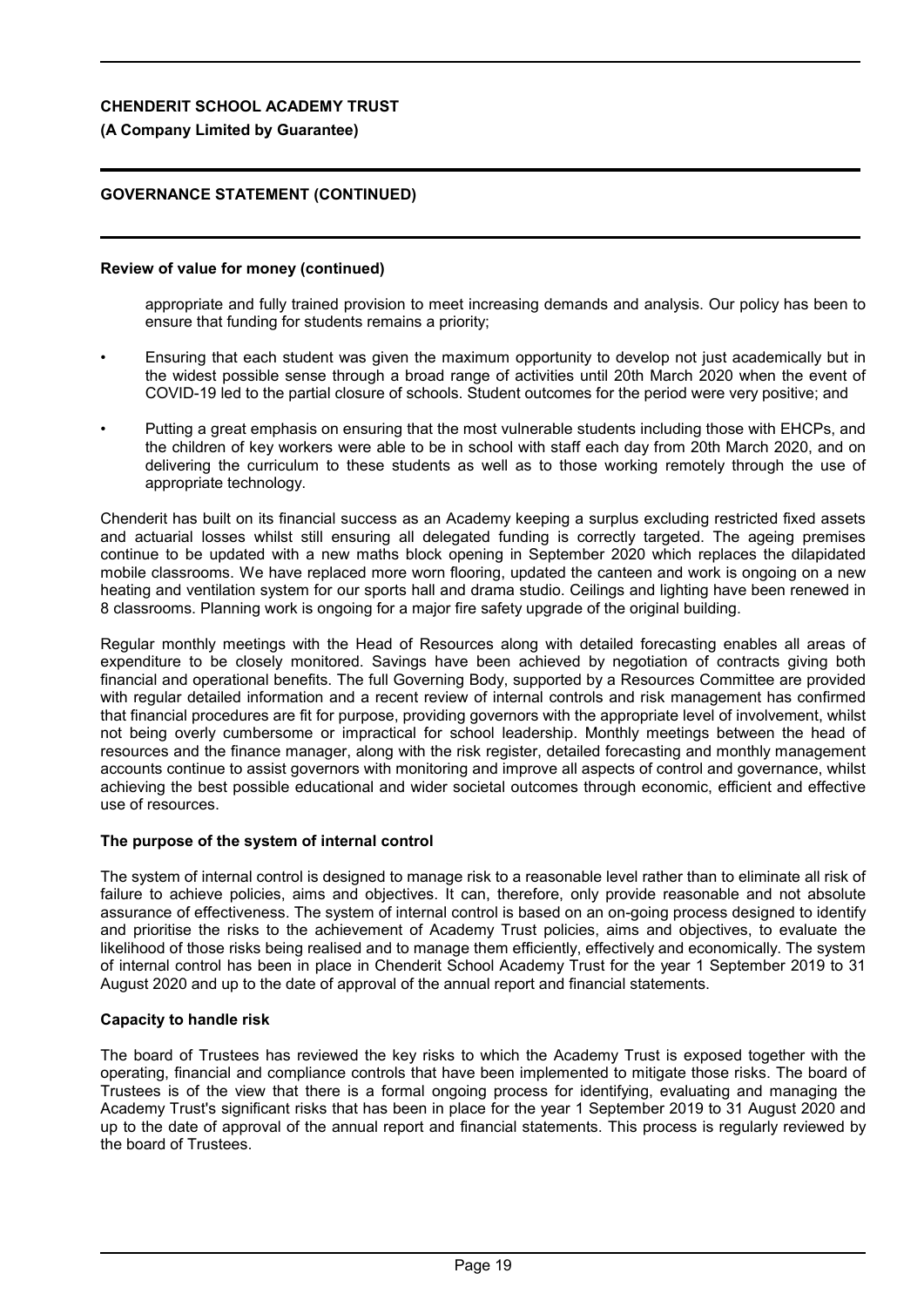### **(A Company Limited by Guarantee)**

## **GOVERNANCE STATEMENT (CONTINUED)**

### **The risk and control framework**

The Academy Trust's system of internal financial control is based on a framework of regular management information and administrative procedures including the segregation of duties and a system of delegation and accountability. In particular, it includes:

- comprehensive budgeting and monitoring systems with an annual budget and periodic financial reports which are reviewed and agreed by the board of Trustees;
- regular reviews by the Finance and General Purposes committee of reports which indicate financial performance against the forecasts and of major purchase plans, capital works and expenditure programmes;
- setting targets to measure financial and other performance;
- clearly defined purchasing (asset purchase or capital investment) guidelines;
- delegation of authority and segregation of duties; and
- identification and management of risks.

The board of Trustees has considered the need for a specific internal audit function and has decided not to appoint an internal auditor. However, the Trustees have appointed MHA MacIntyre Hudson, the external auditor, to perform additional checks.

The external auditor's role includes giving advice on financial matters and performing a range of checks on the Academy Trust's financial systems. In particular the checks carried out in the current period included:

- Bank
- BACS
- **Payroll**
- Purchases and expenses
- Income
- Nominal reports

On an annual basis, the auditor reports to the board of Trustees through the resources committee on the operation of the systems of control and on the discharge of the board of Trustees' financial responsibilities.

The systems and controls review covered the period 1 September 2019 to 31 August 2020 and Chenderit Academy Trust confirms that MHA MacIntyre Hudson delivered their schedule of work as planned, and no issues were identified from the testing.

#### **Review of effectiveness**

As Accounting Officer, the Headteacher has responsibility for reviewing the effectiveness of the system of internal control. During the year in question the review has been informed by:

- the work of the external auditor;
- the financial management and governance self-assessment process;
- the work of the executive managers within the Academy Trust who have responsibility for the development and maintenance of the internal control framework.

The Accounting Officer has been advised of the implications of the result of their review of the system of internal control by the resources committee and a plan to address weaknesses and ensure continuous improvement of the system is in place.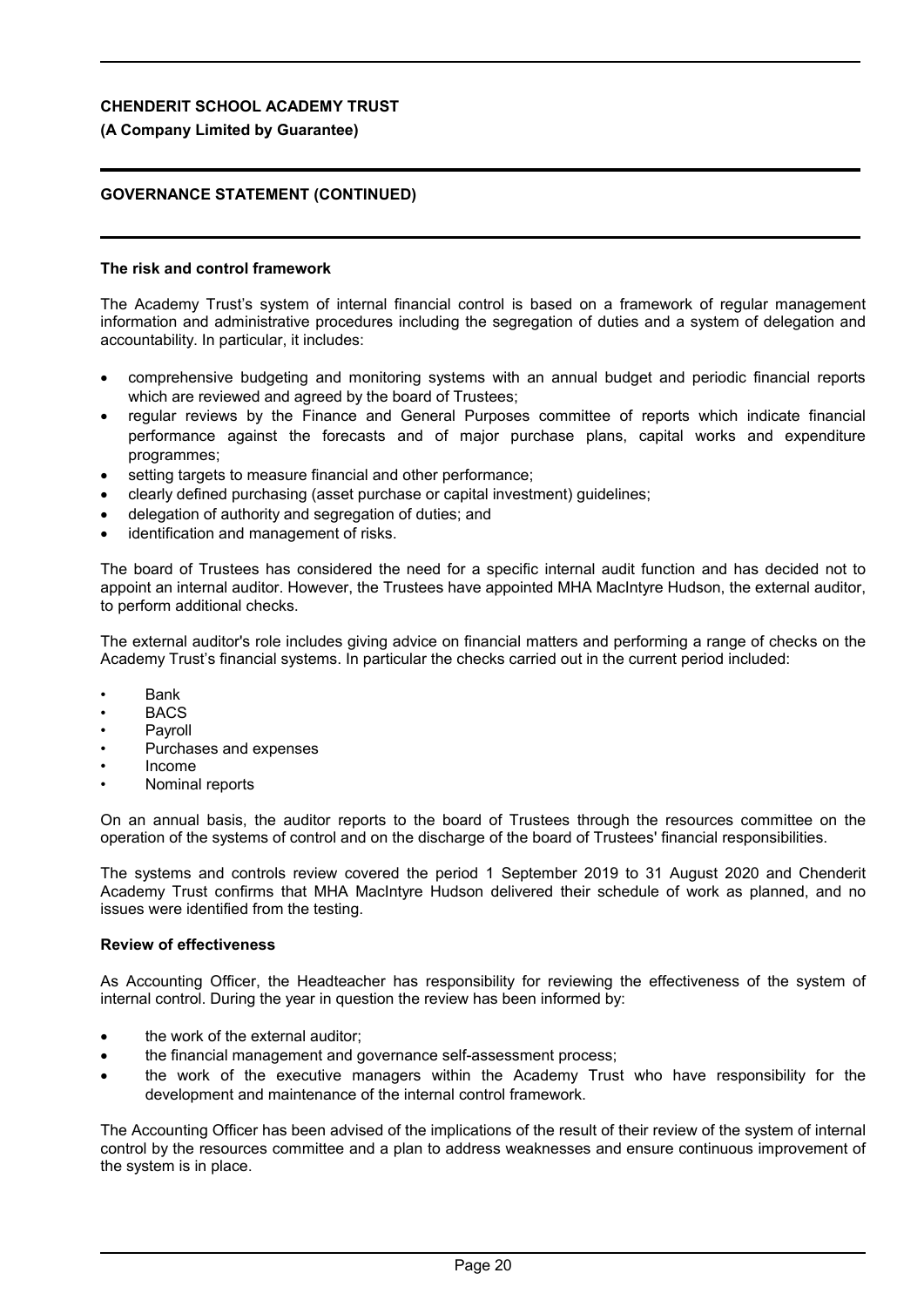# **CHENDERIT SCHOOL ACADEMY TRUST (A Company Limited by Guarantee)**

# **GOVERNANCE STATEMENT (CONTINUED)**

Approved by order of the members of the Board of Trustees and signed on their behalf by:

................................................

**Mr Ian Walker** Chair of Trustees

................................................ **Mrs J Cartwright**

Headteacher & Accounting Officer

Date: 30 November 2020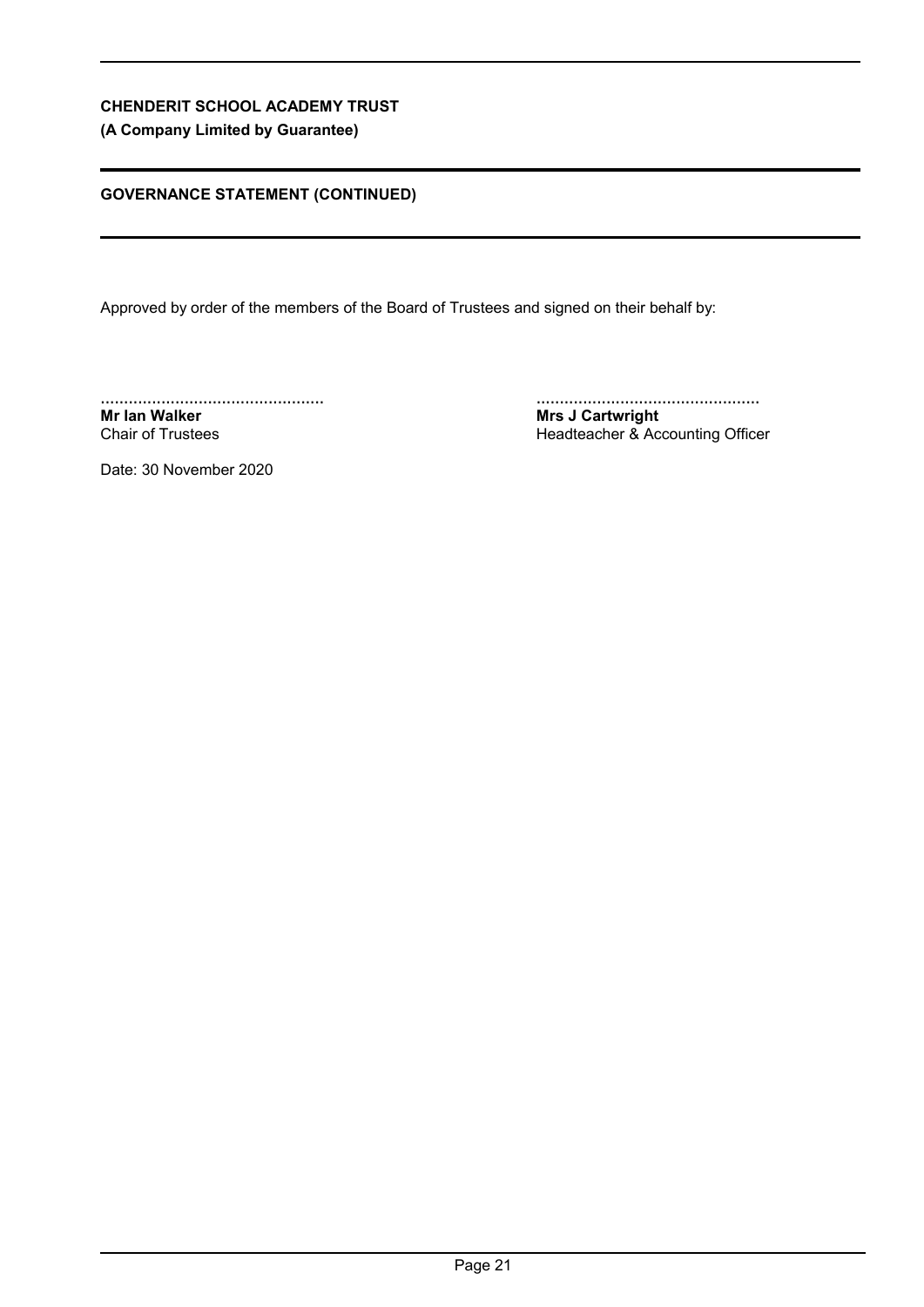# **(A Company Limited by Guarantee)**

## **STATEMENT ON REGULARITY, PROPRIETY AND COMPLIANCE**

As Accounting Officer of Chenderit School Academy Trust I have considered my responsibility to notify the Academy Trust board of Trustees and the Education & Skills Funding Agency (ESFA) of material irregularity, impropriety and non-compliance with terms and conditions of all funding received by the Academy Trust, under the funding agreement in place between the Academy Trust and the Secretary of State for Education. As part of my consideration I have had due regard to the requirements of the Academies Financial Handbook 2019.

I confirm that I and the Academy Trust board of Trustees are able to identify any material irregular or improper use of all funds by the Academy Trust, or material non-compliance with the terms and conditions of funding under the Academy Trust's funding agreement and the Academies Financial Handbook 2019.

I confirm that no instances of material irregularity, impropriety or funding non-compliance have been discovered to date. If any instances are identified after the date of this statement, these will be notified to the board of Trustees and ESFA.

................................................ **Mrs J Cartwright** Headteacher & Accounting Officer

Date: 30 November 2020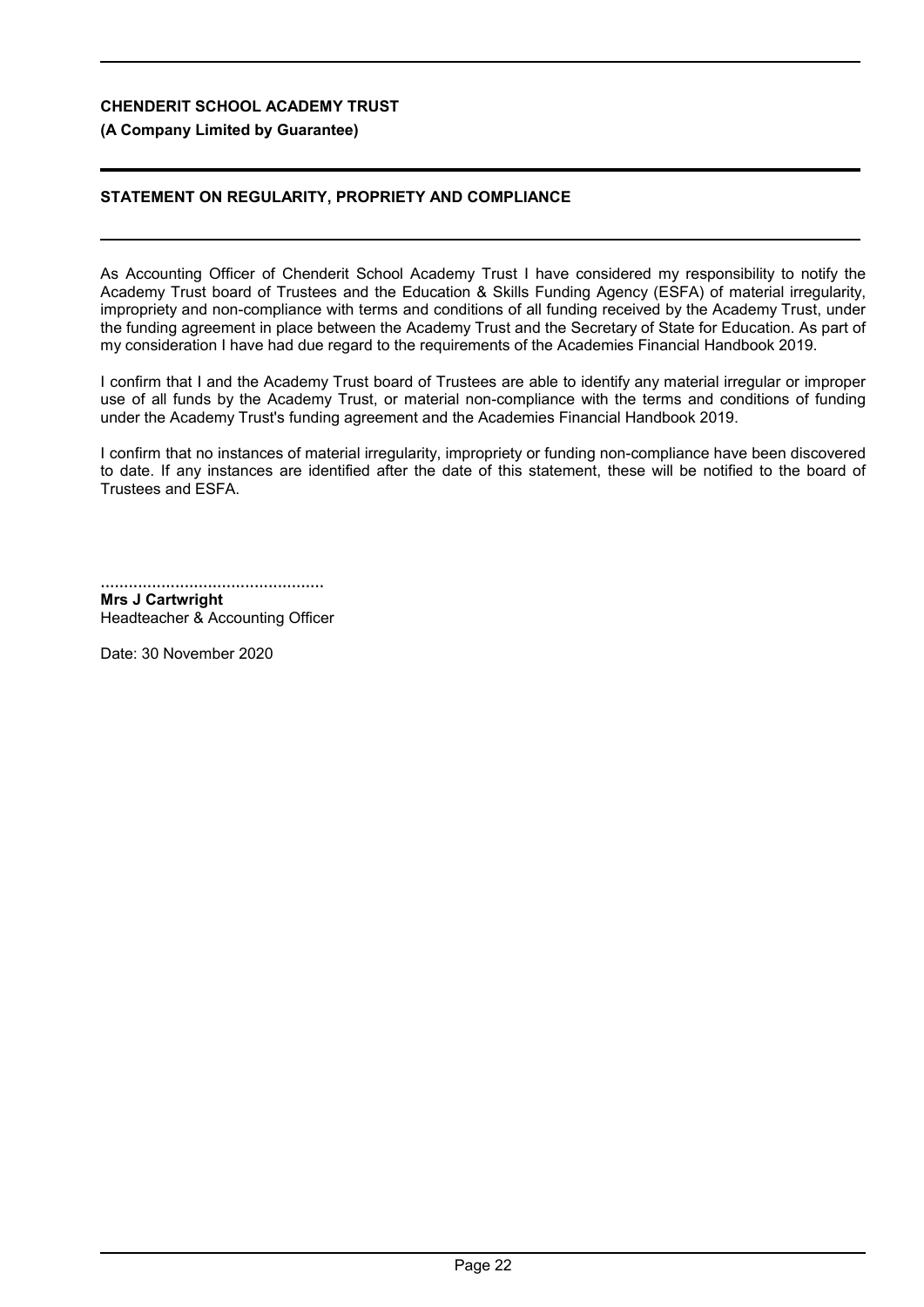### **(A Company Limited by Guarantee)**

#### **STATEMENT OF TRUSTEES' RESPONSIBILITIES FOR THE YEAR ENDED 31 AUGUST 2020**

The Trustees (who are also the directors of the charitable company for the purposes of company law) are responsible for preparing the Trustees' Report and the financial statements in accordance with the Academies Accounts Direction published by the Education and Skills Funding Agency, United Kingdom Accounting Standards (United Kingdom Generally Accepted Accounting Practice) and applicable law and regulations.

Company law requires the Trustees to prepare financial statements for each financial year. Under company law, the Trustees must not approve the financial statements unless they are satisfied that they give a true and fair view of the state of affairs of the charitable company and of its incoming resources and application of resources, including its income and expenditure, for that period. In preparing these financial statements, the Trustees are required to:

- select suitable accounting policies and then apply them consistently;
- observe the methods and principles of the Charities SORP 2019 and the Academies Accounts Direction 2019 to 2020;
- make judgments and accounting estimates that are reasonable and prudent;
- state whether applicable UK Accounting Standards have been followed, subject to any material departures disclosed and explained in the financial statements;
- prepare the financial statements on the going concern basis unless it is inappropriate to presume that the charitable company will continue in business.

The Trustees are responsible for keeping adequate accounting records that are sufficient to show and explain the charitable company's transactions and disclose with reasonable accuracy at any time the financial position of the charitable company and enable them to ensure that the financial statements comply with the Companies Act 2006. They are also responsible for safeguarding the assets of the charitable company and hence for taking reasonable steps for the prevention and detection of fraud and other irregularities.

The Trustees are responsible for ensuring that in its conduct and operation the charitable company applies financial and other controls, which conform with the requirements both of propriety and of good financial management. They are also responsible for ensuring grants received from ESFA/DfE have been applied for the purposes intended.

The Trustees are responsible for the maintenance and integrity of the corporate and financial information included on the charitable company's website. Legislation in the United Kingdom governing the preparation and dissemination of financial statements may differ from legislation in other jurisdictions.

Approved by order of the members of the Board of Trustees and signed on its behalf by:

................................................

**Mr Ian Walker** Chair of Trustees

Date: 30 November 2020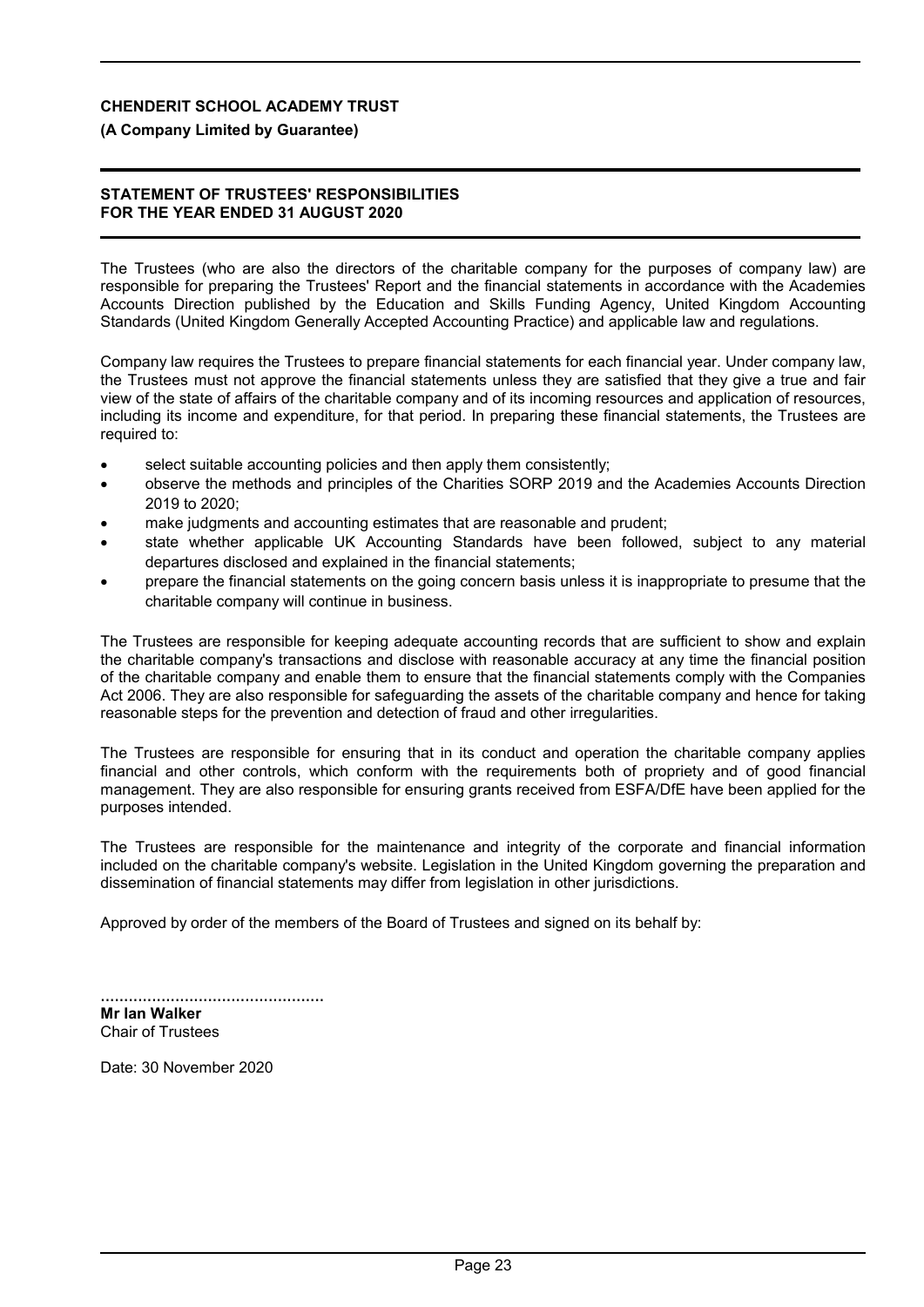### **(A Company Limited by Guarantee)**

### **INDEPENDENT AUDITOR'S REPORT ON THE FINANCIAL STATEMENTS TO THE MEMBERS OF CHENDERIT SCHOOL ACADEMY TRUST**

#### **Opinion**

We have audited the financial statements of Chenderit School Academy Trust (the 'Academy trust') for the year ended 31 August 2020 which comprise the Statement of Financial Activities, the Balance Sheet, the Statement of Cash Flows and the related notes, including a summary of significant accounting policies. The financial reporting framework that has been applied in their preparation is applicable law, United Kingdom Accounting Standards (United Kingdom Generally Accepted Accounting Practice), including Financial Reporting Standard 102 'The Financial Reporting Standard applicable in the UK and Republic of Ireland', the Charities SORP 2019 and the Academies Accounts Direction 2019 to 2020 issued by the Education and Skills Funding Agency.

In our opinion the financial statements:

- give a true and fair view of the state of the Academy Trust's affairs as at 31 August 2020 and of its incoming resources and application of resources, including its income and expenditure for the year then ended;
- have been properly prepared in accordance with United Kingdom Generally Accepted Accounting Practice; and
- have been prepared in accordance with the requirements of the Companies Act 2006, the Charities SORP 2019 and the Academies Accounts Direction 2019 to 2020 issued by the Education and Skills Funding Agency.

### **Basis for opinion**

We conducted our audit in accordance with International Standards on Auditing (UK) (ISAs (UK)) and applicable law. Our responsibilities under those standards are further described in the Auditor's responsibilities for the audit of the financial statements section of our report. We are independent of the Academy Trust in accordance with the ethical requirements that are relevant to our audit of the financial statements in the United Kingdom, including the Financial Reporting Council's Ethical Standard, and we have fulfilled our other ethical responsibilities in accordance with these requirements. We believe that the audit evidence we have obtained is sufficient and appropriate to provide a basis for our opinion.

#### **Conclusions relating to going concern**

We have nothing to report in respect of the following matters in relation to which the ISAs (UK) require us to report to you where:

- the Trustees' use of the going concern basis of accounting in the preparation of the financial statements is not appropriate; or
- the Trustees have not disclosed in the financial statements any identified material uncertainties that may cast significant doubt about the Academy Trust's ability to continue to adopt the going concern basis of accounting for a period of at least twelve months from the date when the financial statements are authorised for issue.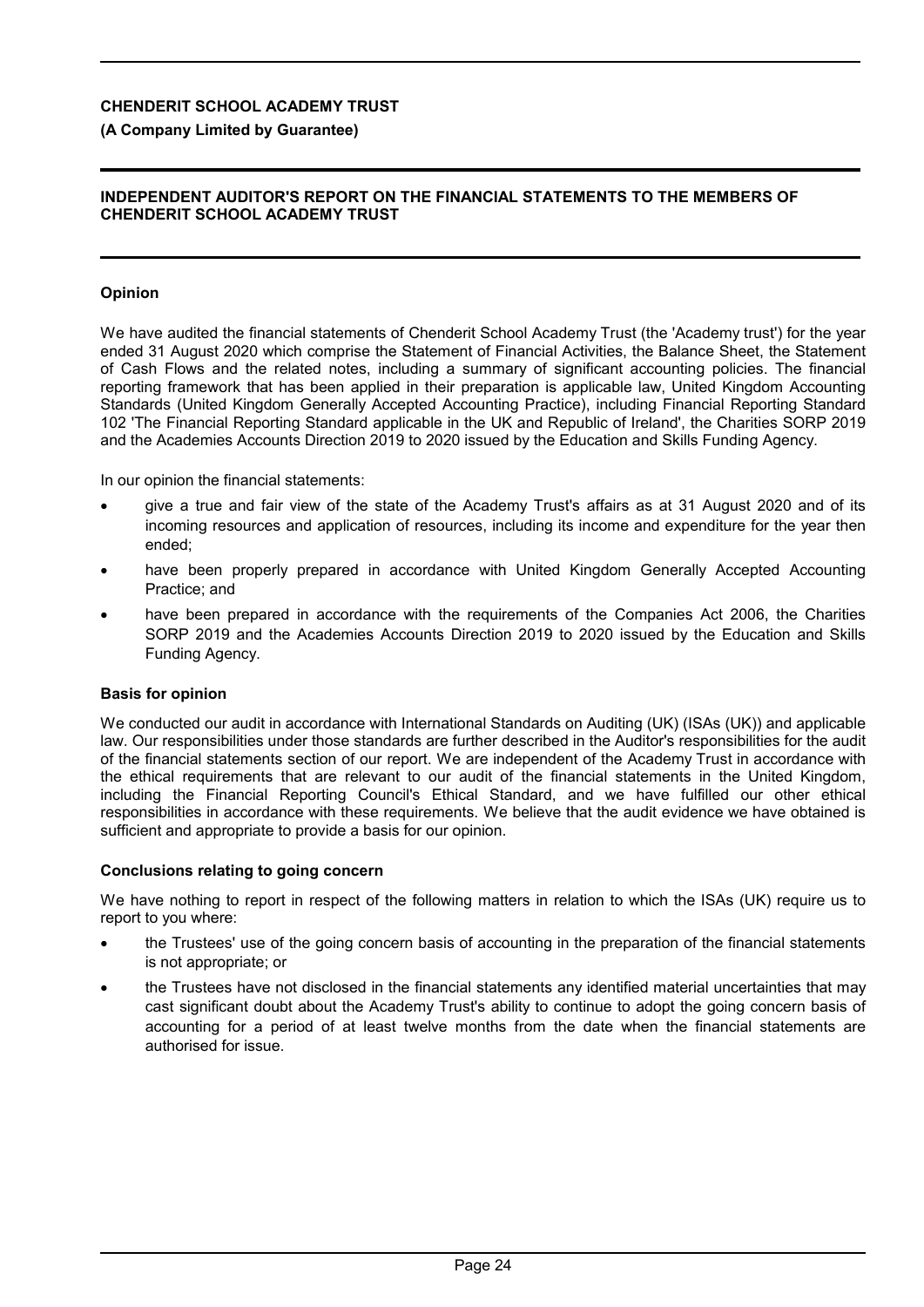### **(A Company Limited by Guarantee)**

### **INDEPENDENT AUDITOR'S REPORT ON THE FINANCIAL STATEMENTS TO THE MEMBERS OF CHENDERIT SCHOOL ACADEMY TRUST (CONTINUED)**

#### **Other information**

The Trustees are responsible for the other information. The other information comprises the information included in the Annual Report, other than the financial statements and our Auditor's Report thereon. Other information includes the Reference and Administrative details, Trustees Report, incorporating the Strategic Report and the Directors' Report, the Governance Statement, the Statement on Regularity, Propriety and Compliance and the Trustees Responsibilities Statement.. Our opinion on the financial statements does not cover the other information and, except to the extent otherwise explicitly stated in our report, we do not express any form of assurance conclusion thereon.

In connection with our audit of the financial statements, our responsibility is to read the other information and, in doing so, consider whether the other information is materially inconsistent with the financial statements or our knowledge obtained in the audit or otherwise appears to be materially misstated. If we identify such material inconsistencies or apparent material misstatements, we are required to determine whether there is a material misstatement in the financial statements or a material misstatement of the other information. If, based on the work we have performed, we conclude that there is a material misstatement of this other information, we are required to report that fact.

We have nothing to report in this regard.

### **Opinion on other matters prescribed by the Companies Act 2006**

In our opinion, based on the work undertaken in the course of the audit:

- the information given in the Trustees' Report (incorporating the Strategic Report and the Directors' Report) for the financial year for which the financial statements are prepared is consistent with the financial statements and.
- the Strategic Report and the Directors' Report have been prepared in accordance with applicable legal requirements.

#### **Matters on which we are required to report by exception**

In the light of our knowledge and understanding of the Academy Trust and its environment obtained in the course of the audit, we have not identified material misstatements in the Trustees' Report including the Strategic Report.

We have nothing to report in respect of the following matters in relation to which the Companies Act 2006 requires us to report to you if, in our opinion:

- adequate accounting records have not been kept, or returns adequate for our audit have not been received from branches not visited by us; or
- the financial statements are not in agreement with the accounting records and returns; or
- certain disclosures of Trustees' remuneration specified by law are not made; or
- we have not received all the information and explanations we require for our audit.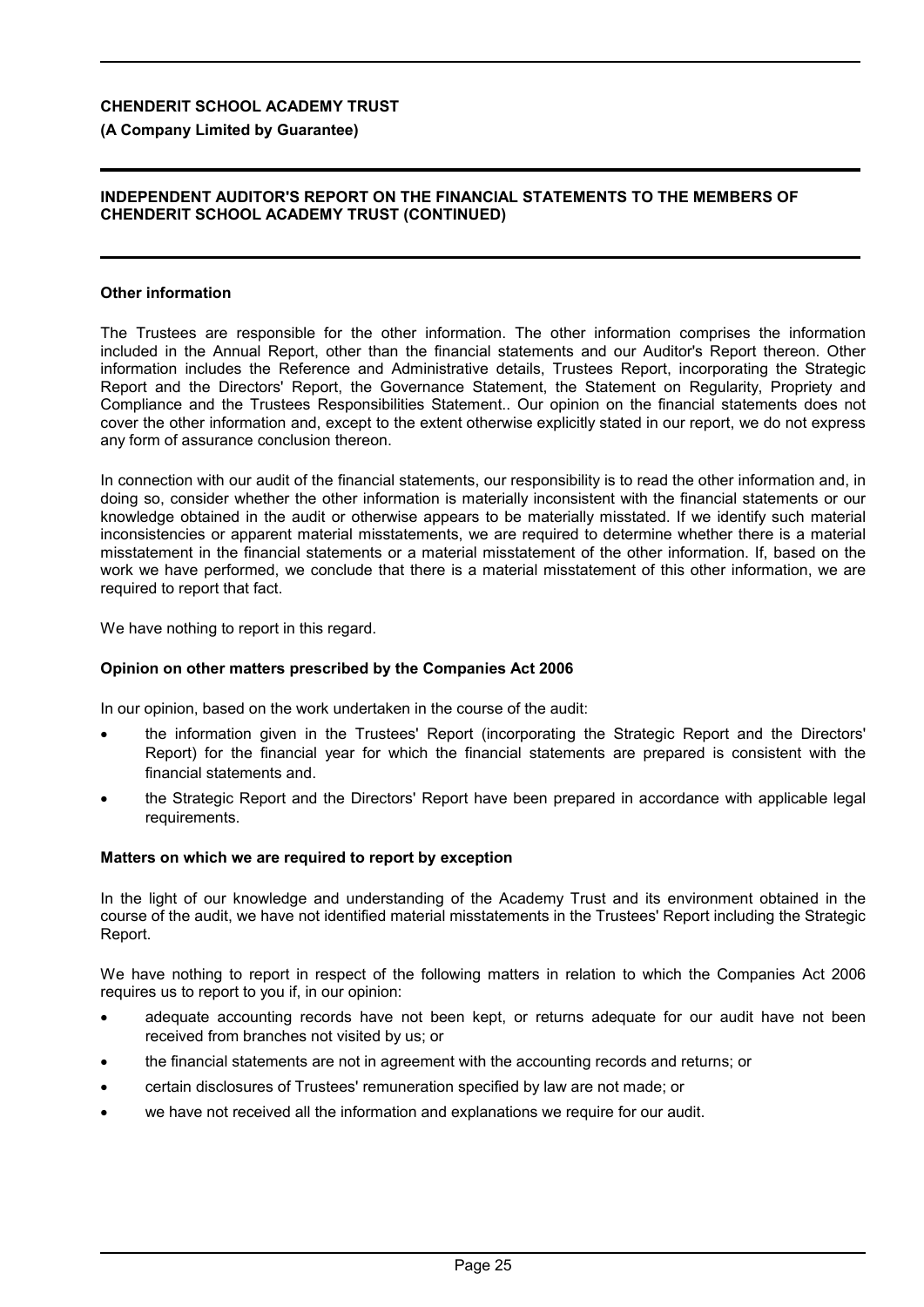**(A Company Limited by Guarantee)**

#### **INDEPENDENT AUDITOR'S REPORT ON THE FINANCIAL STATEMENTS TO THE MEMBERS OF CHENDERIT SCHOOL ACADEMY TRUST (CONTINUED)**

#### **Responsibilities of trustees**

As explained more fully in the Trustees' Responsibilities Statement, the Trustees (who are also the directors of the Academy Trust for the purposes of company law) are responsible for the preparation of the financial statements and for being satisfied that they give a true and fair view, and for such internal control as the Trustees determine is necessary to enable the preparation of financial statements that are free from material misstatement, whether due to fraud or error.

In preparing the financial statements, the Trustees are responsible for assessing the Academy Trust's ability to continue as a going concern, disclosing, as applicable, matters related to going concern and using the going concern basis of accounting unless the Trustees either intend to liquidate the Academy Trust or to cease operations, or have no realistic alternative but to do so.

#### **Auditor's responsibilities for the audit of the financial statements**

Our objectives are to obtain reasonable assurance about whether the financial statements as a whole are free from material misstatement, whether due to fraud or error, and to issue an Auditor's Report that includes our opinion. Reasonable assurance is a high level of assurance, but is not a guarantee that an audit conducted in accordance with ISAs (UK) will always detect a material misstatement when it exists. Misstatements can arise from fraud or error and are considered material if, individually or in the aggregate, they could reasonably be expected to influence the economic decisions of users taken on the basis of these financial statements.

A further description of our responsibilities for the audit of the financial statements is located on the Financial Reporting Council's website at: www.frc.org.uk/auditorsresponsibilities. This description forms part of our Auditor's Report.

#### **Use of our report**

This report is made solely to the Academy Trust's members, as a body, in accordance with Chapter 3 of Part 16 of the Companies Act 2006. Our audit work has been undertaken so that we might state to the Academy Trust's members those matters we are required to state to them in an Auditor's Report and for no other purpose. To the fullest extent permitted by law, we do not accept or assume responsibility to anyone other than the Academy Trust and its members, as a body, for our audit work, for this report, or for the opinions we have formed.

**Elaine Olson-Williams FCCA (Senior Statutory Auditor)** for and on behalf of **MHA MacIntyre Hudson** Chartered Accountants Statutory Auditors Peterbridge House The Lakes **Northampton** NN4 7HB

Date: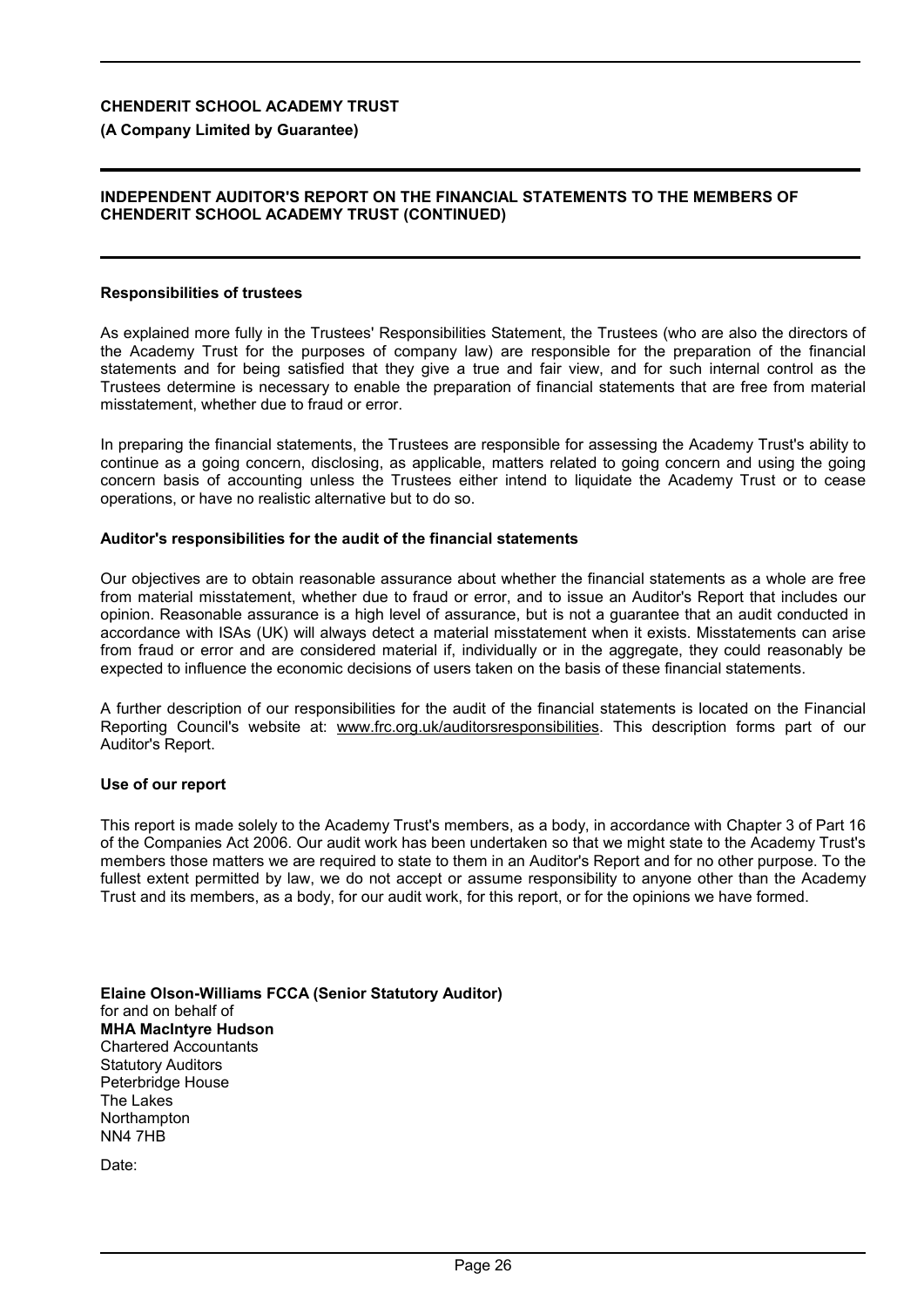### **(A Company Limited by Guarantee)**

### **INDEPENDENT REPORTING ACCOUNTANT'S ASSURANCE REPORT ON REGULARITY TO CHENDERIT SCHOOL ACADEMY TRUST AND THE EDUCATION AND SKILLS FUNDING AGENCY**

In accordance with the terms of our engagement letter dated 25 September 2019 and further to the requirements of the Education and Skills Funding Agency (ESFA) as included in the Academies Accounts Direction 2019 to 2020, we have carried out an engagement to obtain limited assurance about whether the expenditure disbursed and income received by Chenderit School Academy Trust during the year 1 September 2019 to 31 August 2020 have been applied to the purposes identified by Parliament and the financial transactions conform to the authorities which govern them.

This report is made solely to Chenderit School Academy Trust and ESFA in accordance with the terms of our engagement letter. Our work has been undertaken so that we might state to Chenderit School Academy Trust and ESFA those matters we are required to state in a report and for no other purpose. To the fullest extent permitted by law, we do not accept or assume responsibility to anyone other than Chenderit School Academy Trust and ESFA, for our work, for this report, or for the conclusion we have formed.

#### **Respective responsibilities of Chenderit School Academy Trust's accounting officer and the reporting accountant**

The accounting officer is responsible, under the requirements of Chenderit School Academy Trust's funding agreement with the Secretary of State for Education dated 1 February 2012 and the Academies Financial Handbook, extant from 1 September 2019, for ensuring that expenditure disbursed and income received is applied for the purposes intended by Parliament and the financial transactions conform to the authorities which govern them.

Our responsibilities for this engagement are established in the United Kingdom by our profession's ethical guidance and are to obtain limited assurance and report in accordance with our engagement letter and the requirements of the Academies Accounts Direction 2019 to 2020. We report to you whether anything has come to our attention in carrying out our work which suggests that in all material respects, expenditure disbursed and income received during the year 1 September 2019 to 31 August 2020 have not been applied to purposes intended by Parliament or that the financial transactions do not conform to the authorities which govern them.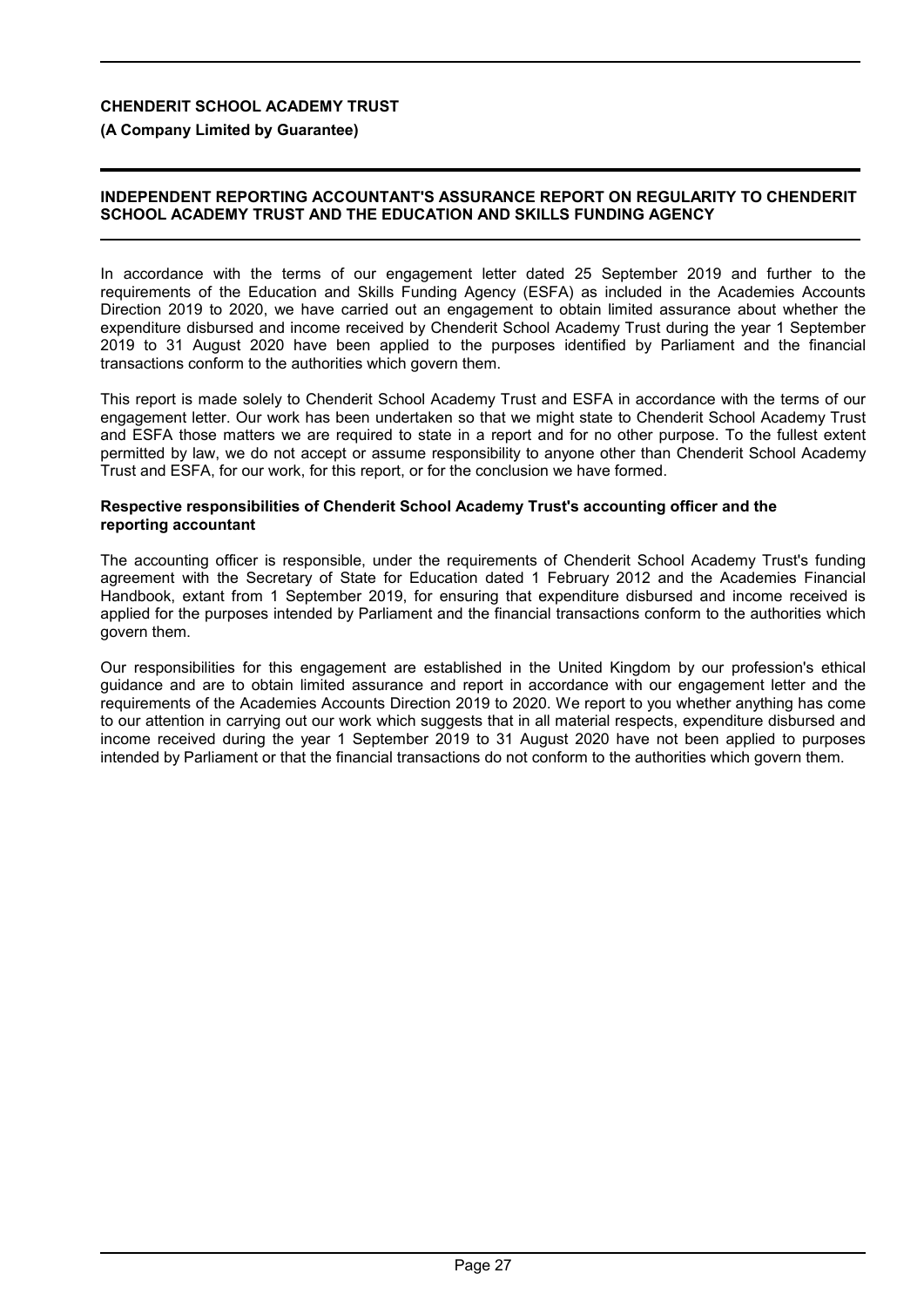### **(A Company Limited by Guarantee)**

### **INDEPENDENT REPORTING ACCOUNTANT'S ASSURANCE REPORT ON REGULARITY TO CHENDERIT SCHOOL ACADEMY TRUST AND THE EDUCATION & SKILLS FUNDING AGENCY (CONTINUED)**

#### **Approach**

We conducted our engagement in accordance with the Academies Accounts Direction 2019 to 2020 issued by ESFA. We performed a limited assurance engagement as defined in our engagement letter.

The objective of a limited assurance engagement is to perform such procedures as to obtain information and explanations in order to provide us with sufficient appropriate evidence to express a negative conclusion on regularity.

A limited assurance engagement is more limited in scope than a reasonable assurance engagement and consequently does not enable us to obtain assurance that we would become aware of all significant matters that might be identified in a reasonable assurance engagement. Accordingly, we do not express a positive opinion.

Our engagement includes examination, on a test basis, of evidence relevant to the regularity and propriety of the Academy Trust's income and expenditure.

The work undertaken to draw to our conclusion includes:

- Reviewing the minutes of meetings of the Governing Body and other evidence made available to us, relevant to our consideration of regularity;
- A review of the objectives and activities of the academy, with reference to the income streams and other information available to us as auditors of the academy;
- Testing a sample of payroll payments to staff;
- Testing of a sample of payments to suppliers and other third parties;
- Testing a sample of grants received and other income streams;
- Consideration of governance issues;
- Evaluating the internal control procedures and reporting lines, testing as appropriate and making appropriate enquiries of the Accounting Officer.

#### **Conclusion**

In the course of our work, nothing has come to our attention which suggest in all material respects the expenditure disbursed and income received during the year 1 September 2019 to 31 August 2020 has not been applied to purposes intended by Parliament and the financial transactions do not conform to the authorities which govern them.

#### **MHA MacIntyre Hudson**

Chartered Accountants Statutory Auditors Peterbridge House The Lakes Northampton NN4 7HB

Date: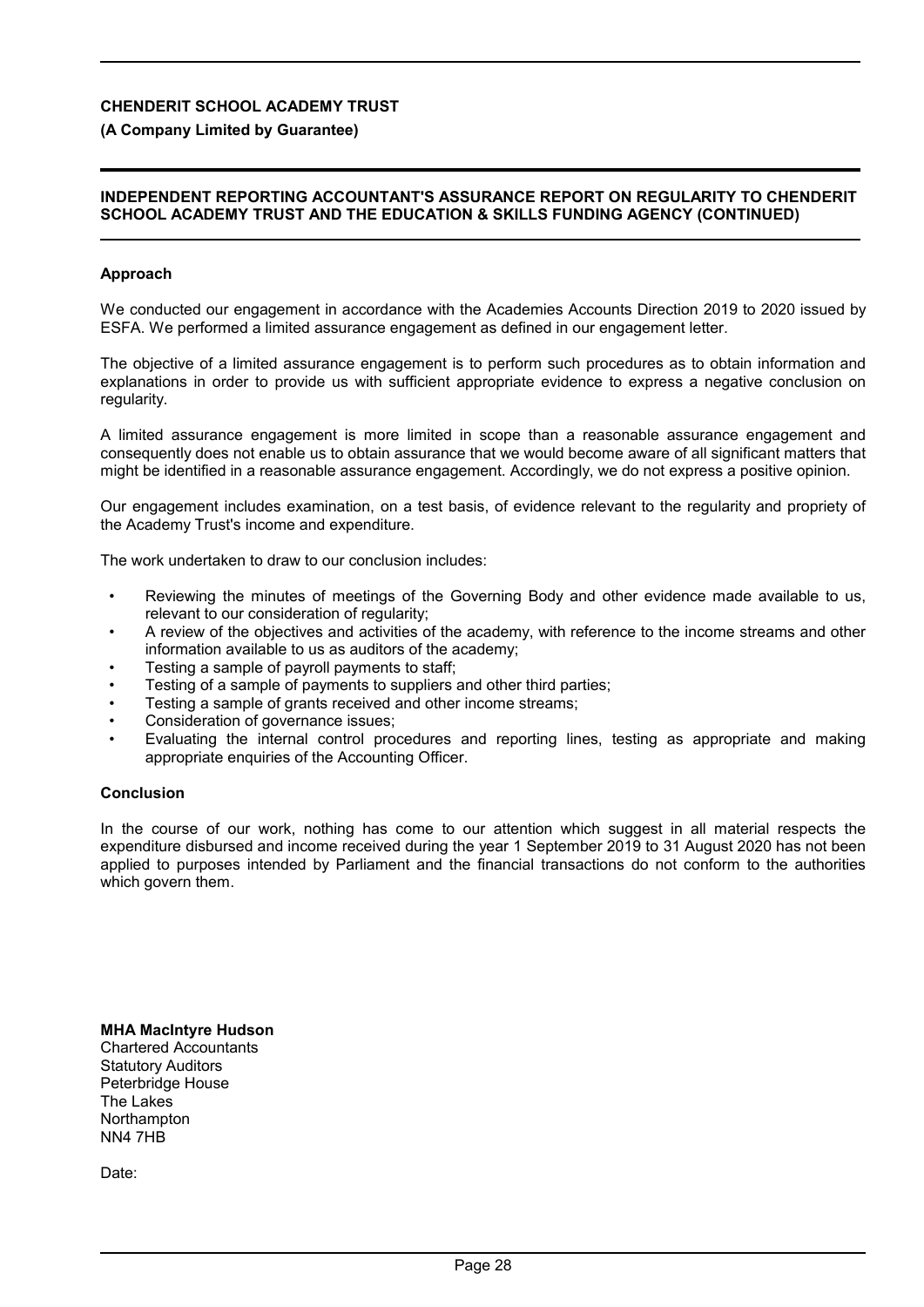**(A Company Limited by Guarantee)**

## **STATEMENT OF FINANCIAL ACTIVITIES (INCORPORATING INCOME AND EXPENDITURE ACCOUNT) FOR THE YEAR ENDED 31 AUGUST 2020**

|                                        | <b>Note</b> | <b>Unrestricted</b><br>funds<br>2020<br>£ | <b>Restricted</b><br>funds<br>2020<br>£ | <b>Restricted</b><br>fixed asset<br>funds<br>2020<br>£ | Total<br>funds<br>2020<br>£ | Total<br>funds<br>2019<br>£ |
|----------------------------------------|-------------|-------------------------------------------|-----------------------------------------|--------------------------------------------------------|-----------------------------|-----------------------------|
| Income from:                           |             |                                           |                                         |                                                        |                             |                             |
| Donations and capital<br>grants        | 3           | 19,814                                    |                                         | 743,594                                                | 763,408                     | 804,719                     |
| Charitable activities                  | 4           |                                           | 5,505,790                               |                                                        | 5,505,790                   | 5,177,836                   |
| Other trading activities               | 5           | 61,902                                    |                                         |                                                        | 61,902                      | 73,937                      |
| Investments                            | 6           | 4,698                                     |                                         |                                                        | 4,698                       | 7,091                       |
| <b>Total income</b>                    |             | 86,414                                    | 5,505,790                               | 743,594                                                | 6,335,798                   | 6,063,583                   |
| <b>Expenditure on:</b>                 |             |                                           |                                         |                                                        |                             |                             |
| Raising funds                          |             | 67,483                                    |                                         |                                                        | 67,483                      | 59,082                      |
| Charitable activities                  |             |                                           | 5,420,289                               | 427,669                                                | 5,847,958                   | 5,597,528                   |
| <b>Total expenditure</b>               | 7           | 67,483                                    | 5,420,289                               | 427,669                                                | 5,915,441                   | 5,656,610                   |
| Net income                             |             | 18,931                                    | 85,501                                  | 315,925                                                | 420,357                     | 406,973                     |
| Transfers between<br>funds             | 16          | (19, 612)                                 | (478, 266)                              | 497,878                                                |                             |                             |
| Net movement in<br>funds before other  |             |                                           |                                         |                                                        |                             |                             |
| recognised<br>gains/(losses)           |             | (681)                                     | (392, 765)                              | 813,803                                                | 420,357                     | 406,973                     |
| Other recognised<br>gains/(losses):    |             |                                           |                                         |                                                        |                             |                             |
| Actuarial losses on<br>defined benefit |             |                                           |                                         |                                                        |                             |                             |
| pension schemes                        | 24          |                                           | (98,000)                                |                                                        | (98,000)                    | (497,000)                   |
| Net movement in<br>funds               |             | (681)                                     | (490, 765)                              | 813,803                                                | 322,357                     | (90, 027)                   |
|                                        |             |                                           |                                         |                                                        |                             |                             |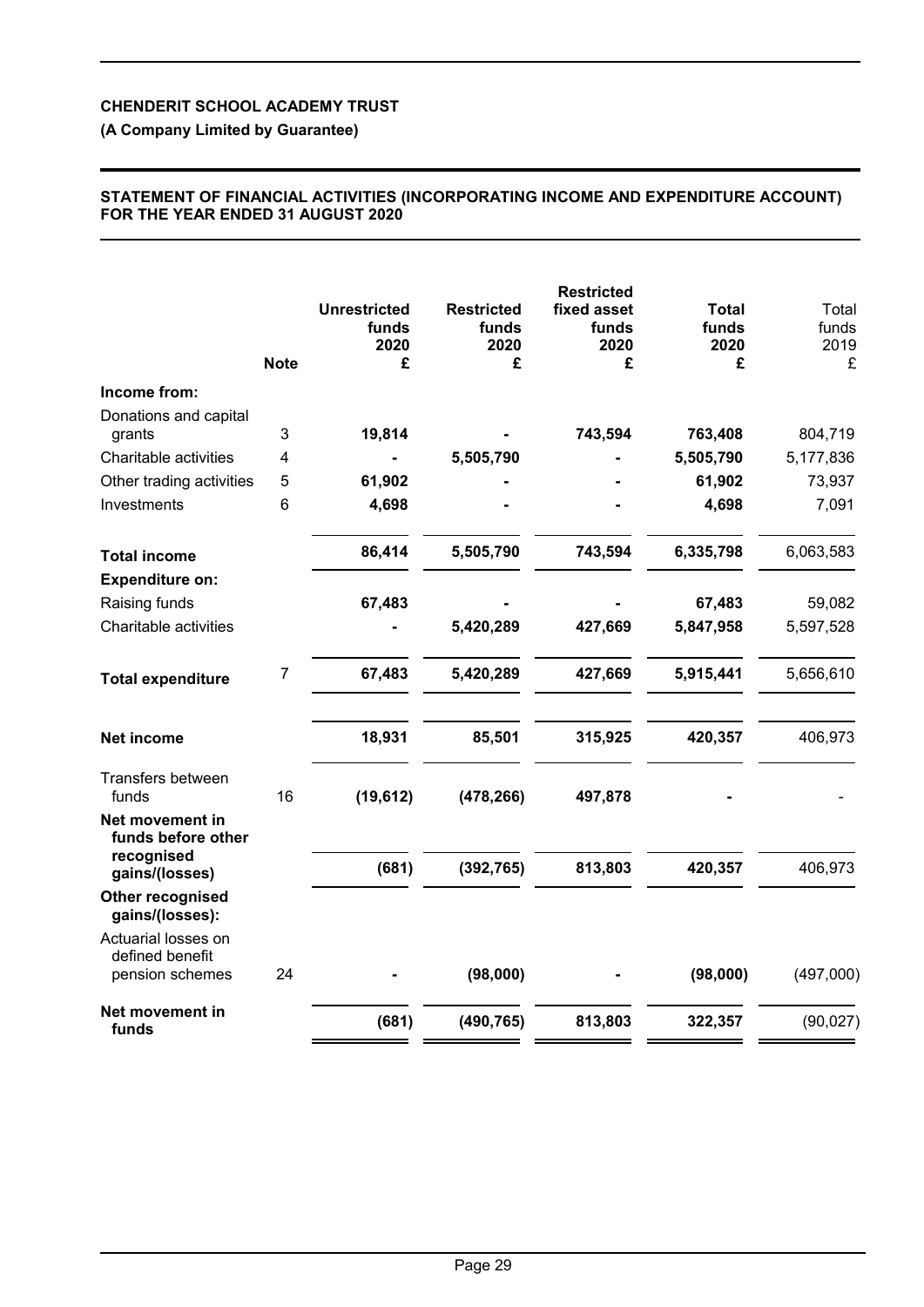**(A Company Limited by Guarantee)**

#### **STATEMENT OF FINANCIAL ACTIVITIES (INCORPORATING INCOME AND EXPENDITURE ACCOUNT) (CONTINUED) FOR THE YEAR ENDED 31 AUGUST 2020**

|                                       | <b>Note</b> | <b>Unrestricted</b><br>funds<br>2020<br>£ | <b>Restricted</b><br>funds<br>2020<br>£ | <b>Restricted</b><br>fixed asset<br>funds<br>2020<br>£ | Total<br>funds<br>2020<br>£ | Total<br>funds<br>2019<br>£ |
|---------------------------------------|-------------|-------------------------------------------|-----------------------------------------|--------------------------------------------------------|-----------------------------|-----------------------------|
| <b>Reconciliation of</b><br>funds:    |             |                                           |                                         |                                                        |                             |                             |
| Total funds brought<br>forward        |             | 102,355                                   | (161, 886)                              | 10,693,595                                             | 10,634,064                  | 10,724,091                  |
| Net movement in<br>funds              |             | (681)                                     | (490, 765)                              | 813,803                                                | 322,357                     | (90, 027)                   |
| <b>Total funds carried</b><br>forward |             | 101,674                                   | (652, 651)                              | 11,507,398                                             | 10,956,421                  | 10,634,064                  |

The Statement of Financial Activities includes all gains and losses recognised in the year.

The notes on pages 34 to 62 form part of these financial statements.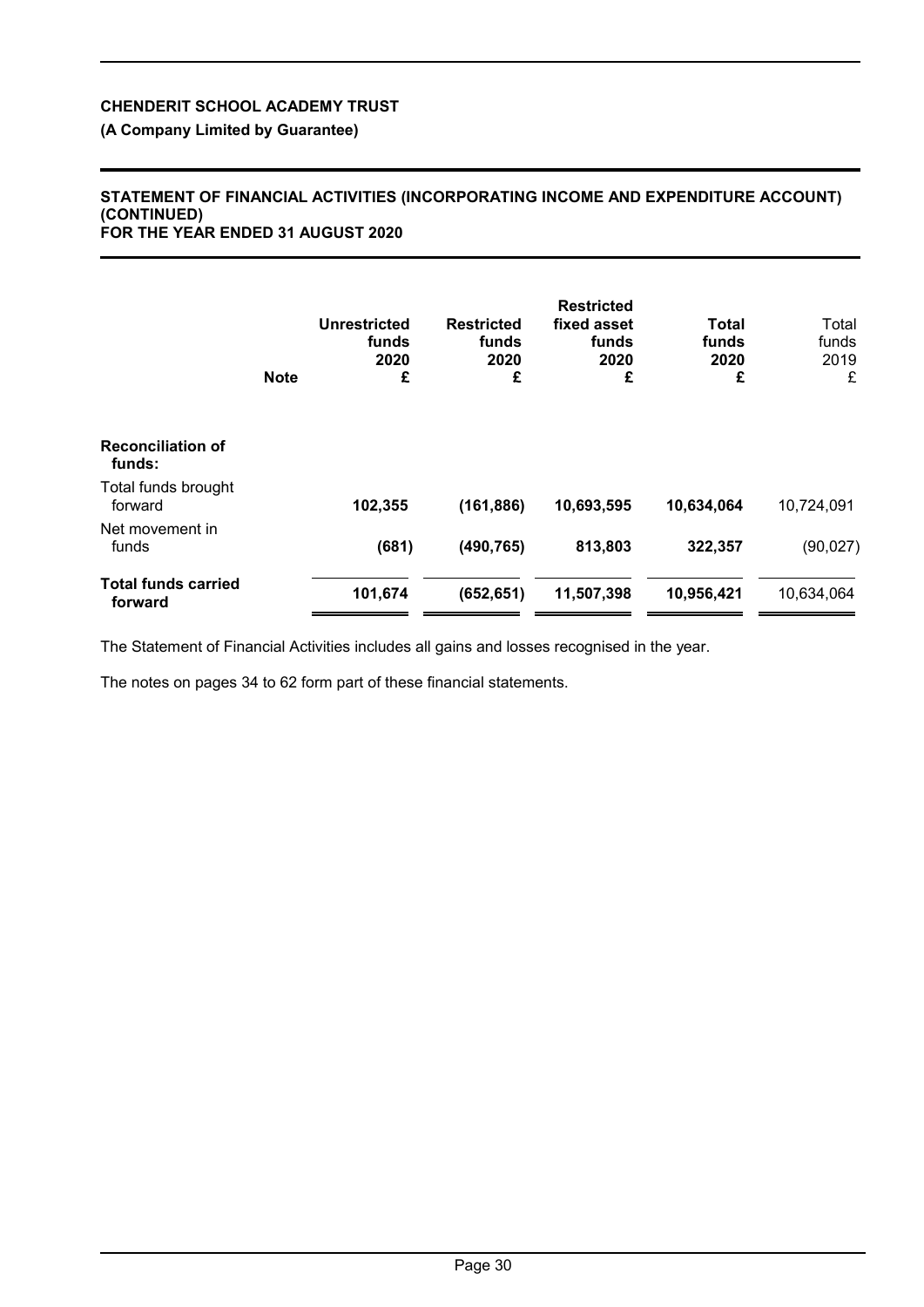### **(A Company Limited by Guarantee) REGISTERED NUMBER: 07900254**

### **BALANCE SHEET AS AT 31 AUGUST 2020**

|                                                               | <b>Note</b> |             | 2020<br>£   |               | 2019<br>£     |
|---------------------------------------------------------------|-------------|-------------|-------------|---------------|---------------|
| <b>Fixed assets</b>                                           |             |             |             |               |               |
| Tangible assets                                               | 13          |             | 10,830,121  |               | 9,626,473     |
| <b>Current assets</b>                                         |             |             |             |               |               |
| <b>Debtors</b>                                                | 14          | 698,164     |             | 832,853       |               |
| Cash at bank and in hand                                      |             | 1,167,148   |             | 1,719,515     |               |
|                                                               |             | 1,865,312   |             | 2,552,368     |               |
| Creditors: amounts falling due within one<br>year             | 15          | (290, 012)  |             | (376, 777)    |               |
| <b>Net current assets</b>                                     |             |             | 1,575,300   |               | 2,175,591     |
| <b>Total assets less current liabilities</b>                  |             |             | 12,405,421  |               | 11,802,064    |
| Defined benefit pension scheme liability                      | 24          |             | (1,449,000) |               | (1, 168, 000) |
| <b>Total net assets</b>                                       |             |             | 10,956,421  |               | 10,634,064    |
| <b>Funds of the Academy Trust</b><br><b>Restricted funds:</b> |             |             |             |               |               |
| Fixed asset funds                                             | 16          | 11,507,398  |             | 10,693,595    |               |
| Restricted income funds                                       | 16          | 796,349     |             | 1,006,114     |               |
| Restricted funds excluding pension asset                      | 16          | 12,303,747  |             | 11,699,709    |               |
| Pension reserve                                               | 16          | (1,449,000) |             | (1, 168, 000) |               |
| <b>Total restricted funds</b>                                 | 16          |             | 10,854,747  |               | 10,531,709    |
| <b>Unrestricted income funds</b>                              | 16          |             | 101,674     |               | 102,355       |
| <b>Total funds</b>                                            |             |             | 10,956,421  |               | 10,634,064    |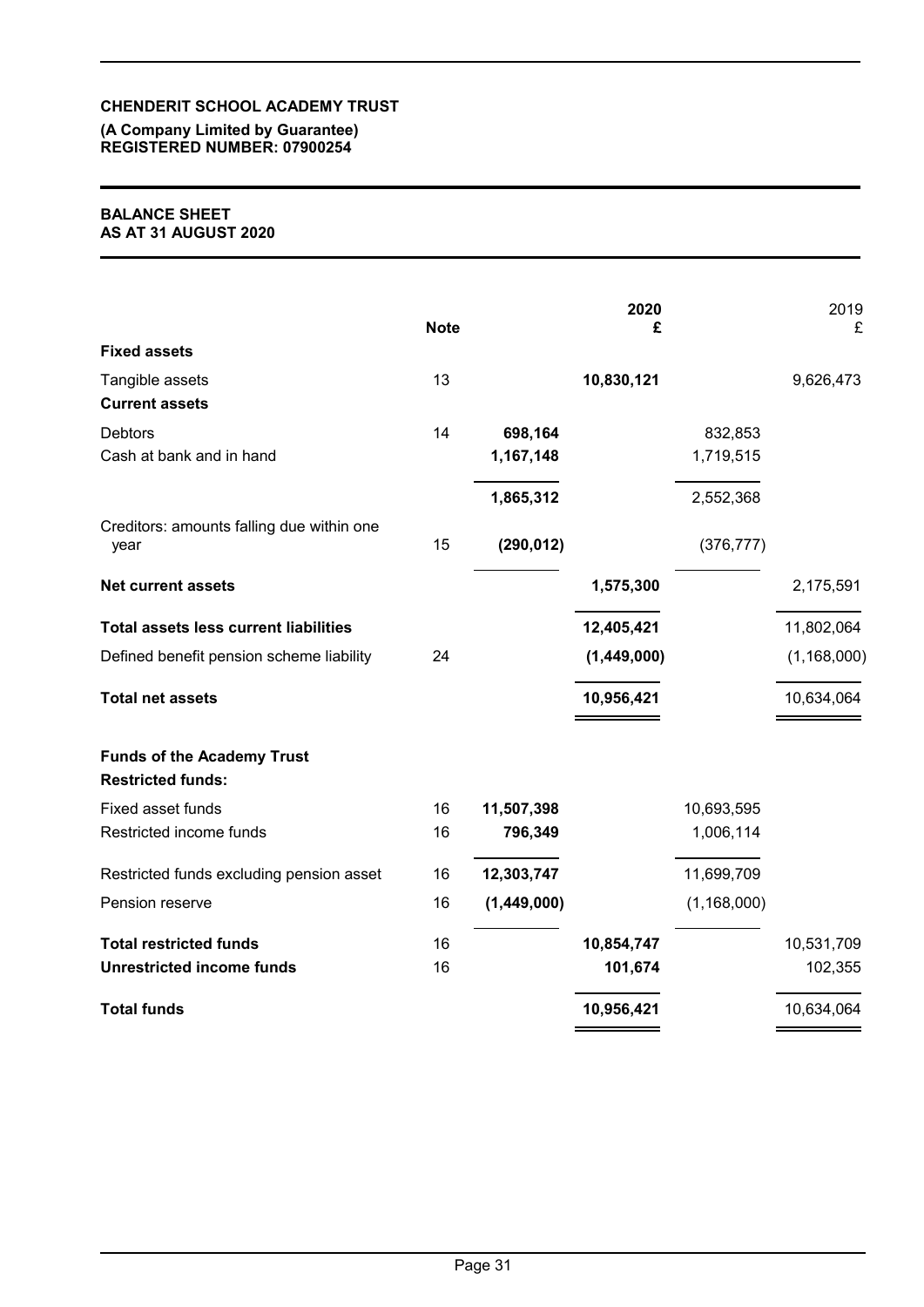# **(A Company Limited by Guarantee)**

#### **BALANCE SHEET (CONTINUED) AS AT 31 AUGUST 2020**

The financial statements on pages 29 to 62 were approved and authorised for issue by the Trustees and are signed on their behalf, by:

................................................ **Mr Ian Walker** Chair of Trustees

................................................ **Mrs Jane Cartwright** Headteacher & Accounting Officer

Date: 30 November 2020

The notes on pages 34 to 62 form part of these financial statements.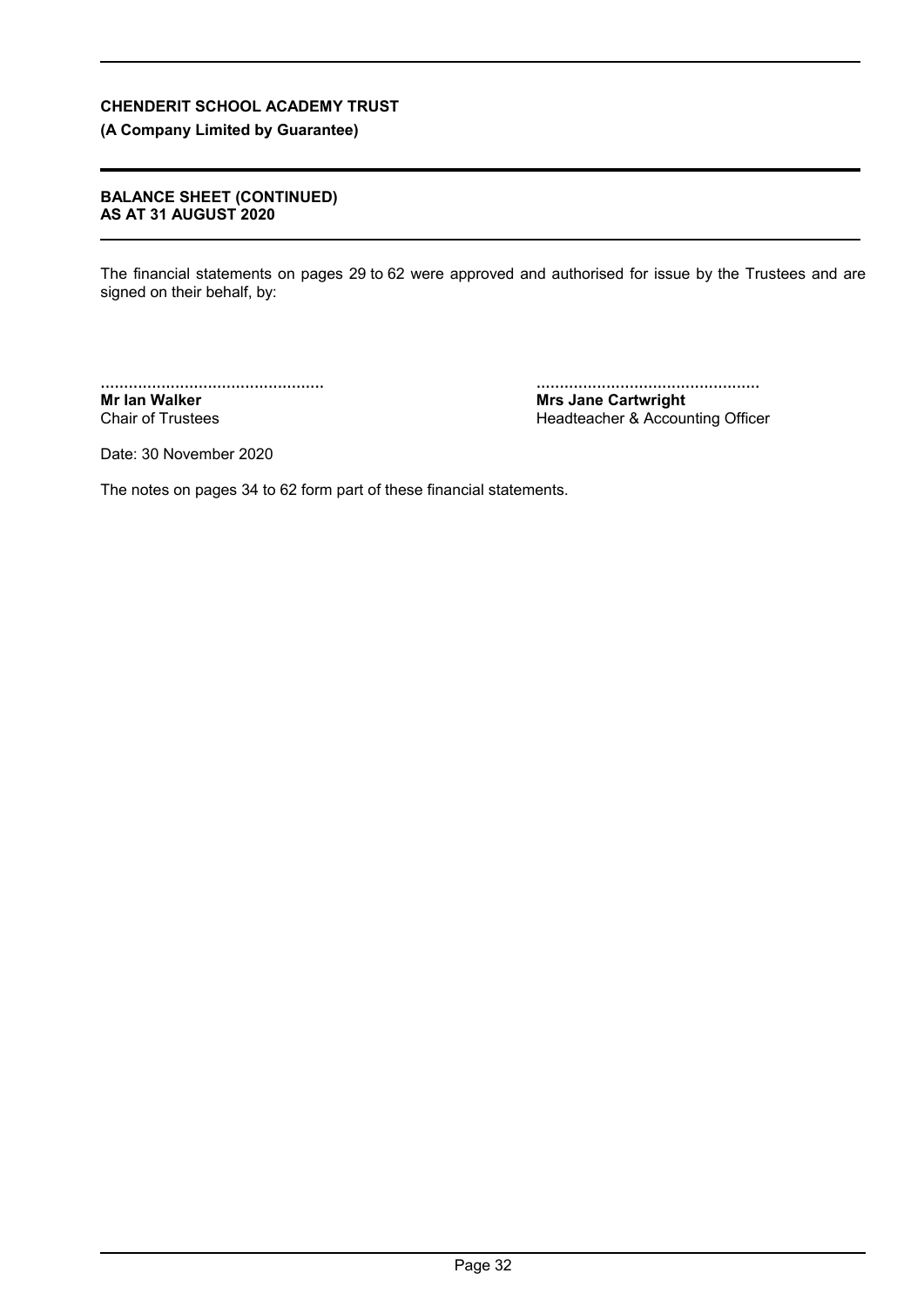# **(A Company Limited by Guarantee)**

#### **STATEMENT OF CASH FLOWS FOR THE YEAR ENDED 31 AUGUST 2020**

|                                                        | <b>Note</b> | 2020<br>£  | 2019<br>£  |
|--------------------------------------------------------|-------------|------------|------------|
| Cash flows from operating activities                   |             |            |            |
| Net cash provided by operating activities              | 18          | 330,659    | 190,688    |
| Cash flows from investing activities                   | 20          | (883, 026) | (298, 586) |
| <b>Cash flows from financing activities</b>            | 19          |            | (4, 584)   |
| Change in cash and cash equivalents in the year        |             | (552, 367) | (112, 482) |
| Cash and cash equivalents at the beginning of the year |             | 1,719,515  | 1,831,997  |
| Cash and cash equivalents at the end of the year       | 21, 22      | 1,167,148  | 1,719,515  |

The notes on pages 34 to 62 form part of these financial statements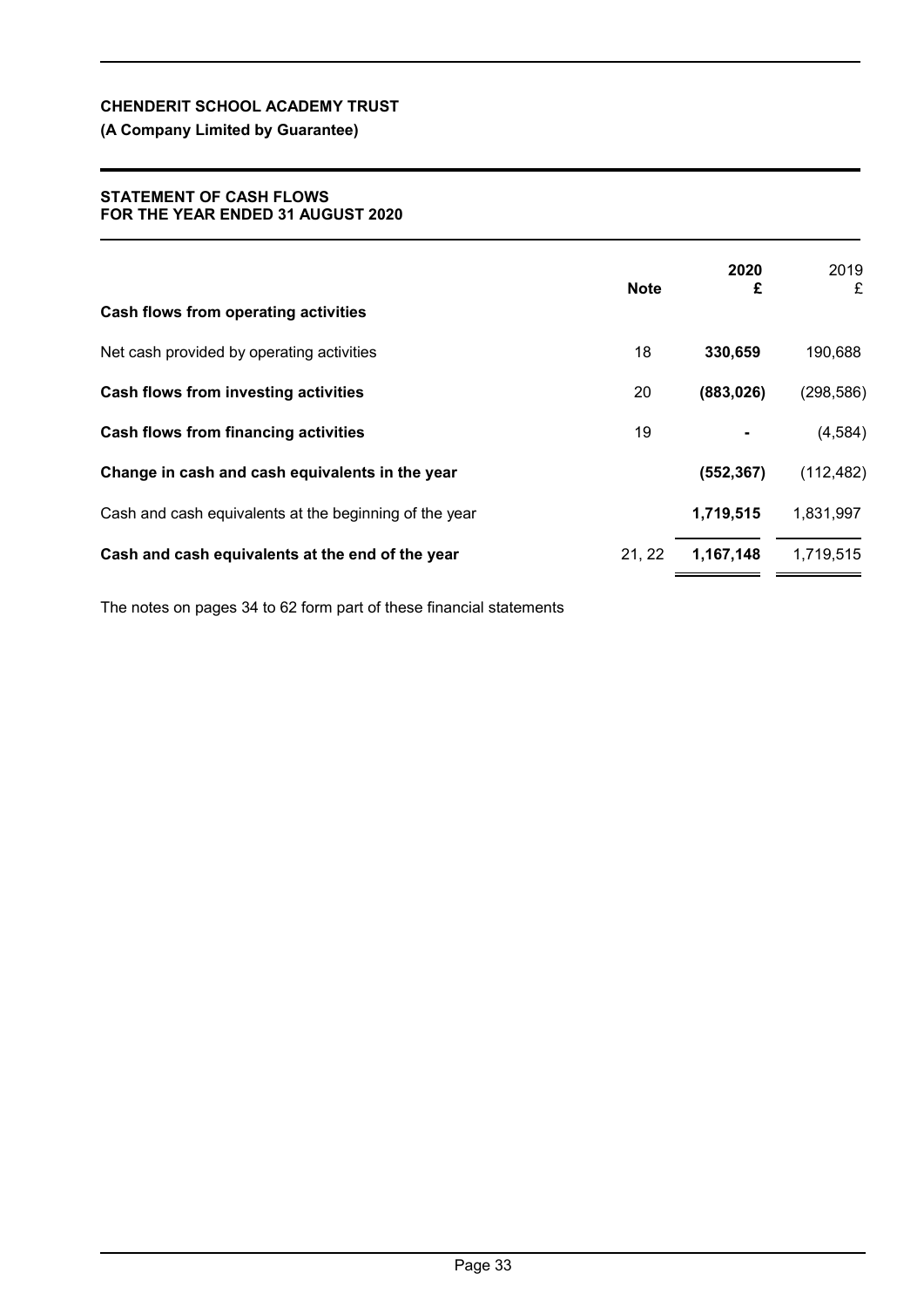### **(A Company Limited by Guarantee)**

#### **NOTES TO THE FINANCIAL STATEMENTS FOR THE YEAR ENDED 31 AUGUST 2020**

#### **1. Accounting policies**

Chenderit School Academy Trust is a private company limited by guarantee, incorporated in England. Its registered number and address of registered office are detailed on page 1 and 2. The nature of the academy trust's operations and principal activity are detailed in the Trustees Report.

A summary of the principal accounting policies adopted (which have been applied consistently, except where noted), judgments and key sources of estimation uncertainty, is set out below.

The financial statements are prepared in £ sterling, rounded to the nearest £1.

### **1.1 Basis of preparation of financial statements**

The financial statements of the Academy Trust, which is a public benefit entity under FRS 102, have been prepared under the historic cost convention in accordance with the Financial Reporting Standard Applicable in the UK and Republic of Ireland (FRS 102), the Accounting and Reporting by Charities: Statement of Recommended Practice applicable to charities preparing their accounts in accordance with the Financial Reporting Standard applicable in the UK and Republic of Ireland (FRS 102) (Charities SORP (FRS 102)), the Academies Accounts Direction *2019* to 2020 issued by ESFA, the Charities Act 2011 and the Companies Act 2006.

Chenderit School Academy Trust meets the definition of a public benefit entity under FRS 102.

### **1.2 Going concern**

The Trustees assess whether the use of going concern is appropriate i.e. whether there are any material uncertainties related to events or conditions that may cast significant doubt on the ability of the Academy Trust to continue as a going concern. The Trustees make this assessment in respect of a period of at least one year from the date of authorisation for issue of the financial statements and have concluded that the Academy Trust has adequate resources to continue in operational existence for the foreseeable future and there are no material uncertainties about the Academy Trust's ability to continue as a going concern, thus they continue to adopt the going concern basis of accounting in preparing the financial statements.

#### **1.3 Income**

All incoming resources are recognised when the Academy Trust has entitlement to the funds, the receipt is probable and the amount can be measured reliably.

### **Grants**

Grants are included in the Statement of Financial Activities on a receivable basis. The balance of income received for specific purposes but not expended during the period is shown in the relevant funds on the Balance Sheet. Where income is received in advance of meeting any performancerelated conditions there is not unconditional entitlement to the income and its recognition is deferred and included in creditors as deferred income until the performance-related conditions are met. Where entitlement occurs before income is received, the income is accrued.

General Annual Grant is recognised in full in the Statement of Financial Activities in the year for which it is receivable and any abatement in respect of the year is deducted from income and recognised as a liability.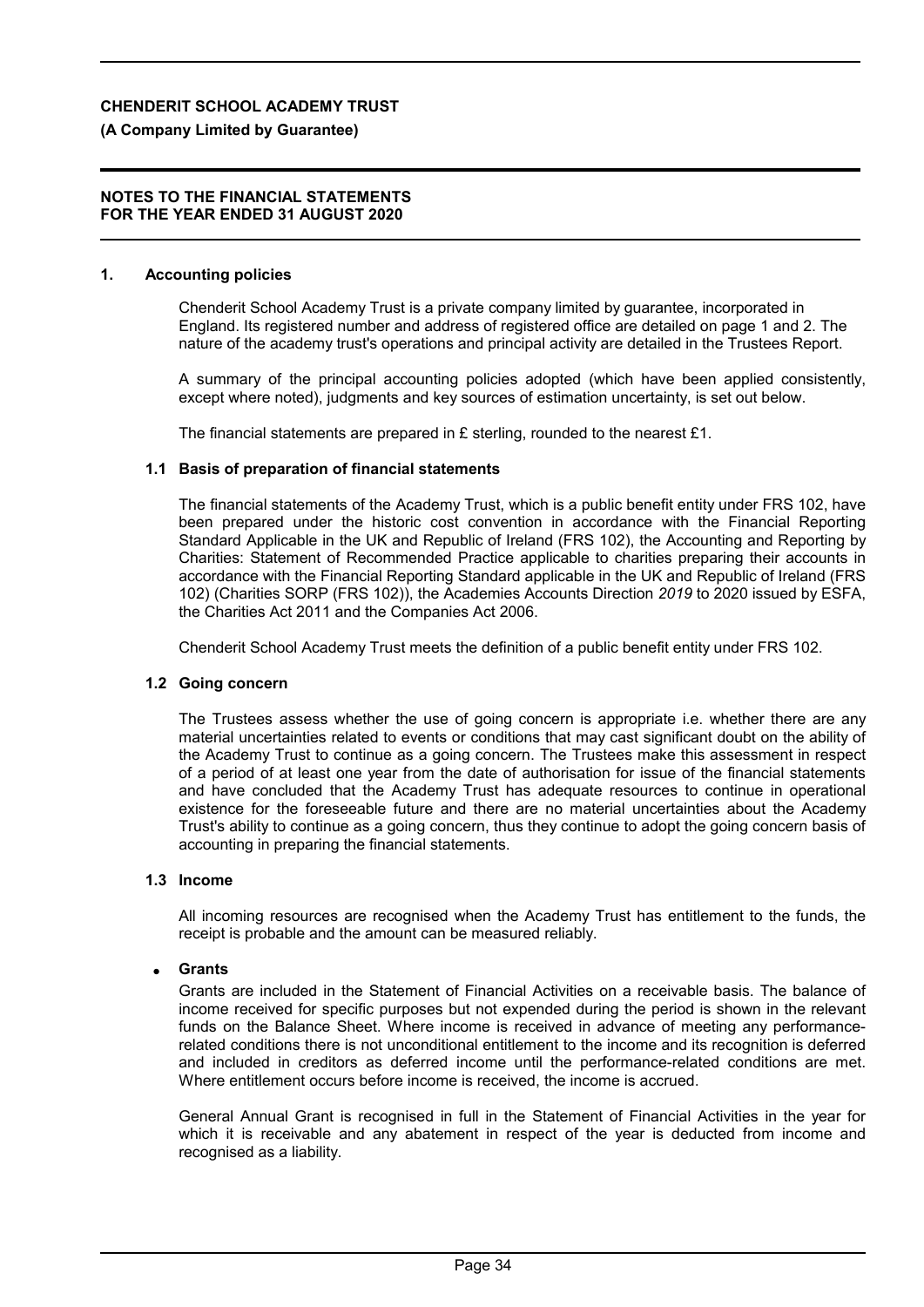### **(A Company Limited by Guarantee)**

#### **NOTES TO THE FINANCIAL STATEMENTS FOR THE YEAR ENDED 31 AUGUST 2020**

#### **1. Accounting policies (continued)**

#### **1.3 Income (continued)**

Capital grants are recognised in full when there is an unconditional entitlement to the grant. Unspent amounts of capital grants are reflected in the Balance Sheet in the restricted fixed asset fund. Capital grants are recognised when there is entitlement and are not deferred over the life of the asset on which they are expended.

#### **Sponsorship income**

Sponsorship income provided to the Academy Trust which amounts to a donation is recognised in the Statement of Financial Activities in the year in which it is receivable (where there are no performance-related conditions) where receipt is probable and it can be measured reliably.

#### **Donations**

Donations are recognised on a receivable basis (where there are no performance-related conditions) where the receipt is probable and the amount can be reliably measured.

#### **Other income**

Other income, including the hire of facilities, is recognised in the year it is receivable and to the extent the Academy Trust has provided the goods or services.

### **Donated goods, facilities and services**

Goods donated for resale are included at fair value, being the expected proceeds from sale less the expected costs of sale. If it is practical to assess the fair value at receipt, it is recognised in 'Stocks' and 'Income from Other Trading Activities'. Upon sale, the value of the stock is charged against 'Income from Other Trading Activities' and the proceeds are recognised as 'Income from Other Trading Activities'. Where it is impractical to fair value the items due to the volume of low value items they are not recognised in the financial statements until they are sold. This income is recognised within 'Income from Other Trading Activities'.

### **Donated fixed assets (excluding transfers on conversion or into the Academy Trust)**

Where the donated good is a fixed asset it is measured at fair value, unless it is impractical to measure this reliably, in which case the cost of the item to the donor should be used. The gain is recognised as 'Income from Donations and Capital Grants' and a corresponding amount is included in the appropriate fixed asset category and depreciated over the useful economic life in accordance with the Academy Trust's accounting policies.

#### **1.4 Expenditure**

Expenditure is recognised once there is a legal or constructive obligation to transfer economic benefit to a third party, it is probable that a transfer of economic benefits will be required in settlement and the amount of the obligation can be measured reliably. Expenditure is classified by activity. The costs of each activity are made up of the total of direct costs and shared costs, including support costs involved in undertaking each activity. Direct costs attributable to a single activity are allocated directly to that activity. Shared costs which contribute to more than one activity and support costs which are not attributable to a single activity are apportioned between those activities on a basis consistent with the use of resources. Central staff costs are allocated on the basis of time spent, and depreciation charges allocated on the portion of the asset's use.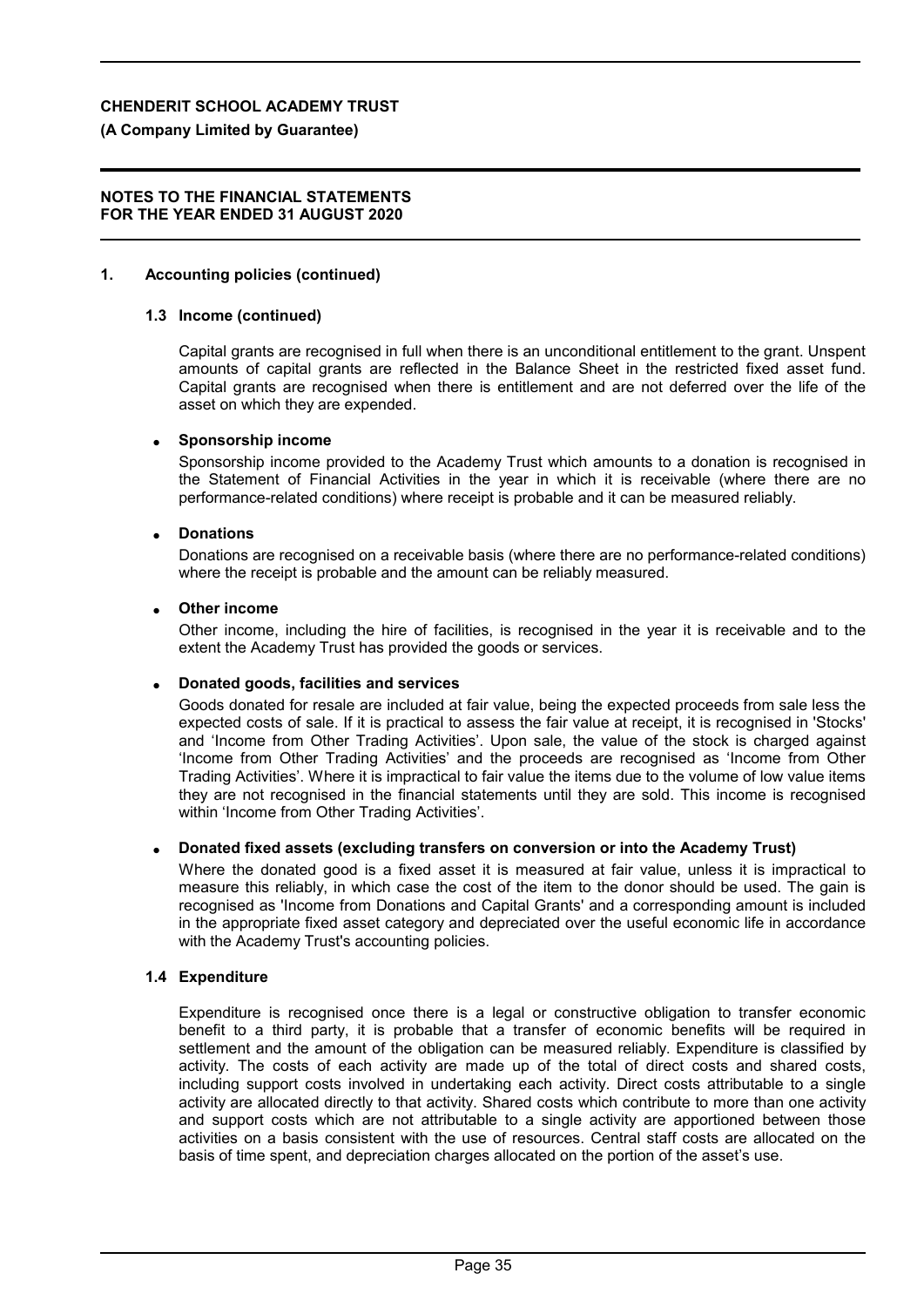#### **(A Company Limited by Guarantee)**

#### **NOTES TO THE FINANCIAL STATEMENTS FOR THE YEAR ENDED 31 AUGUST 2020**

#### **1. Accounting policies (continued)**

#### **1.4 Expenditure (continued)**

#### **Expenditure on raising funds**

This includes all expenditure incurred by the Academy Trust to raise funds for its charitable purposes and includes costs of all fundraising activities events and non-charitable trading.

#### **Charitable activities**

These are costs incurred on the Academy Trust's educational operations, including support costs and costs relating to the governance of the Academy Trust apportioned to charitable activities.

All resources expended are inclusive of irrecoverable VAT.

#### **1.5 Government grants**

Government grants relating to tangible fixed assets are treated as deferred income and released to the Statement of Financial Activities over the expected useful lives of the assets concerned. Other grants are credited to the Statement of Financial Activities as the related expenditure is incurred.

#### **1.6 Taxation**

The Academy Trust is considered to pass the tests set out in Paragraph 1 Schedule 6 of the Finance Act 2010 and therefore it meets the definition of a charitable company for UK corporation tax purposes.

Accordingly, the Academy Trust is potentially exempt from taxation in respect of income or capital gains received within categories covered by Part 11, chapter 3 of the Corporation Tax Act 2010 or Section 256 of the Taxation of Chargeable Gains Act 1992, to the extent that such income or gains are applied exclusively to charitable purposes.

#### **1.7 Tangible fixed assets**

Assets costing £1,000 or more are capitalised as tangible fixed assets and are carried at cost, net of depreciation and any provision for impairment.

Where tangible fixed assets have been acquired with the aid of specific grants, either from the government or from the private sector, they are included in the Balance Sheet at cost and depreciated over their expected useful economic life. Where there are specific conditions attached to the funding requiring the continued use of the asset, the related grants are credited to a restricted fixed asset fund in the Statement of Financial Activities and carried forward in the Balance Sheet. Depreciation on the relevant assets is charged directly to the restricted fixed asset fund in the Statement of Financial Activities. Where tangible fixed assets have been acquired with unrestricted funds, depreciation on such assets is charged to the unrestricted fund.

Depreciation is provided on all tangible fixed assets other than freehold land and assets under construction, at rates calculated to write off the cost of each asset on a straight-line basis over its expected useful life, as follows: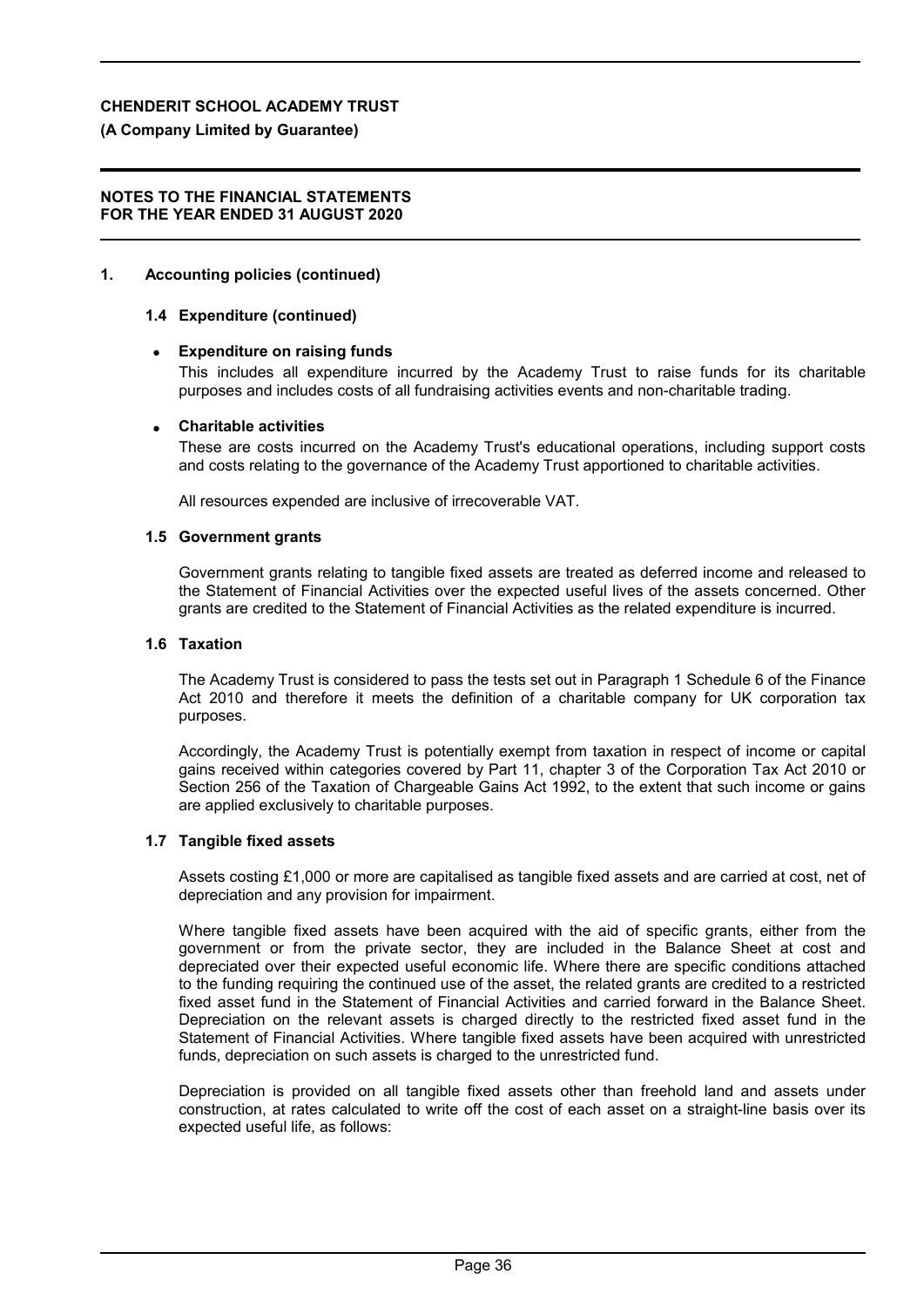# **(A Company Limited by Guarantee)**

## **NOTES TO THE FINANCIAL STATEMENTS FOR THE YEAR ENDED 31 AUGUST 2020**

# **1. Accounting policies (continued)**

# **1.7 Tangible fixed assets (continued)**

Depreciation is provided on the following bases:

|                          | Long Term Leasehold Property - 2% straight line or expected useful economic |
|--------------------------|-----------------------------------------------------------------------------|
|                          | life if lower                                                               |
| Long Term Leasehold Land | - 0.8% straight line                                                        |
| Furniture and equipment  | - 10% - 33.3% straight line                                                 |
| Plant and machinery      | - 25% straight line                                                         |
| Computer equipment       | - 10% straight line                                                         |

A review for impairment of a fixed asset is carried out if events or changes in circumstances indicate that the carrying value of any fixed asset may not be recoverable. Shortfalls between the carrying value of fixed assets and their recoverable amounts are recognised as impairments. Impairment losses are recognised in the Statement of Financial Activities.

### **1.8 Debtors**

Trade and other debtors are recognised at the settlement amount after any trade discount offered. Prepayments are valued at the amount prepaid net of any trade discounts due.

### **1.9 Cash at bank and in hand**

Cash at bank and in hand includes cash and short-term highly liquid investments with a short maturity of three months or less from the date of acquisition or opening of the deposit or similar account.

### **1.10 Liabilities**

Liabilities are recognised when there is an obligation at the Balance Sheet date as a result of a past event, it is probable that a transfer of economic benefit will be required in settlement, and the amount of the settlement can be estimated reliably. Liabilities are recognised at the amount that the Academy Trust anticipates it will pay to settle the debt or the amount it has received as advanced payments for the goods or services it must provide.

### **1.11 Provisions**

Provisions are recognised when the Academy Trust has an obligation at the reporting date as a result of a past event which it is probable will result in the transfer of economic benefits and the obligation can be estimated reliably.

Provisions are measured at the best estimate of the amounts required to settle the obligation. Where the effect of the time value of money is material, the provision is based on the present value of those amounts, discounted at the pre-tax discount rate that reflects the risks specific to the liability. The unwinding of the discount is recognised within interest payable and similar charges.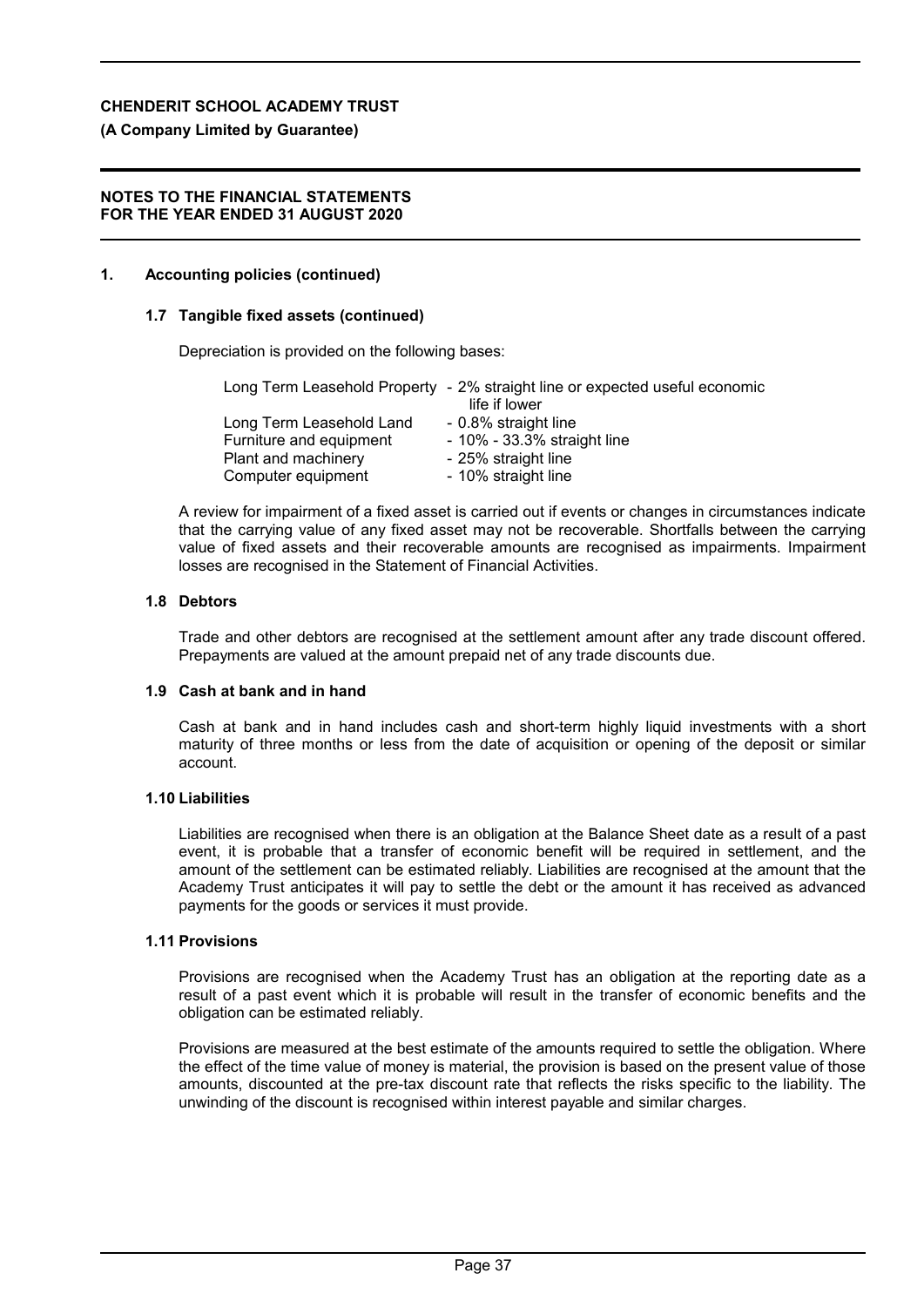### **(A Company Limited by Guarantee)**

#### **NOTES TO THE FINANCIAL STATEMENTS FOR THE YEAR ENDED 31 AUGUST 2020**

#### **1. Accounting policies (continued)**

### **1.12 Financial instruments**

The Academy Trust only holds basic financial instruments as defined in FRS 102. The financial assets and financial liabilities of the Academy Trust and their measurement bases are as follows:

*Financial assets* - trade and other debtors are basic financial instruments and are debt instruments measured at amortised cost as detailed in note 14. Prepayments are not financial instruments. Amounts due to the Academy Trust's wholly owned subsidiary are held at face value less any impairment.

Cash at bank is classified as a basic financial instrument and is measured at face value.

*Financial liabilities* - trade creditors, accruals and other creditors are financial instruments, and are measured at amortised cost as detailed in note 15. Taxation and social security are not included in the financial instruments disclosure definition. Deferred income is not deemed to be a financial liability, as the cash settlement has already taken place and there is an obligation to deliver services rather than cash or another financial instrument. Amounts due to the Academy Trust's wholly owned subsidiary are held at face value less any impairment.

#### **1.13 Operating leases**

Rentals paid under operating leases are charged to the Statement of Financial Activities on a straight line basis over the lease term.

### **1.14 Pensions**

Retirement benefits to employees of the Academy Trust are provided by the Teachers' Pension Scheme ("TPS") and the Local Government Pension Scheme ("LGPS"). These are defined benefit schemes.

The TPS is an unfunded scheme and contributions are calculated so as to spread the cost of pensions over employees' working lives with the Academy Trust in such a way that the pension cost is a substantially level percentage of current and future pensionable payroll. The contributions are determined by the Government Actuary on the basis of quadrennial valuations using a prospective unit credit method. TPS is an unfunded multi-employer scheme with no underlying assets to assign between employers. Consequently, the TPS is treated as a defined contribution scheme for accounting purposes and the contributions recognised in the period to which they relate.

The LGPS is a funded multi-employer scheme and the assets are held separately from those of the Academy Trust in separate trustee administered funds. Pension scheme assets are measured at fair value and liabilities are measured on an actuarial basis using the projected unit credit method and discounted at a rate equivalent to the current rate of return on a high quality corporate bond of equivalent term and currency to the liabilities. The actuarial valuations are obtained at least triennially and are updated at each Balance Sheet date. The amounts charged to operating surplus are the current service costs and the costs of scheme introductions, benefit changes, settlements and curtailments. They are included as part of staff costs as incurred. Net interest on the net defined benefit liability/asset is also recognised in the Statement of Financial Activities and comprises the interest cost on the defined benefit obligation and interest income on the scheme assets, calculated by multiplying the fair value of the scheme assets at the beginning of the period by the rate used to discount the benefit obligations.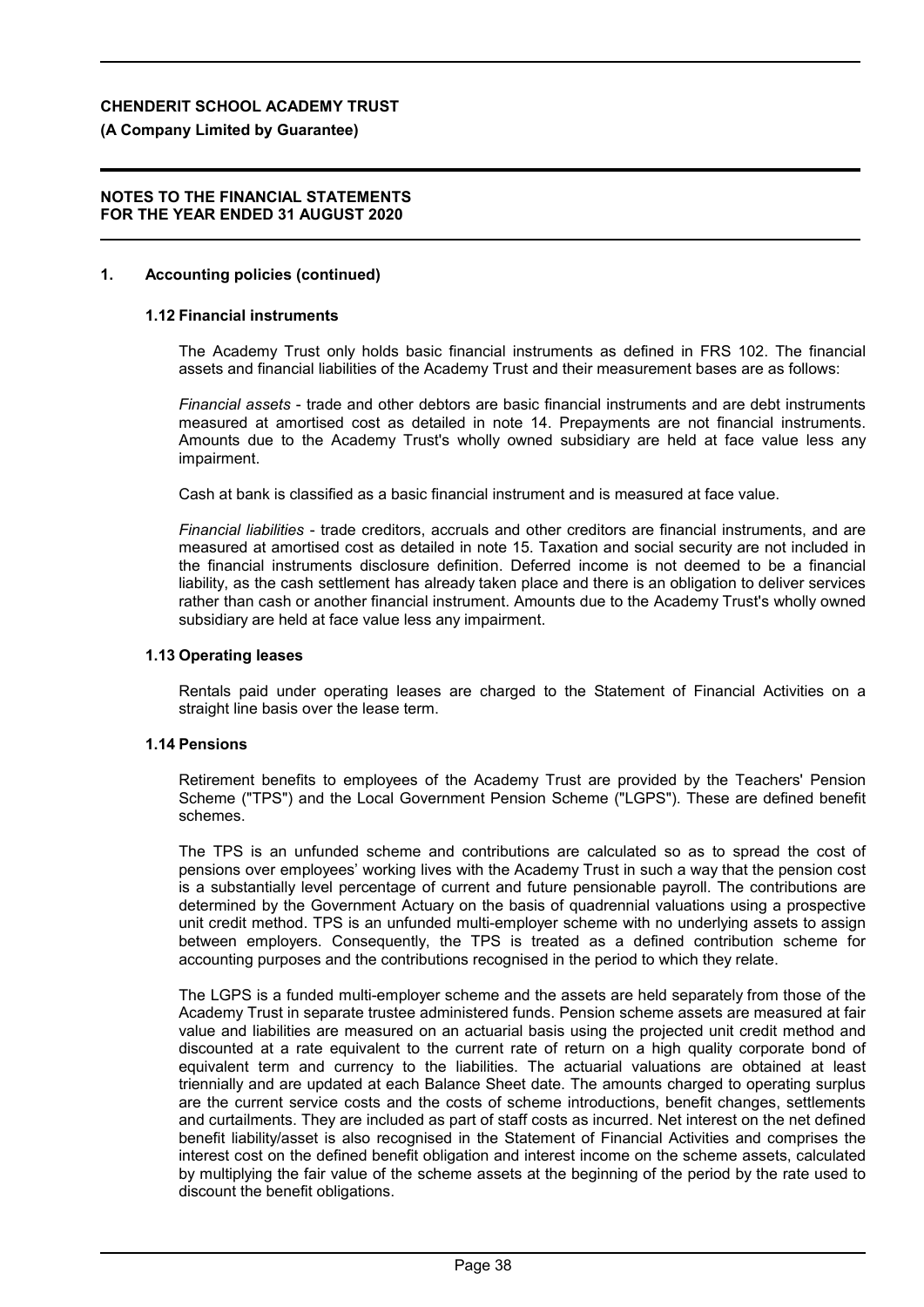# **(A Company Limited by Guarantee)**

### **NOTES TO THE FINANCIAL STATEMENTS FOR THE YEAR ENDED 31 AUGUST 2020**

# **1. Accounting policies (continued)**

# **1.14 Pensions (continued)**

The difference between the interest income on the scheme assets and the actual return on the scheme assets is recognised in other recognised gains and losses.

Actuarial gains and losses are recognised immediately in other recognised gains and losses.

# **1.15 Fund accounting**

Unrestricted income funds represent those resources which may be used towards meeting any of the charitable objects of the Academy Trust at the discretion of the Trustees.

Restricted fixed asset funds are resources which are to be applied to specific capital purposes imposed by the funders where the asset acquired or created is held for a specific purpose.

Restricted general funds comprise all other restricted funds received with restrictions imposed by the funder/donor and include grants from the Department for Education Group.

Investment income, gains and losses are allocated to the appropriate fund.

# **2. Critical accounting estimates and areas of judgment**

Estimates and judgments are continually evaluated and are based on historical experience and other factors, including expectations of future events that are believed to be reasonable under the circumstances.

Critical accounting estimates and assumptions:

The Academy Trust makes estimates and assumptions concerning the future. The resulting accounting estimates and assumptions will, by definition, seldom equal the related actual results. The estimates and assumptions that have a significant risk of causing a material adjustment to the carrying amounts of assets and liabilities within the next financial year are discussed below.

The present value of the Local Government Pension Scheme defined benefit liability depends on a number of factors that are determined on an actuarial basis using a variety of assumptions. The assumptions used in determining the net cost or income for pensions include the discount rate. Any changes in these assumptions, which are disclosed in note 24, will impact the carrying amount of the pension liability. Furthermore a roll forward approach which projects results from the latest full actuarial valuation performed at 31 March 2016 has been used by the actuary in valuing the pensions liability at 31 August 2020. Any differences between the figures derived from the roll forward approach and a full actuarial valuation would impact on the carrying amount of the pension liability.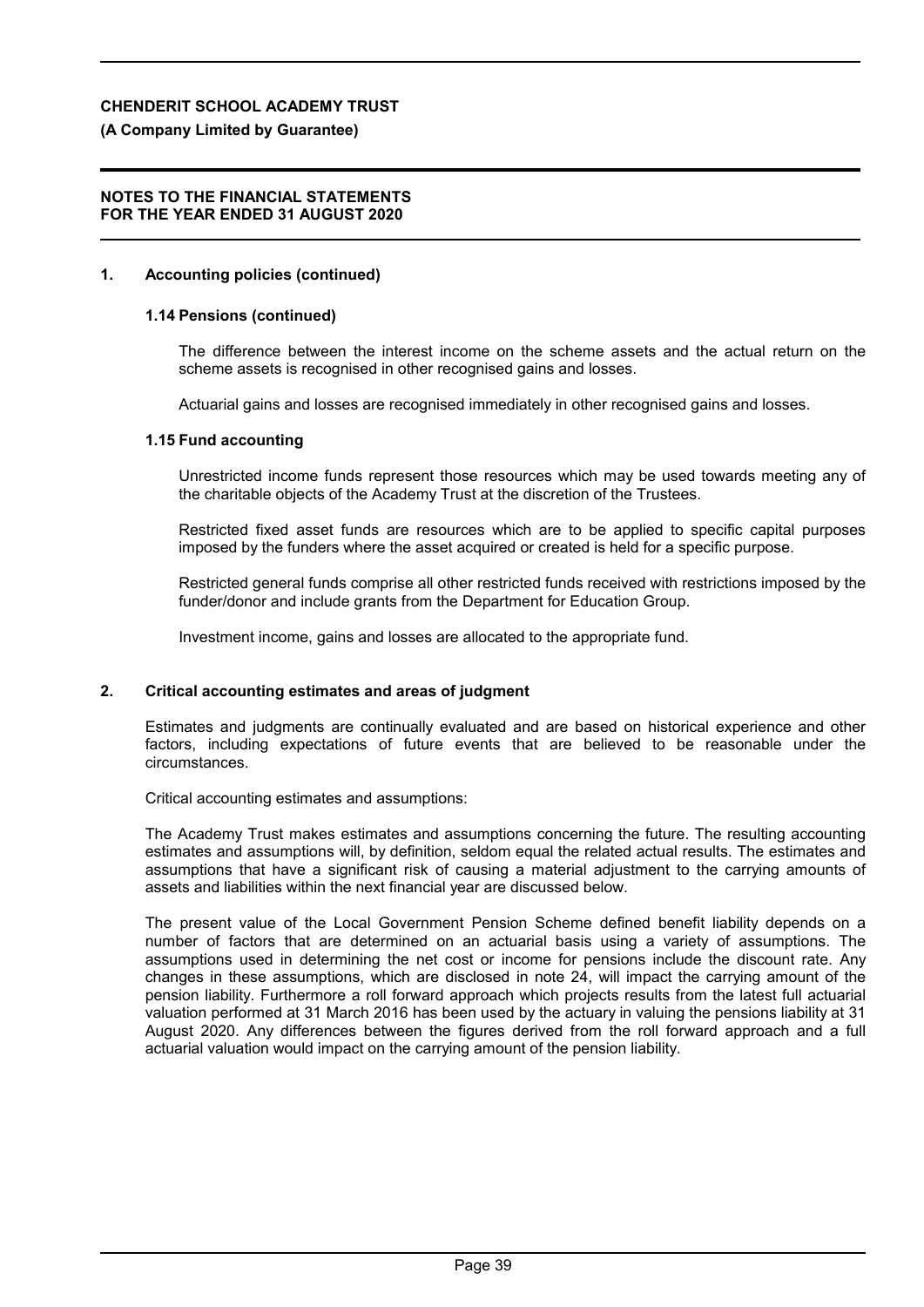# **(A Company Limited by Guarantee)**

## **NOTES TO THE FINANCIAL STATEMENTS FOR THE YEAR ENDED 31 AUGUST 2020**

## **3. Income from donations and capital grants**

|                          | <b>Unrestricted</b><br>funds<br>2020<br>£ | <b>Restricted</b><br>funds<br>2020<br>£ | <b>Restricted</b><br>fixed asset<br>funds<br>2020<br>£ | <b>Total</b><br>funds<br>2020<br>£ | Total<br>funds<br>2019<br>£ |
|--------------------------|-------------------------------------------|-----------------------------------------|--------------------------------------------------------|------------------------------------|-----------------------------|
| Donations                | 19,814                                    |                                         |                                                        | 19,814                             | 19,900                      |
| S.106 funding            |                                           |                                         |                                                        |                                    | 704,247                     |
| Devolved Formula Capital |                                           |                                         | 22,500                                                 | 22,500                             | 80,572                      |
| Government grants        |                                           |                                         | 721,094                                                | 721,094                            |                             |
|                          | 19,814                                    |                                         | 743,594                                                | 763,408                            | 804,719                     |
| Total 2019               | 14,003                                    | 5,897                                   | 784,819                                                | 804,719                            |                             |

# **4. Funding for the Academy Trust's educational operations**

| <b>Restricted</b><br>funds<br>2020 | <b>Total</b><br>funds<br>2020 | Total<br>funds<br>2019<br>£ |
|------------------------------------|-------------------------------|-----------------------------|
|                                    |                               |                             |
| 4,858,222                          | 4,858,222                     | 4,748,201                   |
| 324,580                            | 324,580                       | 70,667                      |
| 121,808                            | 121,808                       | 115,519                     |
| 5,304,610                          | 5,304,610                     | 4,934,387                   |
|                                    |                               |                             |
| 35,070                             | 35,070                        | 52,023                      |
| 35,070                             | 35,070                        | 52,023                      |
|                                    |                               |                             |
| 166,110                            | 166,110                       | 191,426                     |
| 166,110                            | 166,110                       | 191,426                     |
| 5,505,790                          | 5,505,790                     | 5,177,836                   |
|                                    | £                             | £                           |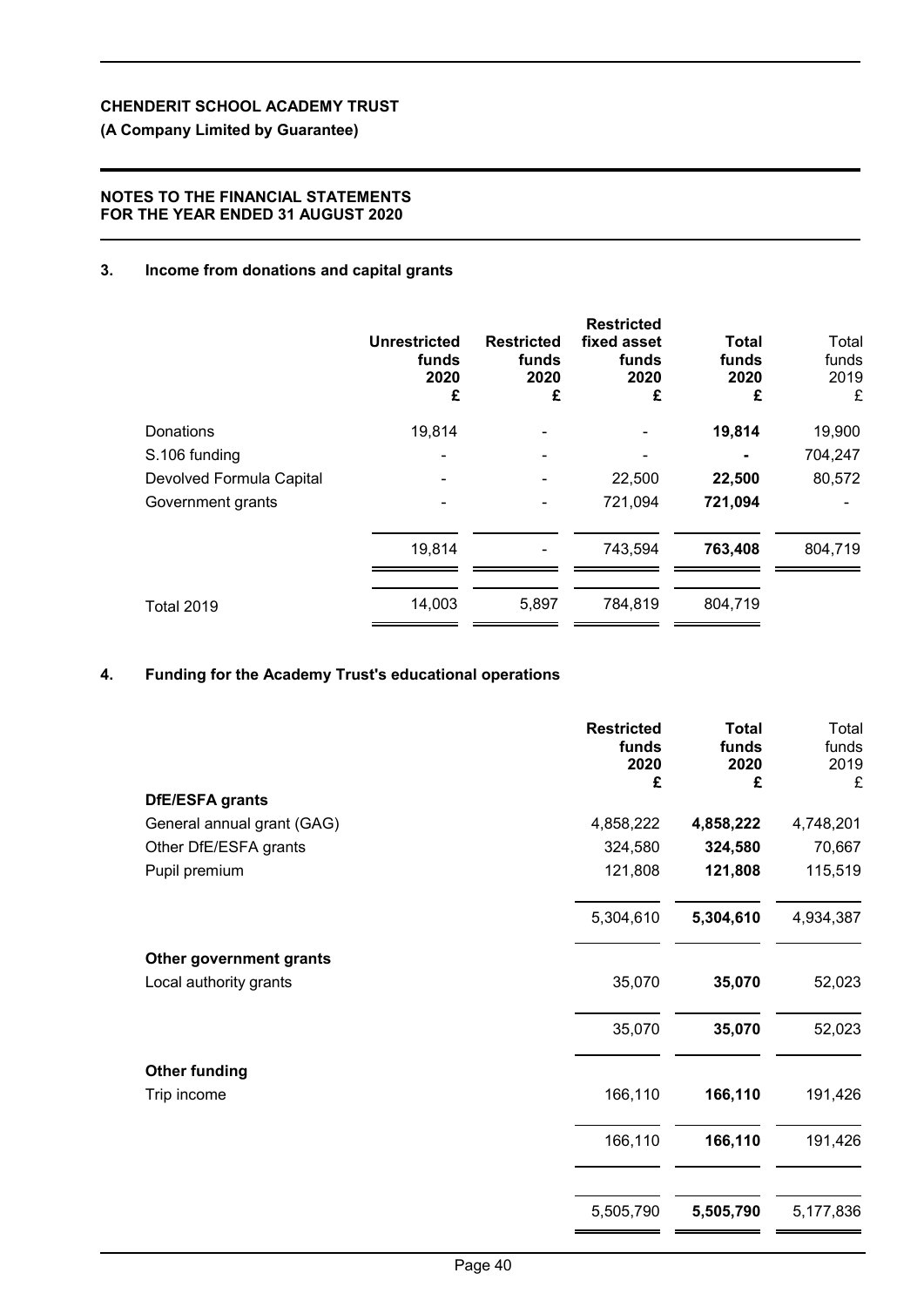**(A Company Limited by Guarantee)**

## **NOTES TO THE FINANCIAL STATEMENTS FOR THE YEAR ENDED 31 AUGUST 2020**

## **4. Funding for the Academy Trust's educational operations (continued)**

## **5. Income from other trading activities**

|                                  | <b>Unrestricted</b><br>funds<br>2020<br>£ | <b>Total</b><br>funds<br>2020<br>£ | Total<br>funds<br>2019<br>£ |
|----------------------------------|-------------------------------------------|------------------------------------|-----------------------------|
| Rental income/hire of facilities | 5,040                                     | 5,040                              | 8,944                       |
| School uniform                   | 151                                       | 151                                | 244                         |
| Other income                     | 56,711                                    | 56,711                             | 64,749                      |
|                                  | 61,902                                    | 61,902                             | 73,937                      |
| Total 2019                       | 73,937                                    | 73,937                             |                             |

## **6. Investment income**

|                   | <b>Unrestricted</b><br>funds<br>2020<br>£ | <b>Total</b><br>funds<br>2020<br>£ | Total<br>funds<br>2019<br>£ |
|-------------------|-------------------------------------------|------------------------------------|-----------------------------|
| Interest received | 4,698                                     | 4,698                              | 7,091                       |
| <b>Total 2019</b> | 7,091                                     | 7,091                              |                             |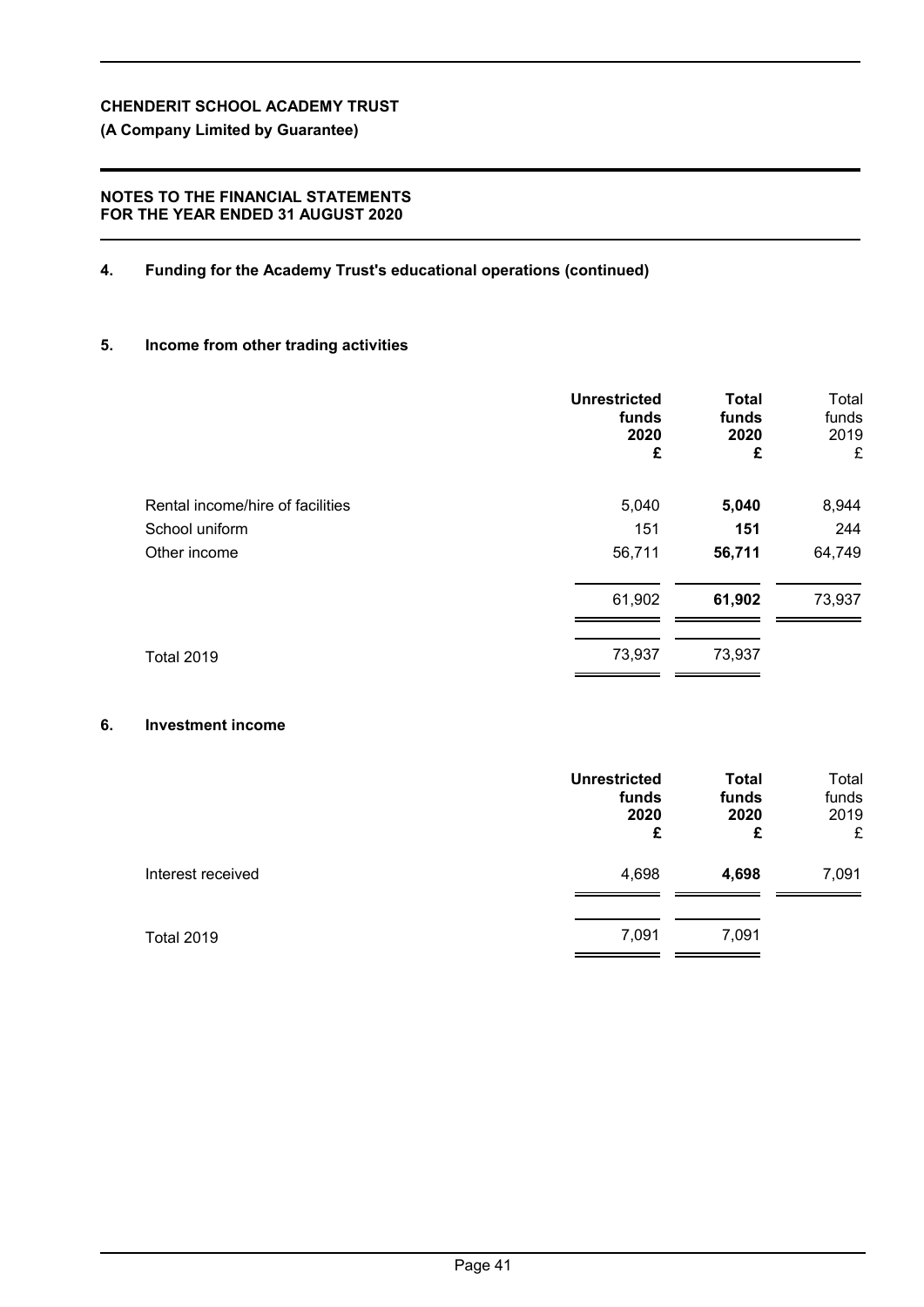# **(A Company Limited by Guarantee)**

### **NOTES TO THE FINANCIAL STATEMENTS FOR THE YEAR ENDED 31 AUGUST 2020**

## **7. Expenditure**

|                                                                   | <b>Staff Costs</b><br>2020<br>£ | <b>Premises</b><br>2020<br>£ | Other<br>2020<br>£ | <b>Total</b><br>2020<br>£ | Total<br>2019<br>£ |
|-------------------------------------------------------------------|---------------------------------|------------------------------|--------------------|---------------------------|--------------------|
| Expenditure on raising<br>voluntary income:                       |                                 |                              |                    |                           |                    |
| Direct costs<br>Expenditure on fundraising<br>trading activities: |                                 |                              | 7,941              | 7,941                     | 2,436              |
| Direct costs<br>Educational operations:                           | 3,000                           |                              | 56,542             | 59,542                    | 56,646             |
| Direct costs                                                      | 4,071,549                       |                              | 327,905            | 4,399,454                 | 4,126,251          |
| Allocated support costs                                           | 588,024                         | 653,977                      | 206,503            | 1,448,504                 | 1,471,277          |
|                                                                   | 4,662,573                       | 653,977                      | 598,891            | 5,915,441                 | 5,656,610          |
| <b>Total 2019</b>                                                 | 4,272,777                       | 742,680                      | 641,153            | 5,656,610                 |                    |

Net income/(expenditure) for the period includes:

|                                             | 2020<br>£ | 2019<br>£ |
|---------------------------------------------|-----------|-----------|
| Operating lease payments                    | 12.889    | 18,930    |
| Depreciation                                | 401,368   | 478,368   |
| Fees payable to auditor for: audit          | 9.500     | 9,275     |
| Fees payable to auditor for: other services | 13,871    | 12,117    |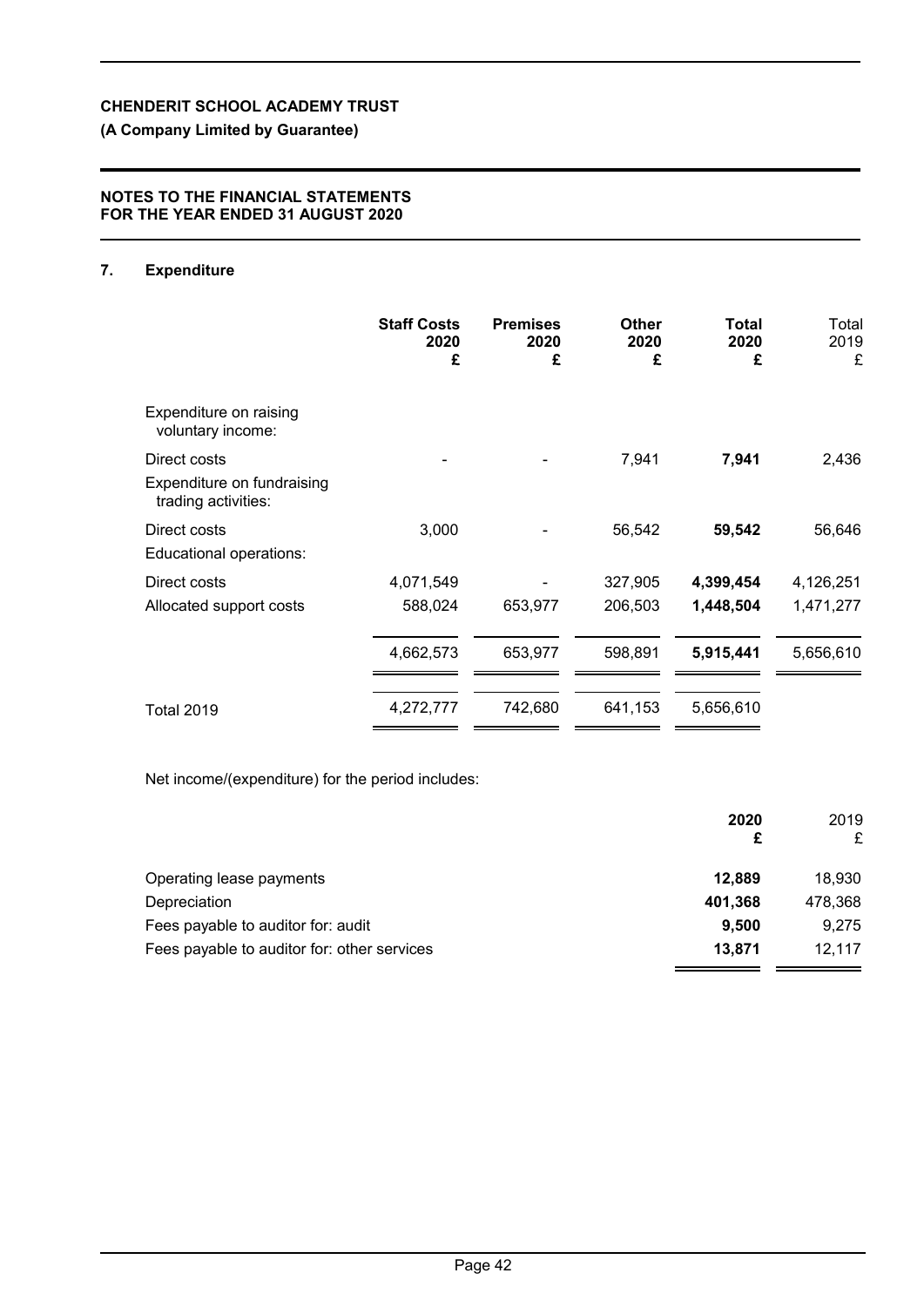**(A Company Limited by Guarantee)**

## **NOTES TO THE FINANCIAL STATEMENTS FOR THE YEAR ENDED 31 AUGUST 2020**

## **8. Analysis of expenditure by activities**

|                        | <b>Activities</b><br>undertaken<br><b>Support</b><br>directly<br>costs<br>2020<br>£ |           | <b>Total</b><br>funds<br>2020<br>£ | Total<br>funds<br>2019<br>£ |  |
|------------------------|-------------------------------------------------------------------------------------|-----------|------------------------------------|-----------------------------|--|
| Educational operations | 4,399,454                                                                           | 1,448,504 | 5,847,958                          | 5,597,528                   |  |
| <b>Total 2019</b>      | 4,126,251                                                                           | 1,471,277 | 5,597,528                          |                             |  |

## **Analysis of support costs**

|                                  | <b>Educational</b><br>operations<br>2020<br>£ | Total<br>funds<br>2020<br>£ | Total<br>funds<br>2019<br>£ |
|----------------------------------|-----------------------------------------------|-----------------------------|-----------------------------|
| <b>LGPS pension costs</b>        | 23,000                                        | 23,000                      | 17,000                      |
| Staff costs                      | 588,024                                       | 588,024                     | 523,752                     |
| Depreciation                     | 401,368                                       | 401,368                     | 478,368                     |
| Technology costs                 | 8,852                                         | 8,852                       | 11,185                      |
| Premises costs                   | 252,609                                       | 252,609                     | 264,312                     |
| Governance costs                 | 32,243                                        | 32,243                      | 21,392                      |
| Loss on disposal of fixed assets | 26,301                                        | 26,301                      | 41,888                      |
| Other support costs              | 116,107                                       | 116,107                     | 113,380                     |
|                                  | 1,448,504                                     | 1,448,504                   | 1,471,277                   |
| Total 2019                       | 1,471,277                                     | 1,471,277                   |                             |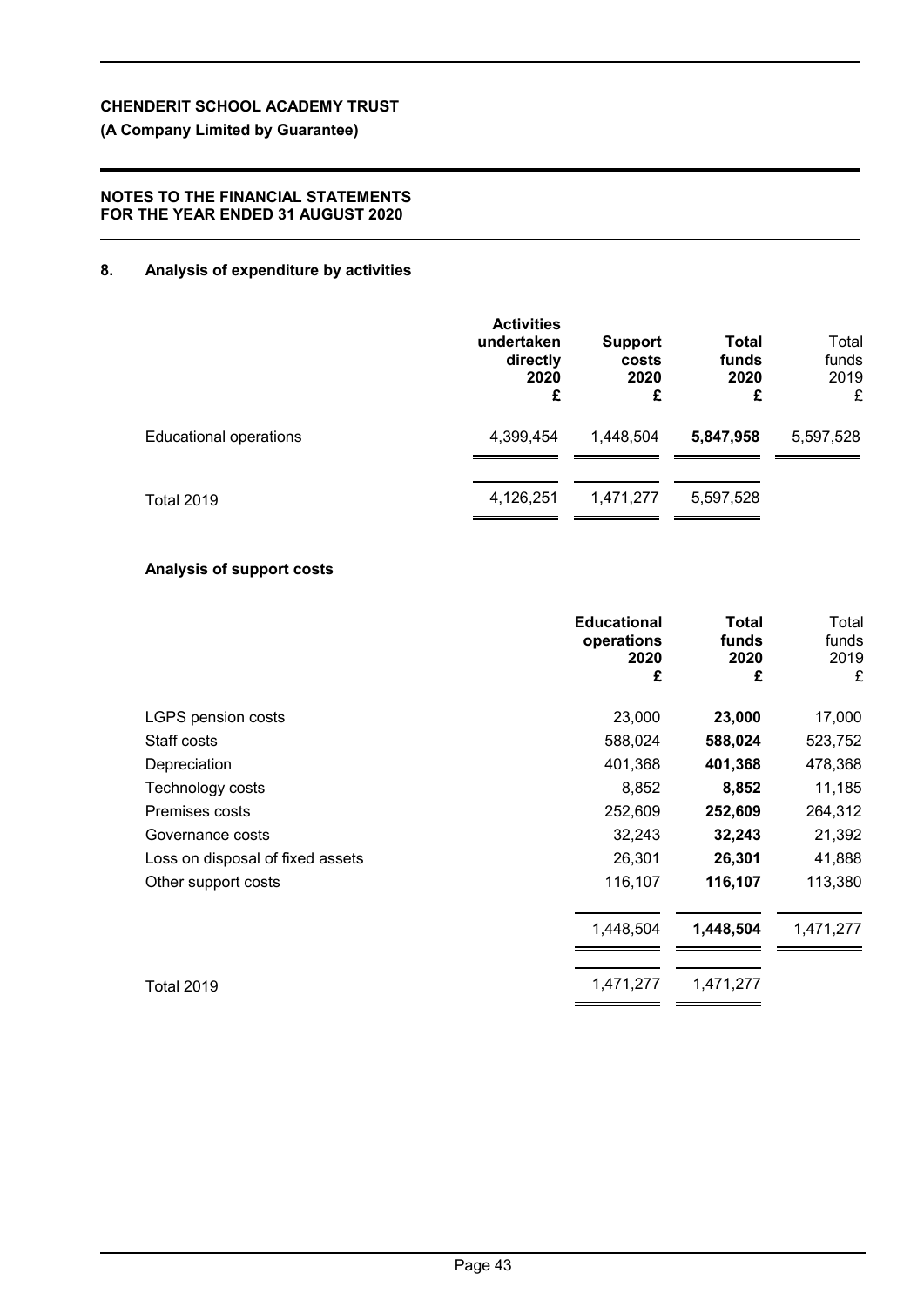# **(A Company Limited by Guarantee)**

### **NOTES TO THE FINANCIAL STATEMENTS FOR THE YEAR ENDED 31 AUGUST 2020**

### **9. Analysis of specific expenses**

Included within expenditure are the following transactions:

|                    | Individual items above £5,000 |        |                                                                                                                  |  |
|--------------------|-------------------------------|--------|------------------------------------------------------------------------------------------------------------------|--|
|                    | Total                         | Amount | Reason                                                                                                           |  |
| Fixed asset losses | 26,302                        | 26,302 | The fixed asset loss related to<br>four mobile buildings containing<br>six classrooms demolished in the<br>vear. |  |

#### **10. Staff**

#### **a. Staff costs**

Staff costs during the year were as follows:

|                       | 2020<br>£ | 2019<br>£ |
|-----------------------|-----------|-----------|
| Wages and salaries    | 3,413,172 | 3,284,262 |
| Social security costs | 328,456   | 316,000   |
| Pension costs         | 912,711   | 640,290   |
|                       | 4,654,339 | 4,240,552 |
| Agency staff costs    | 8,234     | 32,225    |
|                       | 4,662,573 | 4,272,777 |
|                       |           |           |

### **b. Staff numbers**

The average number of persons employed by the Academy Trust during the year was as follows:

|                            | 2020<br>No. | 2019<br>No. |
|----------------------------|-------------|-------------|
| Teachers                   | 65          | 58          |
| Administration and Support | 45          | 52          |
| Management                 | 6           | 5           |
|                            | 116         | 115         |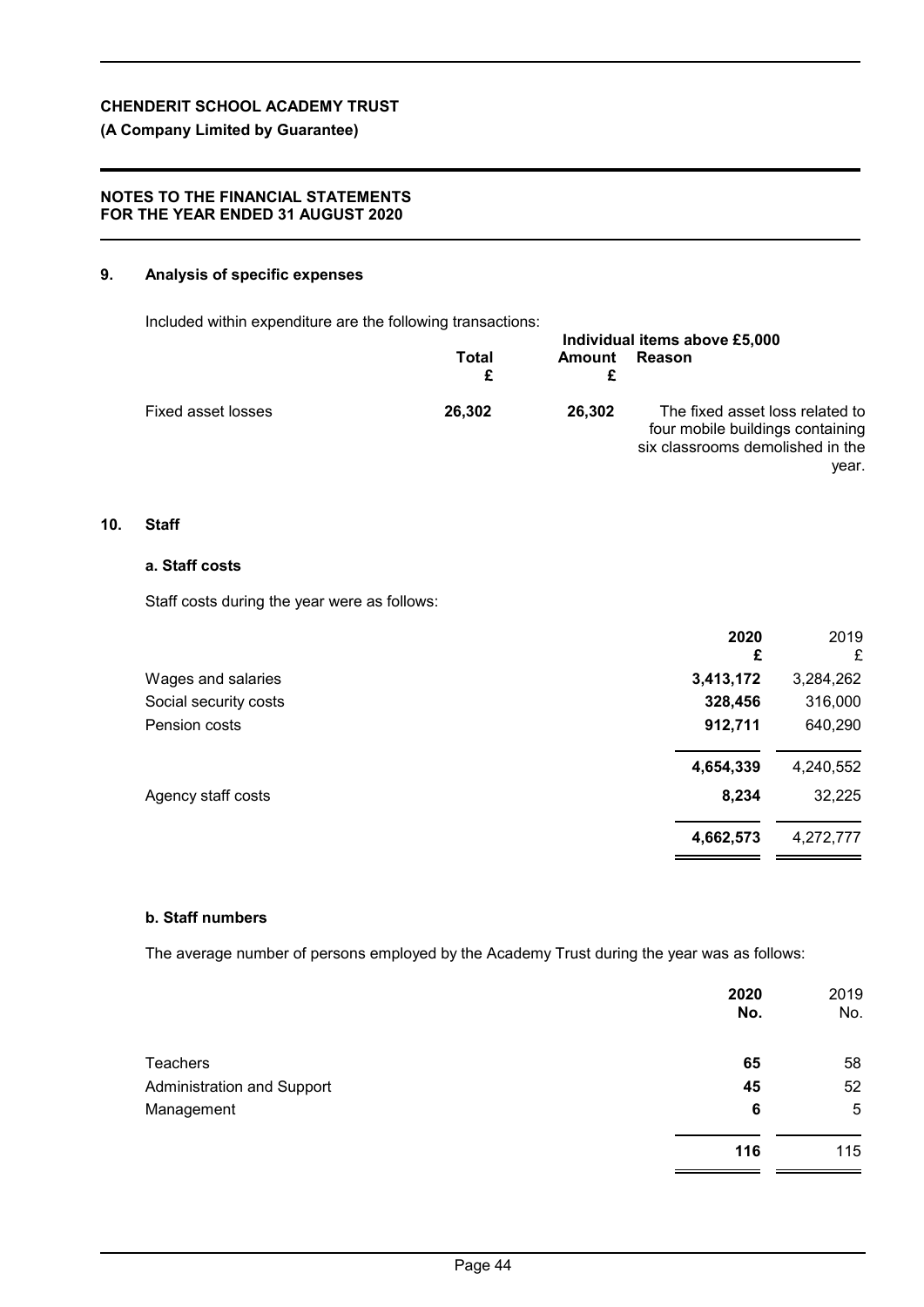# **(A Company Limited by Guarantee)**

### **NOTES TO THE FINANCIAL STATEMENTS FOR THE YEAR ENDED 31 AUGUST 2020**

# **10. Staff (continued)**

# **c. Higher paid staff**

The number of employees whose employee benefits (excluding employer pension costs) exceeded £60,000 was:

|                                 | 2020<br>No.    | 2019<br>No. |
|---------------------------------|----------------|-------------|
| In the band £60,001 - £70,000   | 3              | 4           |
| In the band £70,001 - £80,000   |                |             |
| In the band £90,001 - £100,000  | $\blacksquare$ |             |
| In the band £100,001 - £110,000 |                |             |

The above employees participated in the Teachers' Pension Scheme. During the year ended 31 August 2020, pension contributions for these staff amounted to £89,094 (2019 - £58,894).

# **d. Key management personnel**

The key management personnel of the Academy Trust comprise the Trustees and the senior management team as listed on page 1. The total amount of employee benefits (including employer pension contributions and employer national insurance contributions) received by key management personnel for their services to the Academy Trust was £718,139 *(2019 £651,271)*.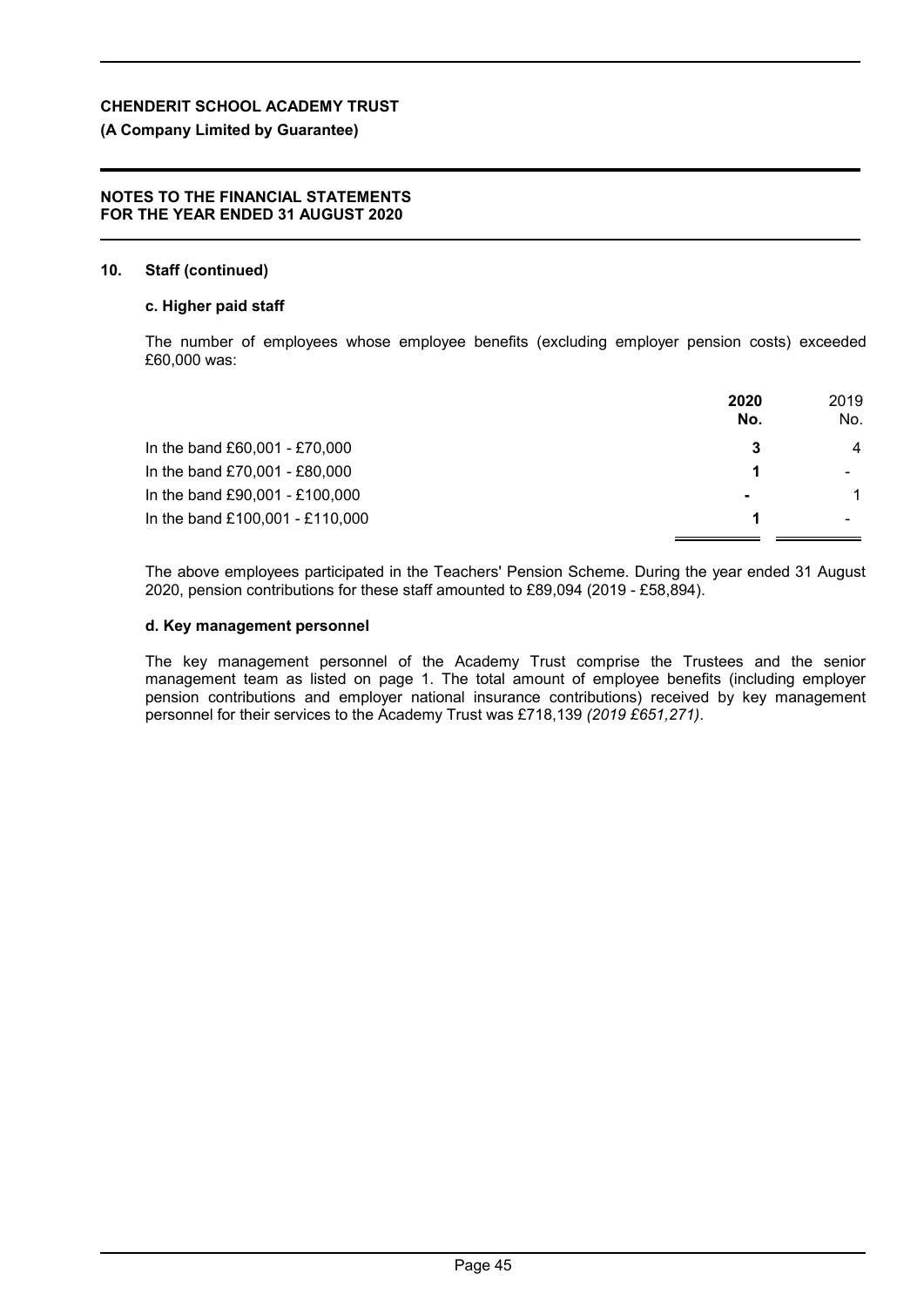# **(A Company Limited by Guarantee)**

## **NOTES TO THE FINANCIAL STATEMENTS FOR THE YEAR ENDED 31 AUGUST 2020**

# **11. Trustees' remuneration and expenses**

One or more Trustees has been paid remuneration or has received other benefits from an employment with the Academy Trust. The principal and other staff Trustees only receive remuneration in respect of services they provide undertaking the roles of principal and staff members under their contracts of employment. The value of Trustees' remuneration and other benefits was as follows:

|                                                                   |                            | 2020<br>£              | 2019<br>£             |
|-------------------------------------------------------------------|----------------------------|------------------------|-----------------------|
| Mrs Jane Cartwright, Headteacher and<br><b>Accounting Officer</b> | Remuneration               | $105,000 -$<br>110,000 | $95,000 -$<br>100,000 |
|                                                                   | Pension contributions paid | $20,000 -$<br>25,000   | $15,000 -$<br>20,000  |
| Mrs Anna Greening (resigned 24 September<br>2018)                 | Remuneration               | N/A                    | $0 - 5,000$           |
|                                                                   | Pension contributions paid | N/A                    | $0 - 5,000$           |
| Mr Phil Marchington                                               | Remuneration               | $40,000 -$<br>45,000   | $35,000 -$<br>40,000  |
|                                                                   | Pension contributions paid | $10,000 -$<br>15,000   | $5,000 -$<br>10,000   |
| Mr Anthony Pitchfork (resigned 31 August<br>2019)                 | Remuneration               | N/A                    | $40,000 -$<br>45,000  |
|                                                                   | Pension contributions paid | N/A                    | $5,000 -$<br>10,000   |
| Mrs Catherine Wilke (appointed 14 March<br>2019)                  | Remuneration               | $30,000 -$<br>35,000   | $15,000 -$<br>20,000  |
|                                                                   | Pension contributions paid | $5,000 -$<br>10,000    | $0 - 5,000$           |
| Mrs Joanne Dowden (appointed 1 September Remuneration<br>2019)    |                            | $20,000 -$<br>25,000   | N/A                   |
|                                                                   | Pension contributions paid | $0 - 5,000$            | N/A                   |

During the year ended 31 August 2020, expenses totalling £114 were reimbursed or paid directly to 2 Trustees (2019 - £NIL) for travel expenses.

# **12. Trustees' and Officers' insurance**

The Academy Trust has opted into the Department of Education's risk protection arrangement (RPA), an alternative to insurance where UK government funds cover losses that arise. This scheme protects Trustees and officers from claims arising from negligent acts, errors or omissions occurring whilst on academy business, and provides cover up to £10,000,000. It is not possible to quantify the Trustees and officers indemnity element from the overall cost of the RPA scheme membership.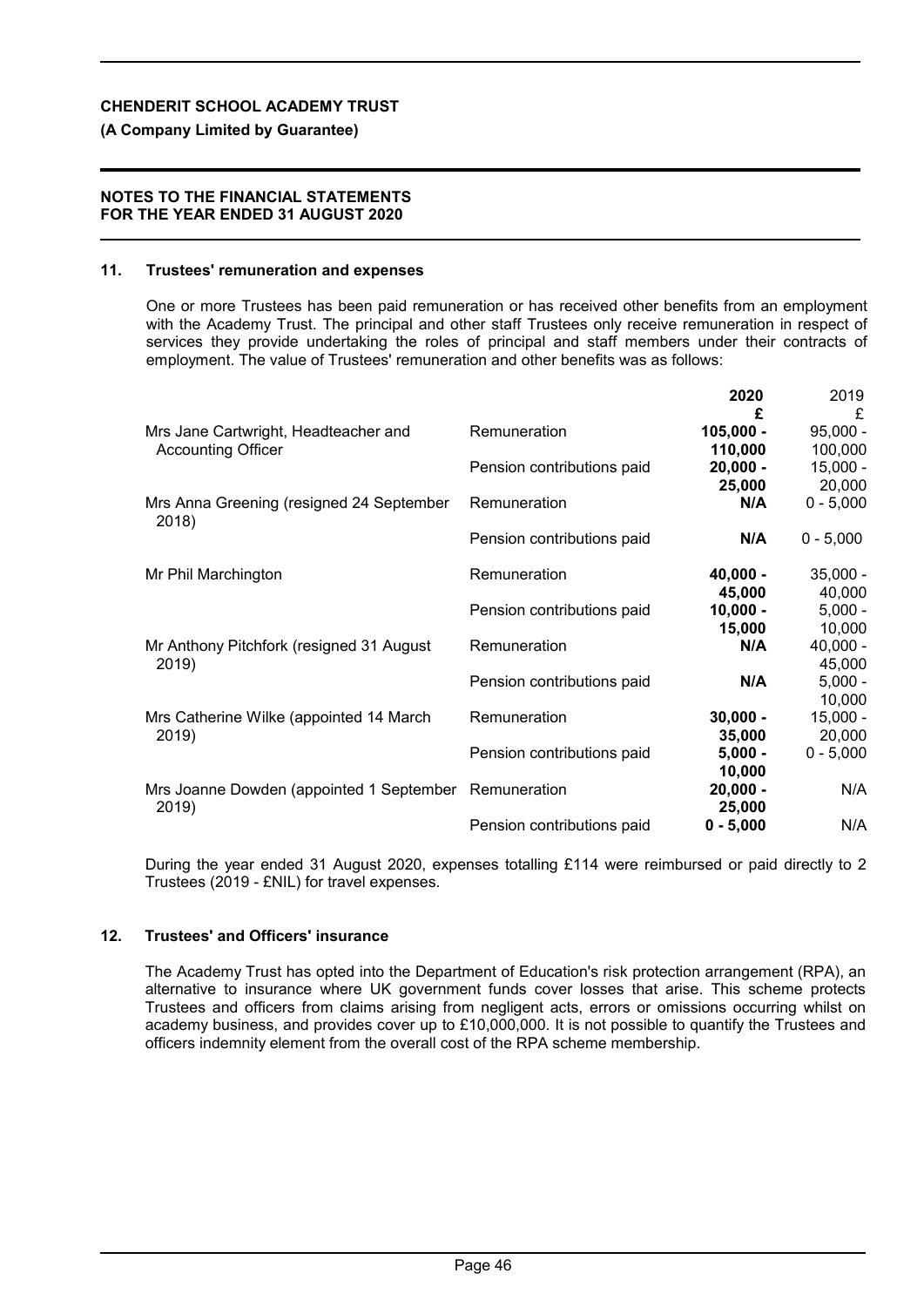**(A Company Limited by Guarantee)**

### **NOTES TO THE FINANCIAL STATEMENTS FOR THE YEAR ENDED 31 AUGUST 2020**

# **13. Tangible fixed assets**

|                          | Long-term<br>leasehold<br>property &<br>land<br>£ | Leasehold<br>improvements<br>£ | Assets under<br>construction<br>£ | <b>Furniture</b><br>and<br>equipment<br>£ | <b>Plant and</b><br>machinery<br>£ | Computer<br>equipment<br>£ | Total<br>£ |
|--------------------------|---------------------------------------------------|--------------------------------|-----------------------------------|-------------------------------------------|------------------------------------|----------------------------|------------|
| <b>Cost or valuation</b> |                                                   |                                |                                   |                                           |                                    |                            |            |
| At 1 September 2019      | 9,930,611                                         | 1,113,222                      | 292,163                           | 188,921                                   | 127,148                            | 480,698                    | 12,132,763 |
| <b>Additions</b>         |                                                   | 61,567                         | 1,414,847                         | 89,155                                    | 2,575                              | 63,174                     | 1,631,318  |
| <b>Disposals</b>         | (124, 441)                                        |                                |                                   |                                           |                                    |                            | (124, 441) |
| At 31 August 2020        | 9,806,170                                         | 1,174,789                      | 1,707,010                         | 278,076                                   | 129,723                            | 543,872                    | 13,639,640 |
| <b>Depreciation</b>      |                                                   |                                |                                   |                                           |                                    |                            |            |
| At 1 September 2019      | 1,788,276                                         | 121,276                        | ۰.                                | 126,480                                   | 120,038                            | 350,220                    | 2,506,290  |
| Charge for the year      | 234,047                                           | 65,630                         |                                   | 21,474                                    | 6,112                              | 74,105                     | 401,368    |
| On disposals             | (98, 139)                                         |                                |                                   |                                           |                                    |                            | (98, 139)  |
| At 31 August 2020        | 1,924,184                                         | 186,906                        | $\blacksquare$                    | 147,954                                   | 126,150                            | 424,325                    | 2,809,519  |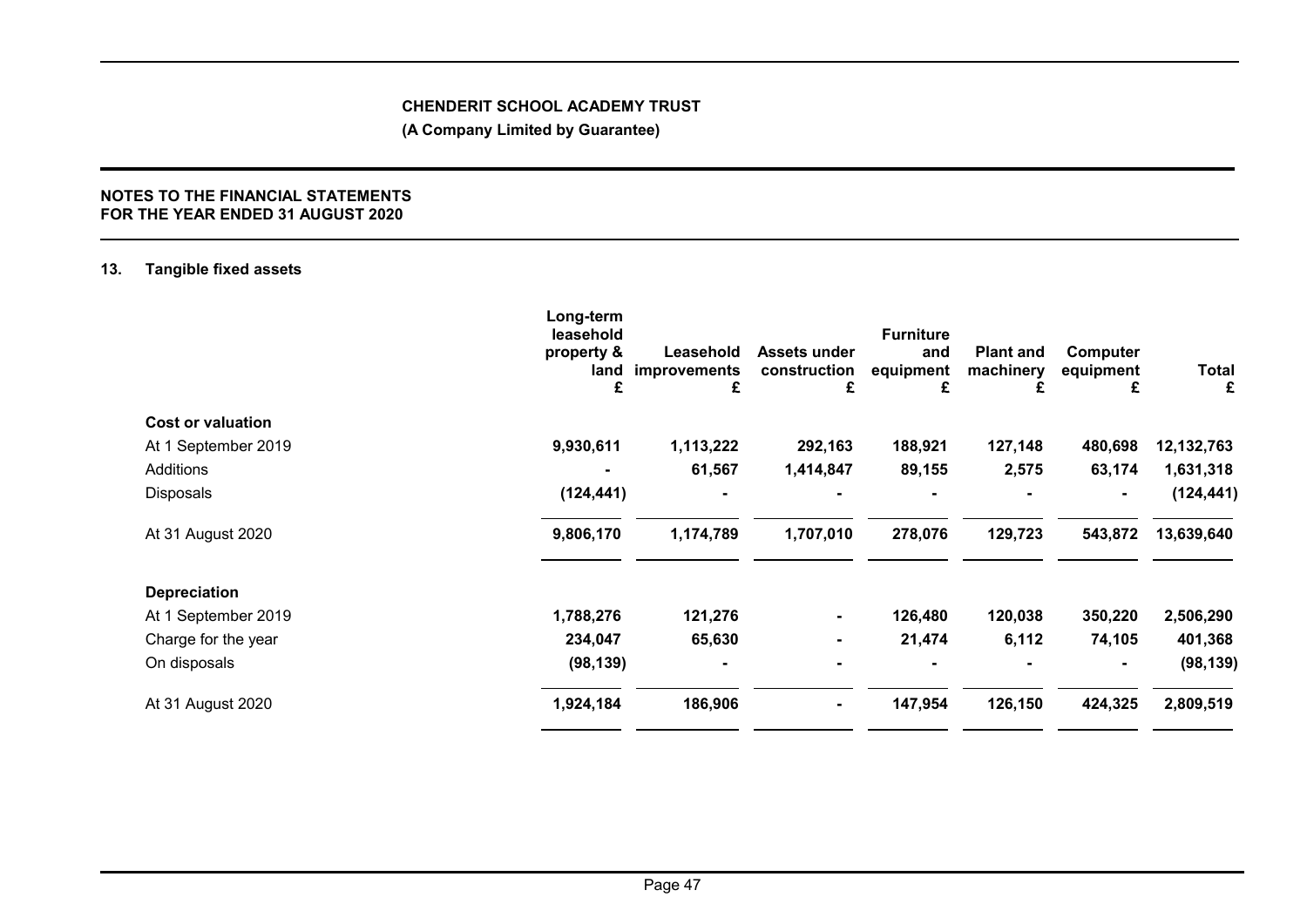**(A Company Limited by Guarantee)**

#### **NOTES TO THE FINANCIAL STATEMENTS FOR THE YEAR ENDED 31 AUGUST 2020**

## **13. Tangible fixed assets (continued)**

|                   | Long-term<br>leasehold<br>property &<br>land<br>£ | Leasehold<br>improvemen | <b>Assets</b><br>under<br>ts construction<br>£ | <b>Furniture</b><br>and<br>equipment<br>c | <b>Plant and</b><br>machinery | Computer<br>equipment<br>£ | Total<br>£ |
|-------------------|---------------------------------------------------|-------------------------|------------------------------------------------|-------------------------------------------|-------------------------------|----------------------------|------------|
| Net book value    |                                                   |                         |                                                |                                           |                               |                            |            |
| At 31 August 2020 | 7,881,986                                         | 987,883                 | 1,707,010                                      | 130,122                                   | 3,573                         | 119,547                    | 10,830,121 |
| At 31 August 2019 | 8,142,335                                         | 991,946                 | 292,163                                        | 62,441                                    | 7,110                         | 130,478                    | 9,626,473  |

Four mobile classrooms were demolished by the Academy Trust with a net book value of £26,302 with a loss on disposal of £26,302.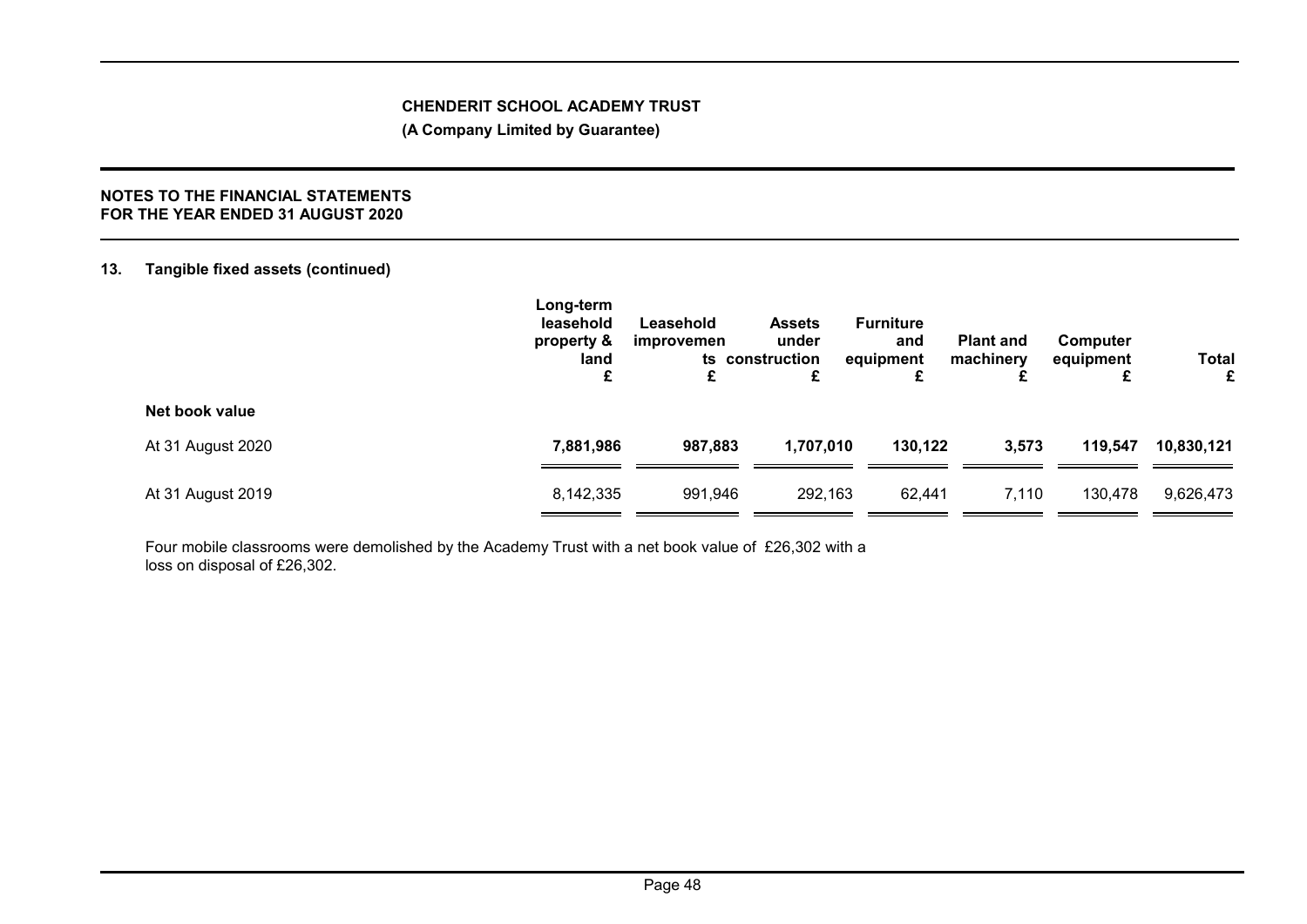# **(A Company Limited by Guarantee)**

### **NOTES TO THE FINANCIAL STATEMENTS FOR THE YEAR ENDED 31 AUGUST 2020**

#### **14. Debtors**

|     |                                                | 2020<br>£ | 2019<br>£ |
|-----|------------------------------------------------|-----------|-----------|
|     | Due within one year                            |           |           |
|     | Trade debtors                                  | 1,592     | 839       |
|     | Other debtors                                  | 35,775    | 7,992     |
|     | Prepayments and accrued income                 | 660,797   | 824,022   |
|     |                                                | 698,164   | 832,853   |
| 15. | Creditors: Amounts falling due within one year |           |           |

|                                    | 2020<br>£      | 2019<br>£ |
|------------------------------------|----------------|-----------|
| Trade creditors                    | 62,685         | 41,222    |
| Other taxation and social security | $\blacksquare$ | 76,320    |
| Accruals and deferred income       | 227,327        | 259,235   |
|                                    | 290,012        | 376,777   |

At 31 August 2020, deferred income relates to grants and funding received in advance and trip contributions from parents.

|                                        | 2020<br>£ | 2019<br>£ |
|----------------------------------------|-----------|-----------|
| Deferred income at 1 September         | 33,681    | 34,441    |
| Resources deferred during the year     | 17.640    | 33,681    |
| Amounts released from previous periods | (33, 681) | (34, 441) |
|                                        | 17.640    | 33,681    |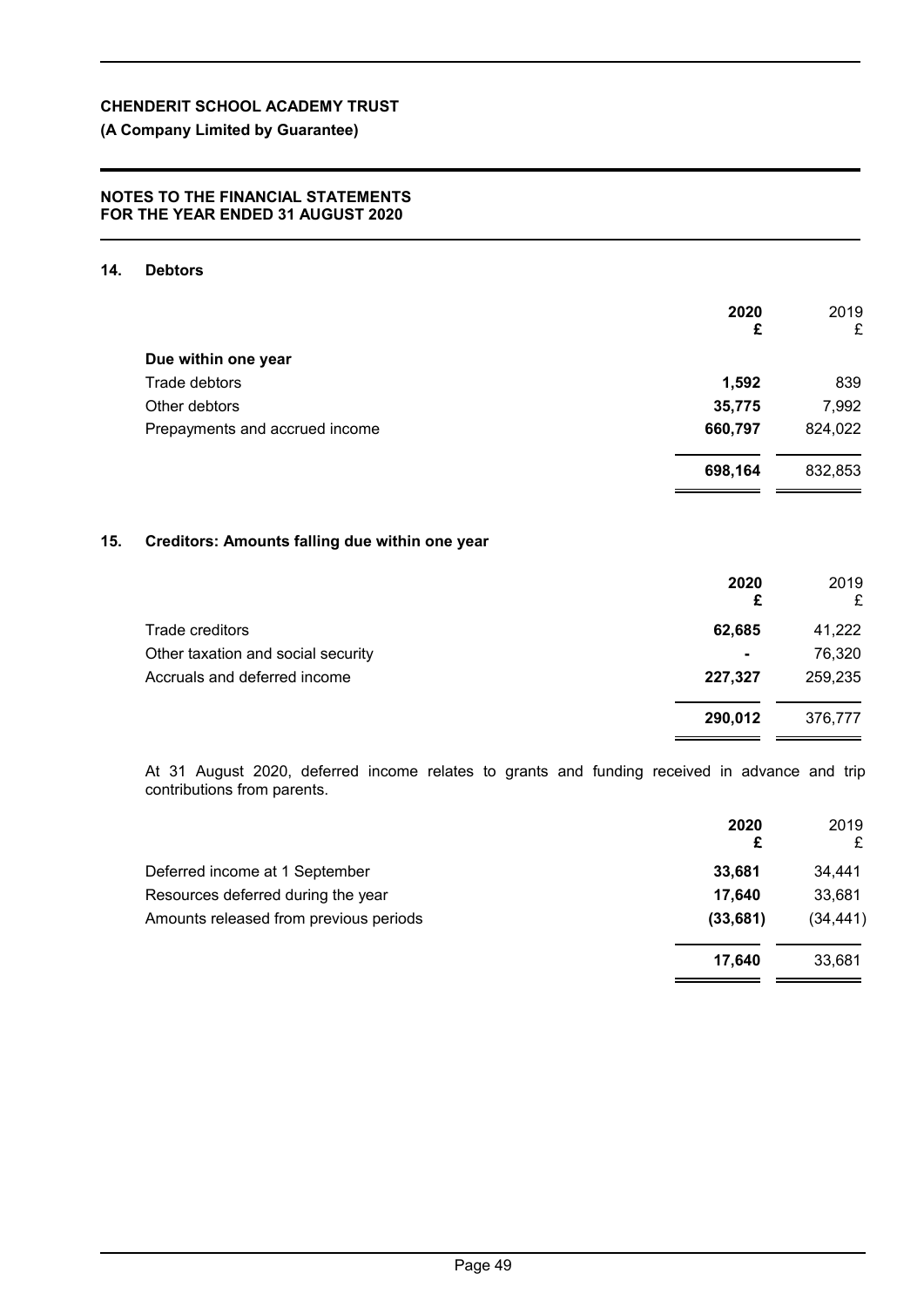**(A Company Limited by Guarantee)**

## **NOTES TO THE FINANCIAL STATEMENTS FOR THE YEAR ENDED 31 AUGUST 2020**

# **16. Statement of funds**

|                                       | <b>Balance at 1</b><br>September<br>2019<br>£ | £         | Income Expenditure<br>£ | <b>Transfers</b><br>in/out<br>£ | Gains/<br>(Losses)<br>£ | <b>Balance at</b><br>31 August<br>2020<br>£ |
|---------------------------------------|-----------------------------------------------|-----------|-------------------------|---------------------------------|-------------------------|---------------------------------------------|
| <b>Unrestricted</b><br>funds          |                                               |           |                         |                                 |                         |                                             |
| <b>General Funds</b><br>- all funds   | 102,355                                       | 86,414    | (67, 483)               | (19, 612)                       |                         | 101,674                                     |
| <b>Restricted</b><br>general<br>funds |                                               |           |                         |                                 |                         |                                             |
| <b>General Annual</b><br>Grant (GAG)  | 857,750                                       | 4,858,222 | (4, 452, 792)           | (479, 011)                      |                         | 784,169                                     |
| Other<br>DfE/ESFA                     |                                               |           |                         |                                 |                         |                                             |
| grants                                | 142,188                                       | 324,580   | (454, 588)              |                                 |                         | 12,180                                      |
| Pupil premium                         |                                               | 121,808   | (121, 808)              |                                 |                         |                                             |
| Educational<br>visits                 | 6,176                                         | 166,110   | (173, 031)              | 745                             |                         |                                             |
| Local authority<br>grants             |                                               | 35,070    | (35,070)                |                                 |                         |                                             |
| Pension<br>reserve                    | (1, 168, 000)                                 |           | (183,000)               |                                 | (98,000)                | (1,449,000)                                 |
|                                       | (161, 886)                                    | 5,505,790 | (5,420,289)             | (478, 266)                      | (98,000)                | (652, 651)                                  |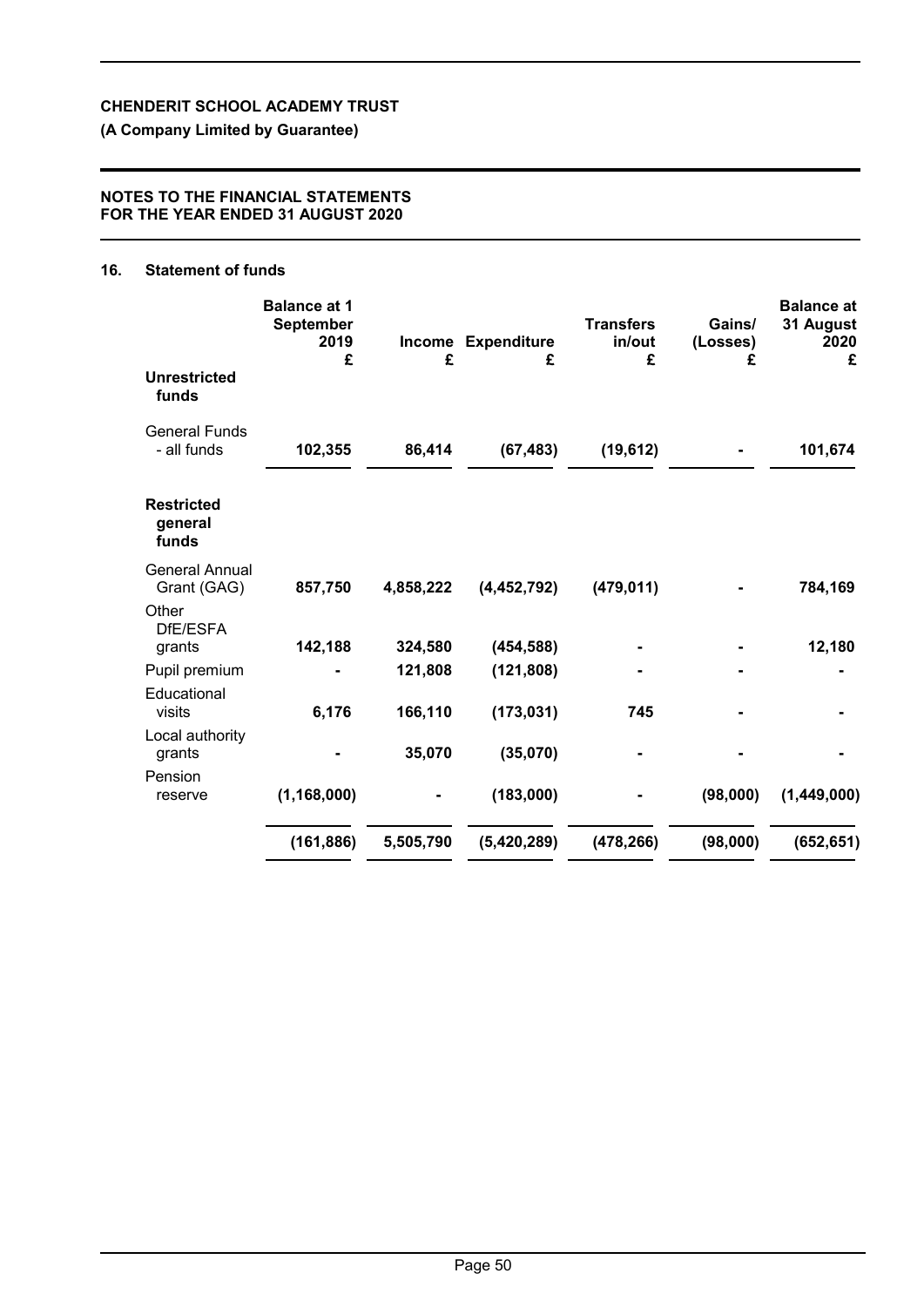**(A Company Limited by Guarantee)**

### **NOTES TO THE FINANCIAL STATEMENTS FOR THE YEAR ENDED 31 AUGUST 2020**

# **16. Statement of funds (continued)**

|                                            | <b>Balance at 1</b><br><b>September</b><br>2019<br>£ | £         | Income Expenditure<br>£ | <b>Transfers</b><br>in/out<br>£ | Gains/<br>(Losses)<br>£ | <b>Balance at</b><br>31 August<br>2020<br>£ |
|--------------------------------------------|------------------------------------------------------|-----------|-------------------------|---------------------------------|-------------------------|---------------------------------------------|
| <b>Restricted</b><br>fixed asset<br>funds  |                                                      |           |                         |                                 |                         |                                             |
| <b>DfE</b> Capital<br>grant -<br>unspent   | 65,090                                               | 743,594   |                         | (131, 407)                      |                         | 677,277                                     |
| <b>DfE Capital</b><br>grant - spent        | 855,910                                              |           | (40, 619)               | 131,407                         |                         | 946,698                                     |
| Capital<br>expenditure<br>from GAG         | 193,966                                              |           | (106, 971)              | 488,266                         |                         | 575,261                                     |
| Capital<br>expenditure<br>non GAG          | 277,055                                              |           | (4, 272)                | 9,612                           |                         | 282,395                                     |
| S.106 Capital<br>funding -<br>spent        | 5,010                                                |           |                         | 1,002,036                       |                         | 1,007,046                                   |
| S.106 Capital<br>funding -<br>unspent      | 1,002,036                                            |           |                         | (1,002,036)                     |                         |                                             |
| Capital income<br>transferred<br>from LA   | 8,294,528                                            |           | (275, 807)              |                                 |                         | 8,018,721                                   |
|                                            | 10,693,595                                           | 743,594   | (427, 669)              | 497,878                         |                         | 11,507,398                                  |
| <b>Total</b><br><b>Restricted</b><br>funds | 10,531,709                                           | 6,249,384 | (5,847,958)             | 19,612                          | (98,000)                | 10,854,747                                  |
| <b>Total funds</b>                         | 10,634,064                                           | 6,335,798 | (5,915,441)             |                                 | (98,000)                | 10,956,421                                  |

The specific purposes for which the funds are to be applied are as follows:

The transfer between the restricted General Annual Grant fund and restricted fixed asset funds represents amounts capitalised during the period.

Restricted general funds will be used for educational purposes in line with the Academy Trust's objects and its funding agreement with the ESFA.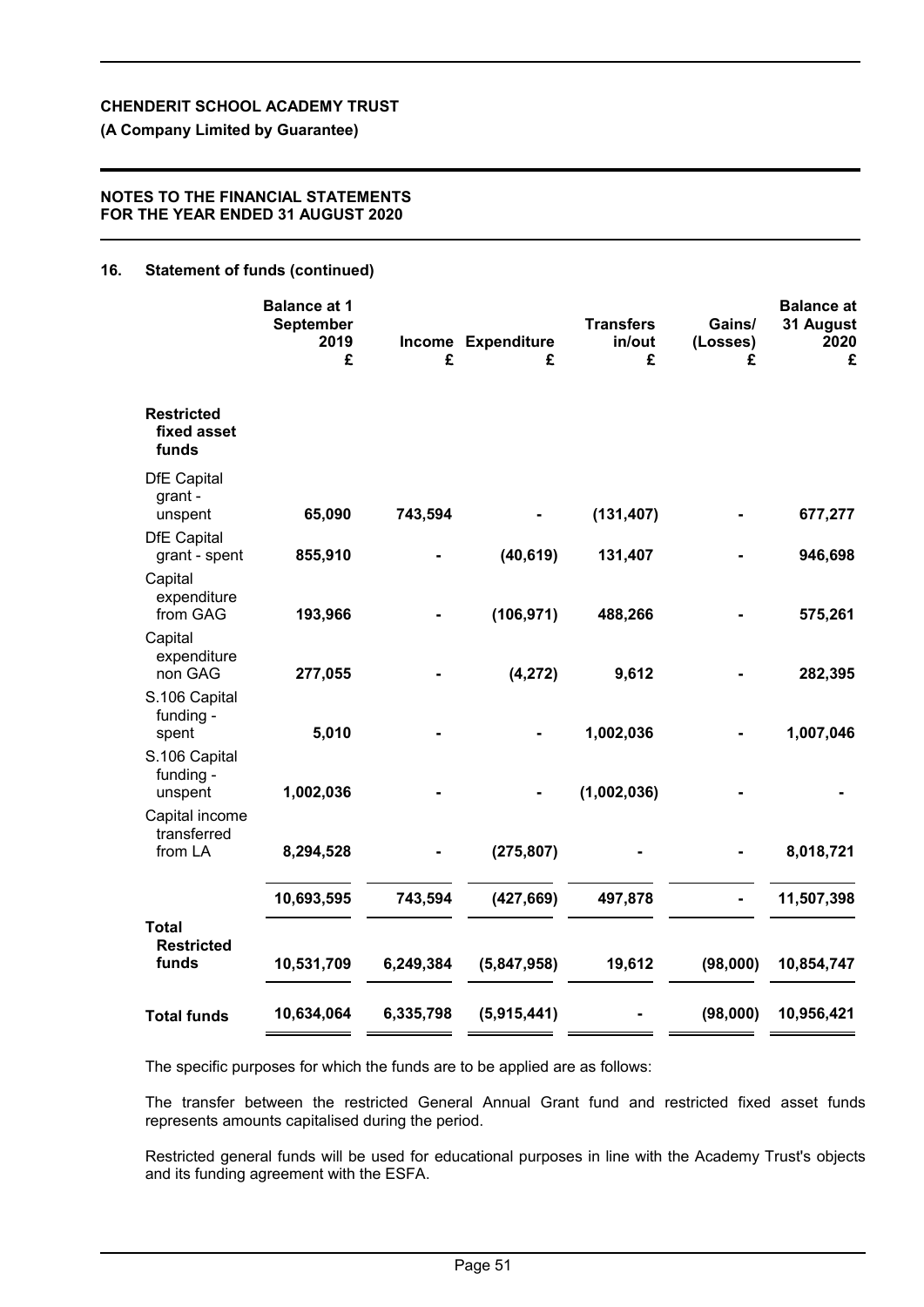# **(A Company Limited by Guarantee)**

### **NOTES TO THE FINANCIAL STATEMENTS FOR THE YEAR ENDED 31 AUGUST 2020**

# **16. Statement of funds (continued)**

Restricted fixed asset funds amounting to £10,830,121 will be reserved against future depreciation charges. The remainder of £677,277 relates to unspent capital grants which will be used to enhance the Academy's facilities.

Under the funding agreement with the Secretary of State, the Academy Trust was not subject to a limit on the amount of GAG it could carry forward at 31 August 2020.

Comparative information in respect of the preceding year is as follows:

|                                                           | Balance at<br>1 September<br>2018<br>£ | Income<br>£ | Expenditure<br>£ | <b>Transfers</b><br>in/out<br>£ | Gains/<br>(Losses)<br>£ | Balance at<br>31 August<br>2019<br>£ |
|-----------------------------------------------------------|----------------------------------------|-------------|------------------|---------------------------------|-------------------------|--------------------------------------|
| <b>Unrestricted</b><br>funds                              |                                        |             |                  |                                 |                         |                                      |
| <b>General Funds</b><br>- all funds                       | 69,678                                 | 95,031      | (60, 481)        | (1, 873)                        |                         | 102,355                              |
| <b>Restricted</b><br>general<br>funds                     |                                        |             |                  |                                 |                         |                                      |
| <b>General Annual</b><br>Grant (GAG)<br>Other<br>DfE/ESFA | 748,880                                | 4,748,202   | (4,505,898)      | (133, 434)                      |                         | 857,750                              |
| grants                                                    | 142,187                                | 70,668      | (70, 667)        |                                 |                         | 142,188                              |
| Pupil premium                                             | 4,329                                  | 115,519     | (119, 848)       |                                 |                         |                                      |
| Educational<br>visits                                     | 12,905                                 | 191,426     | (198, 155)       |                                 |                         | 6,176                                |
| <b>Transfer from</b><br>LA                                | (4, 584)                               |             |                  | 4,584                           |                         |                                      |
| Miscellaneous                                             | 2,250                                  | 2,000       | (4,250)          |                                 |                         |                                      |
| Local authority<br>grants                                 |                                        | 52,023      | (52,023)         |                                 |                         |                                      |
| GUTP/teacher<br>recharges                                 |                                        | 3,895       | (3,895)          |                                 |                         |                                      |
| Pension<br>reserve                                        | (553,000)                              |             | (118,000)        |                                 | (497,000)               | (1, 168, 000)                        |
|                                                           | 352,967                                | 5,183,733   | (5,072,736)      | (128, 850)                      | (497,000)               | (161, 886)                           |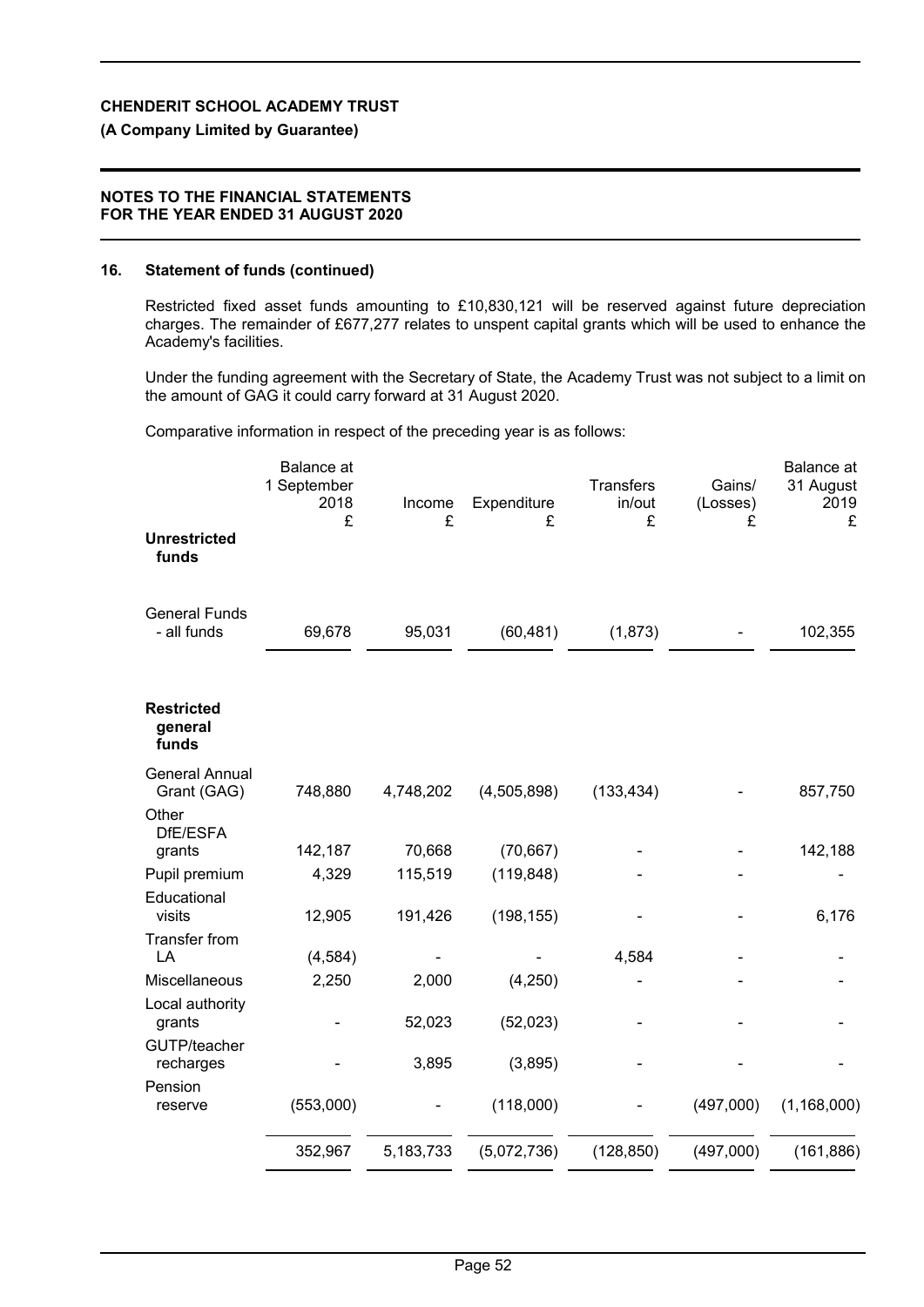**(A Company Limited by Guarantee)**

## **NOTES TO THE FINANCIAL STATEMENTS FOR THE YEAR ENDED 31 AUGUST 2020**

# **16. Statement of funds (continued)**

|                                            | Balance at<br>1 September<br>2018<br>£ | Income<br>£ | Expenditure<br>£ | <b>Transfers</b><br>in/out<br>£ | Gains/<br>(Losses)<br>£ | Balance at<br>31 August<br>2019<br>£ |
|--------------------------------------------|----------------------------------------|-------------|------------------|---------------------------------|-------------------------|--------------------------------------|
| <b>Restricted</b><br>fixed asset<br>funds  |                                        |             |                  |                                 |                         |                                      |
| <b>DfE</b> Capital<br>grant -              |                                        |             |                  |                                 |                         |                                      |
| unspent                                    | 754,527                                | 80,572      | (3, 138)         | (766, 871)                      |                         | 65,090                               |
| <b>DfE</b> Capital<br>grant - spent        | 72,143                                 |             | (32,098)         | 815,865                         |                         | 855,910                              |
| Capital<br>expenditure<br>from GAG         | 186,796                                |             | (72, 686)        | 79,856                          |                         | 193,966                              |
| Capital                                    |                                        |             |                  |                                 |                         |                                      |
| expenditure<br>non GAG                     | 199,302                                |             | (117, 021)       | 194,774                         |                         | 277,055                              |
| S.106 Capital<br>funding -<br>spent        | 5,010                                  |             |                  |                                 |                         | 5,010                                |
| S.106 Capital<br>funding -<br>unspent      | 490,690                                | 704,247     |                  | (192, 901)                      |                         | 1,002,036                            |
| Capital income<br>transferred              |                                        |             |                  |                                 |                         |                                      |
| from LA                                    | 8,592,978                              |             | (298, 450)       |                                 |                         | 8,294,528                            |
|                                            | 10,301,446                             | 784,819     | (523, 393)       | 130,723                         |                         | 10,693,595                           |
| <b>Total</b><br><b>Restricted</b><br>funds | 10,654,413                             | 5,968,552   | (5,596,129)      | 1,873                           | (497,000)               | 10,531,709                           |
| <b>Total funds</b>                         | 10,724,091                             | 6,063,583   | (5,656,610)      |                                 | (497,000)               | 10,634,064                           |
|                                            |                                        |             |                  |                                 |                         |                                      |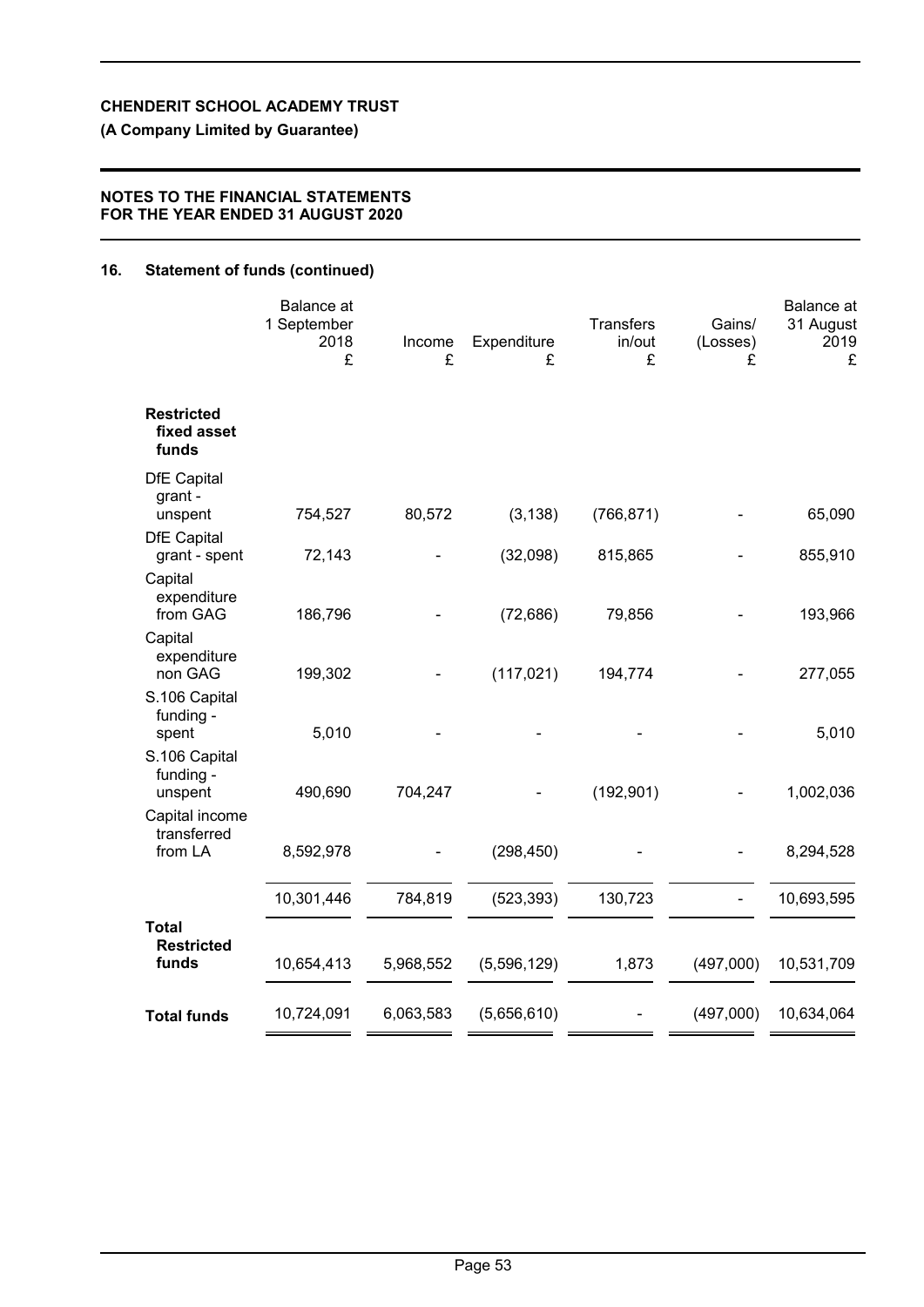# **(A Company Limited by Guarantee)**

## **NOTES TO THE FINANCIAL STATEMENTS FOR THE YEAR ENDED 31 AUGUST 2020**

### **17. Analysis of net assets between funds**

## **Analysis of net assets between funds - current period**

|                                        | Unrestricted<br>funds<br>2020<br>£ | <b>Restricted</b><br>funds<br>2020<br>£ | <b>Restricted</b><br>fixed asset<br>funds<br>2020<br>£ | <b>Total</b><br>funds<br>2020<br>£ |
|----------------------------------------|------------------------------------|-----------------------------------------|--------------------------------------------------------|------------------------------------|
| Tangible fixed assets                  |                                    |                                         | 10,830,121                                             | 10,830,121                         |
| <b>Current assets</b>                  | 101,674                            | 1,086,361                               | 677,277                                                | 1,865,312                          |
| Creditors due within one year          | ۰                                  | (290, 012)                              | ۰                                                      | (290, 012)                         |
| Provisions for liabilities and charges | ۰                                  | (1,449,000)                             | ۰                                                      | (1,449,000)                        |
| <b>Total</b>                           | 101,674                            | (652,651)                               | 11,507,398                                             | 10,956,421                         |
|                                        |                                    |                                         |                                                        |                                    |

## **Analysis of net assets between funds - prior period**

|                                        |                |               | Restricted  |               |
|----------------------------------------|----------------|---------------|-------------|---------------|
|                                        | Unrestricted   | Restricted    | fixed asset | Total         |
|                                        | funds          | funds         | funds       | funds         |
|                                        | 2019           | 2019          | 2019        | 2019          |
|                                        | £              | £             | £           | £             |
| Tangible fixed assets                  | ۰              |               | 9,626,473   | 9,626,473     |
| <b>Current assets</b>                  | 102,355        | 1,382,891     | 1,067,122   | 2,552,368     |
| Creditors due within one year          | ۰              | (376, 777)    | ۰           | (376, 777)    |
| Provisions for liabilities and charges | $\blacksquare$ | (1, 168, 000) | -           | (1, 168, 000) |
| Total                                  | 102,355        | (161, 886)    | 10,693,595  | 10,634,064    |
|                                        |                |               |             |               |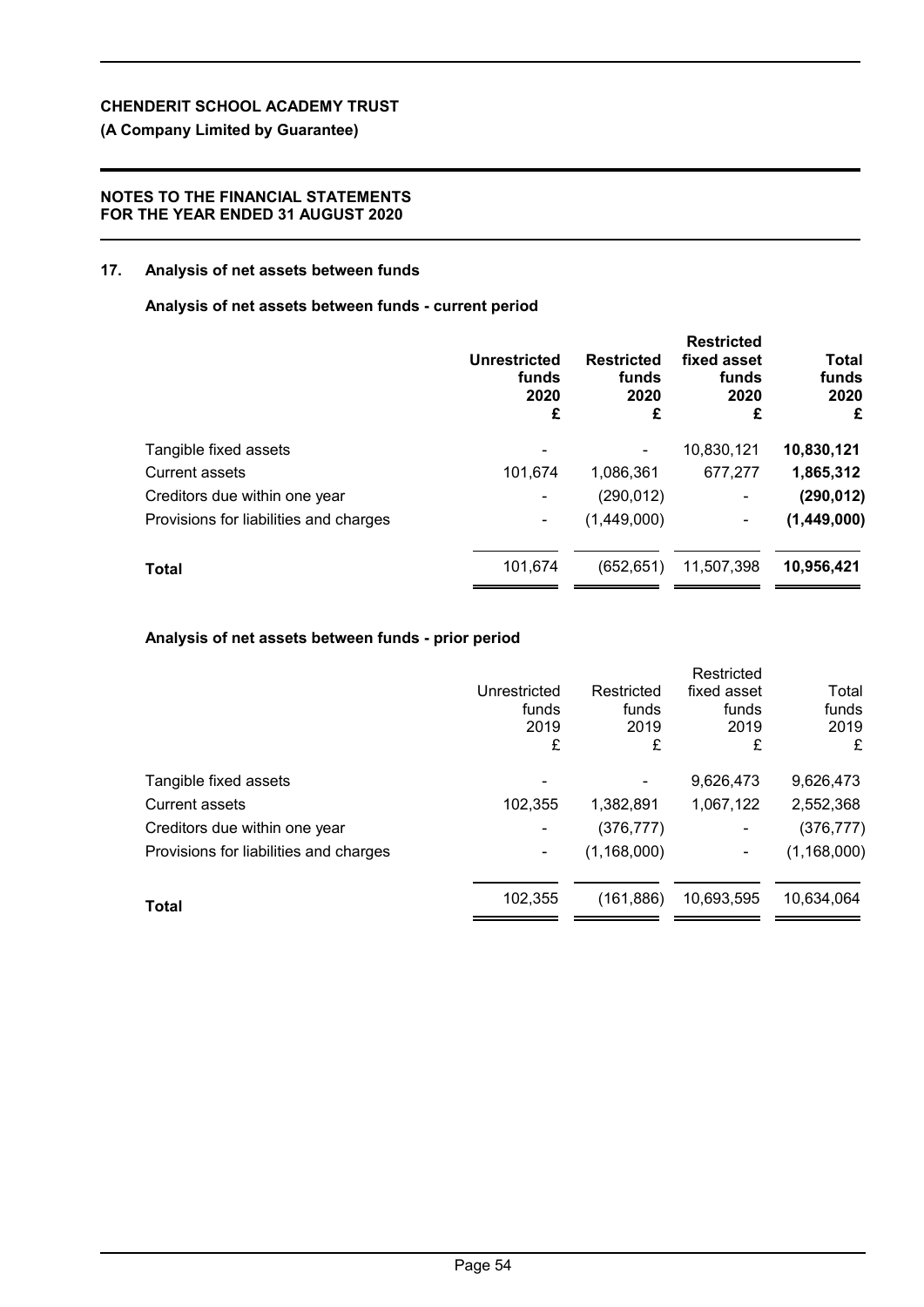**(A Company Limited by Guarantee)**

## **NOTES TO THE FINANCIAL STATEMENTS FOR THE YEAR ENDED 31 AUGUST 2020**

## **18. Reconciliation of net income to net cash flow from operating activities**

|     |                                                                      | 2020<br>£   | 2019<br>£   |
|-----|----------------------------------------------------------------------|-------------|-------------|
|     | Net income for the period (as per Statement of Financial Activities) | 420,357     | 406,973     |
|     | <b>Adjustments for:</b>                                              |             |             |
|     | Depreciation                                                         | 401,368     | 478,368     |
|     | Capital grants from DfE and other capital income                     | (743, 594)  | (784, 819)  |
|     | Interest receivable                                                  | (4,698)     | (7,091)     |
|     | Defined benefit pension scheme cost less contributions payable       | 160,000     | 101,000     |
|     | Defined benefit pension scheme finance cost                          | 23,000      | 17,000      |
|     | Decrease in stocks                                                   |             | 5,613       |
|     | Decrease/(increase) in debtors                                       | 134,689     | (253, 271)  |
|     | (Decrease)/increase in creditors                                     | (86, 765)   | 185,027     |
|     | Loss on disposal of fixed assets                                     | 26,302      | 41,888      |
|     | Net cash provided by operating activities                            | 330,659     | 190,688     |
| 19. | <b>Cash flows from financing activities</b>                          |             |             |
|     |                                                                      | 2020        | 2019<br>£   |
|     | Repayments of borrowing                                              | £           | (4, 584)    |
|     |                                                                      |             |             |
|     | Net cash provided by/(used in) financing activities                  |             | (4, 584)    |
| 20. | Cash flows from investing activities                                 |             |             |
|     |                                                                      | 2020<br>£   | 2019<br>£   |
|     | Interest receivable                                                  | 4,698       | 7,091       |
|     | Purchase of intangible assets                                        | (1,631,318) | (1,090,496) |
|     | Capital grants from DfE and other capital income                     | 743,594     | 784,819     |
|     | Net cash used in investing activities                                | (883, 026)  | (298, 586)  |
|     |                                                                      |             |             |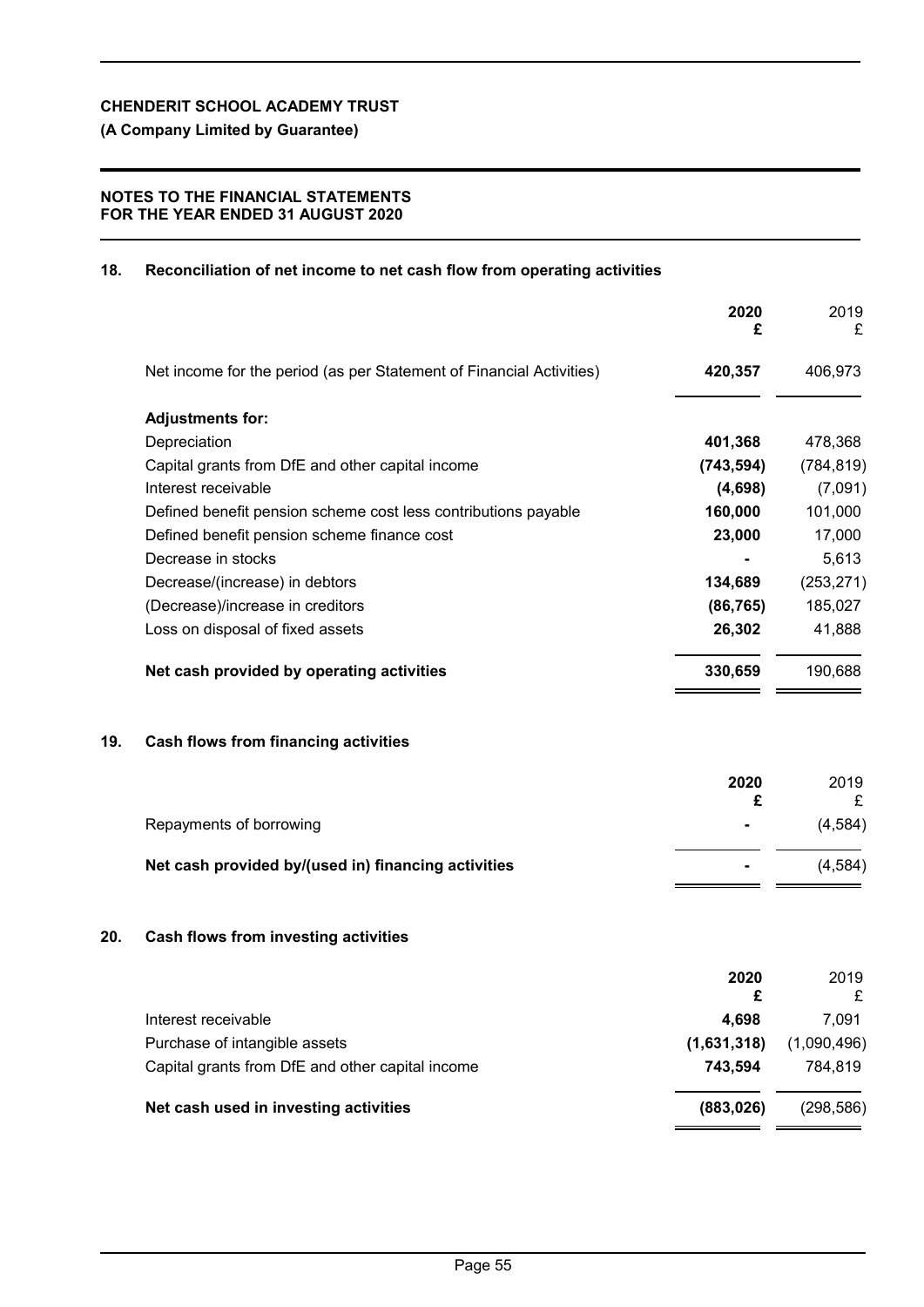**(A Company Limited by Guarantee)**

### **NOTES TO THE FINANCIAL STATEMENTS FOR THE YEAR ENDED 31 AUGUST 2020**

## **21. Analysis of cash and cash equivalents**

| 2020                | 2019<br>£ |
|---------------------|-----------|
| 1,167,148 1,719,515 |           |
| 1,167,148           | 1,719,515 |
|                     |           |

## **22. Analysis of changes in net debt**

|     |                                                               | At $1$<br><b>September</b><br>2019<br>£ | £          | At 31<br>Cash flows August 2020<br>£ |
|-----|---------------------------------------------------------------|-----------------------------------------|------------|--------------------------------------|
|     | Cash at bank and in hand                                      | 1,719,515                               | (552, 367) | 1,167,148                            |
|     |                                                               | 1,719,515                               | (552, 367) | 1,167,148                            |
| 23. | <b>Capital commitments</b>                                    |                                         |            |                                      |
|     |                                                               |                                         | 2020<br>£  | 2019<br>£                            |
|     | Contracted for but not provided in these financial statements |                                         | 658,841    | 1,176,191                            |

### **24. Pension commitments**

The Academy Trust's employees belong to two principal pension schemes: the Teachers' Pension Scheme England and Wales (TPS) for academic and related staff; and the Local Government Pension Scheme (LGPS) for non-teaching staff, which is managed by Northamptonshire County Council. Both are multi-employer defined benefit schemes.

The latest actuarial valuation of the TPS related to the period ended 31 March 2016 and of the LGPS 31 March 2016.

There were no outstanding or prepaid contributions at either the beginning or the end of the financial year.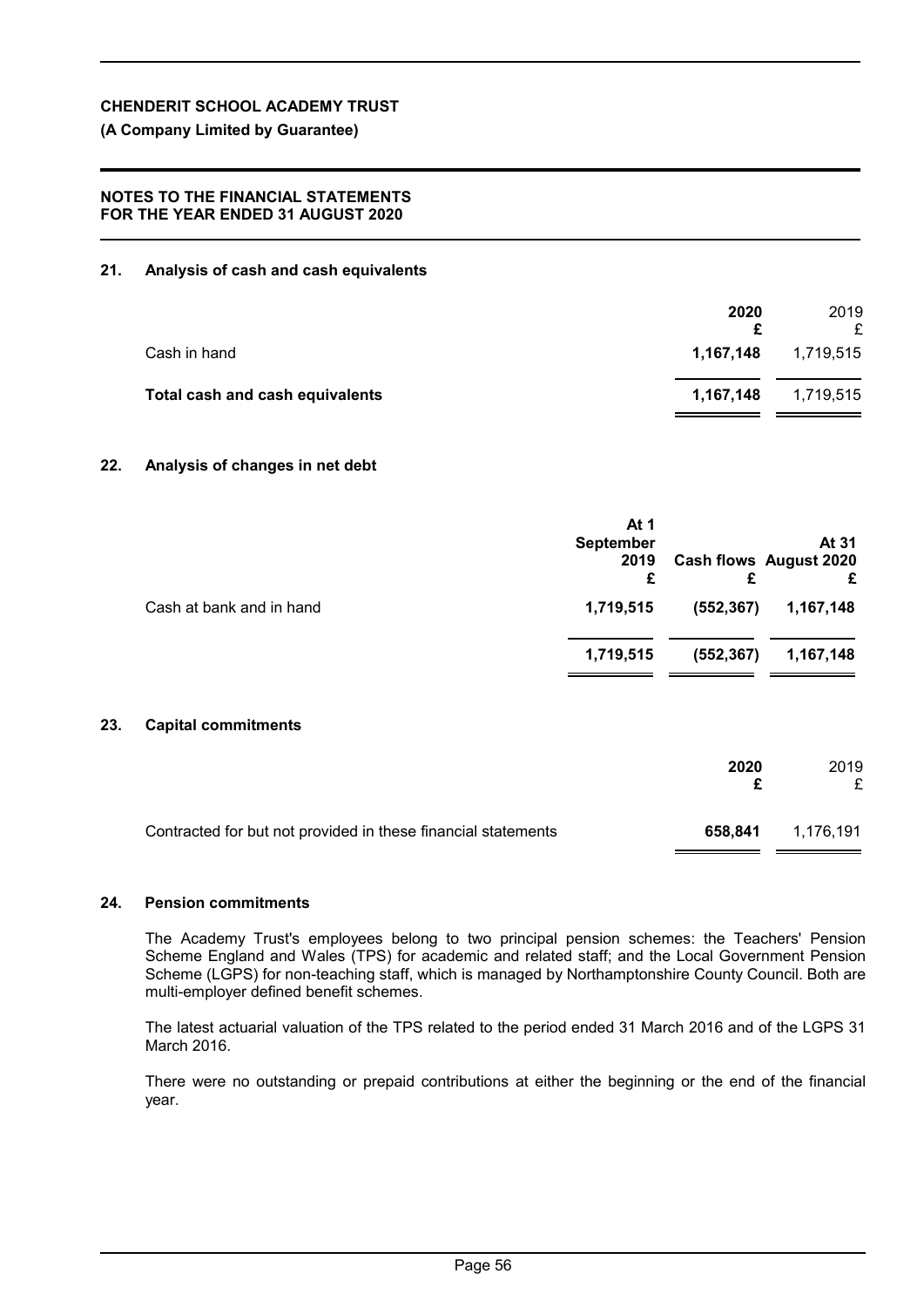**(A Company Limited by Guarantee)**

#### **NOTES TO THE FINANCIAL STATEMENTS FOR THE YEAR ENDED 31 AUGUST 2020**

#### **24. Pension commitments (continued)**

#### **Teachers' Pension Scheme**

The Teachers' Pension Scheme (TPS) is a statutory, contributory, defined benefit scheme, governed by the Teachers' Pension Scheme Regulations 2014. Membership is automatic for full-time teachers in academies. All teachers have the option to opt-out of the TPS following enrolment.

The TPS is an unfunded scheme to which both the member and employer makes contributions, as a percentage of salary - these contributions are credited to the Exchequer. Retirement and other pension benefits are paid by public funds provided by Parliament.

### **Valuation of the Teachers' Pension Scheme**

The Government Actuary, using normal actuarial principles, conducts a formal actuarial review of the TPS in accordance with the Public Service Pensions (Valuations and Employer Cost Cap) Directions 2014 published by HM Treasury every 4 years. The aim of the review is to specify the level of future contributions. Actuarial scheme valuations are dependent on assumptions about the value of future costs, design of benefits and many other factors. The latest actuarial valuation of the TPS was carried out as at 31 March 2016. The valuation report was published by the Department for Education on 5 March 2019. The key elements of the valuation and subsequent consultation are:

- employer contribution rates set at 23.68% of pensionable pay (including a 0.08% administration levy)
- total scheme liabilities (pensions currently in payment and the estimated cost of future benefits) for service to the effective date of £218,100 million and notional assets (estimated future contributions together with the notional investments held at the valuation date) of £196,100 million, giving a notional past service deficit of £22,000 million
- the SCAPE rate, set by HMT, is used to determine the notional investment return. The current SCAPE rate is 2.4% above the rate of CPI, assumed real rate of return is 2.4% in excess of prices and 2% in excess of earnings. The rate of real earnings growth is assumed to be 2.2%. The assumed nominal rate of return including earnings growth is 4.45%.

The next valuation result is due to be implemented from 1 April 2023.

The employer's pension costs paid to TPS in the year amounted to £629,060 *(2019 - £418,495)*.

A copy of the valuation report and supporting documentation is on the Teachers' Pensions website (https://www.teacherspensions.co.uk/news/employers/2019/04/teachers-pensions-valuation-report.aspx).

Under the definitions set out in FRS 102, the TPS is an unfunded multi-employer pension scheme. The Academy Trust has accounted for its contributions to the scheme as if it were a defined contribution scheme. The Academy Trust has set out above the information available on the scheme.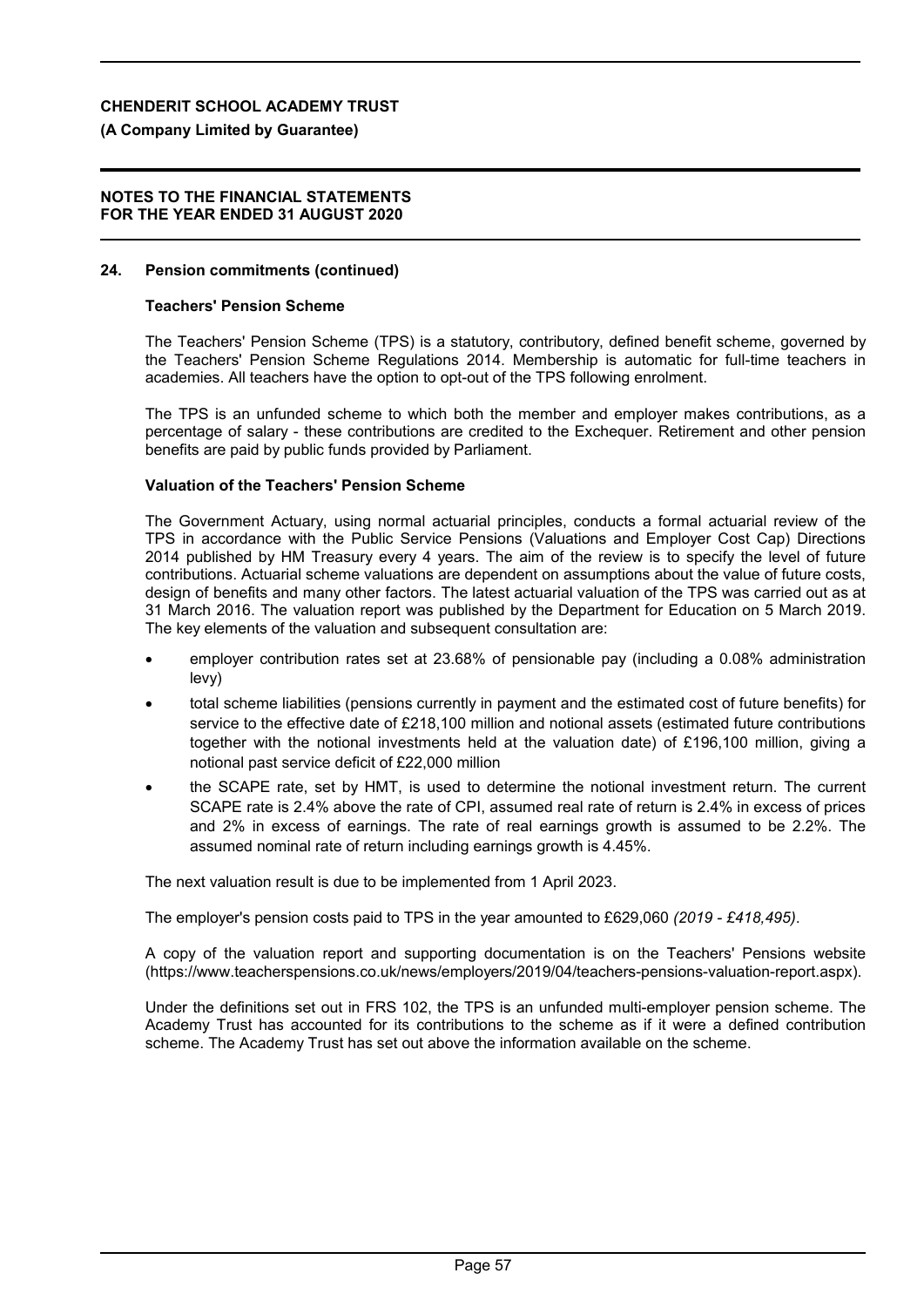# **(A Company Limited by Guarantee)**

## **NOTES TO THE FINANCIAL STATEMENTS FOR THE YEAR ENDED 31 AUGUST 2020**

# **24. Pension commitments (continued)**

# **Local Government Pension Scheme**

The LGPS is a funded defined benefit pension scheme, with the assets held in separate trusteeadministered funds. The total contribution made for the year ended 31 August 2020 was £155,000 *(2019 - £153,000)*, of which employer's contributions totalled £120,000 *(2019 - £120,000)* and employees' contributions totalled £ 35,000 *(2019 - £33,000)*. The agreed contribution rates for future years are 23.6 per cent for employers and 5.5 per cent for employees.

As described in note the LGPS obligation relates to the employees of the Academy Trust, who were the employees transferred as part of the conversion from the maintained school and new employees who were eligible to, and did, join the Scheme in the year. The obligation in respect of employees who transferred on conversion represents their cumulative service at both the predecessor school and the Academy Trust at the balance sheet date.

Parliament has agreed, at the request of the Secretary of State for Education, to a guarantee that, in the event of academy closure, outstanding Local Government Pension Scheme liabilities would be met by the Department for Education. The guarantee came into force on 18 July 2013.

# **Principal actuarial assumptions**

| 2020  | 2019  |
|-------|-------|
| %     | %     |
| 1.70  | 1.80  |
| 50.00 | 50.00 |
| 1.70  | 1.80  |
| 2.70  | 2.60  |
| 2.20  | 2.30  |
|       |       |

The current mortality assumptions include sufficient allowance for future improvements in mortality rates. The assumed life expectations on retirement age 65 are:

| Years |
|-------|
|       |
| 21.2  |
| 23.2  |
|       |
| 22.3  |
| 24.7  |
|       |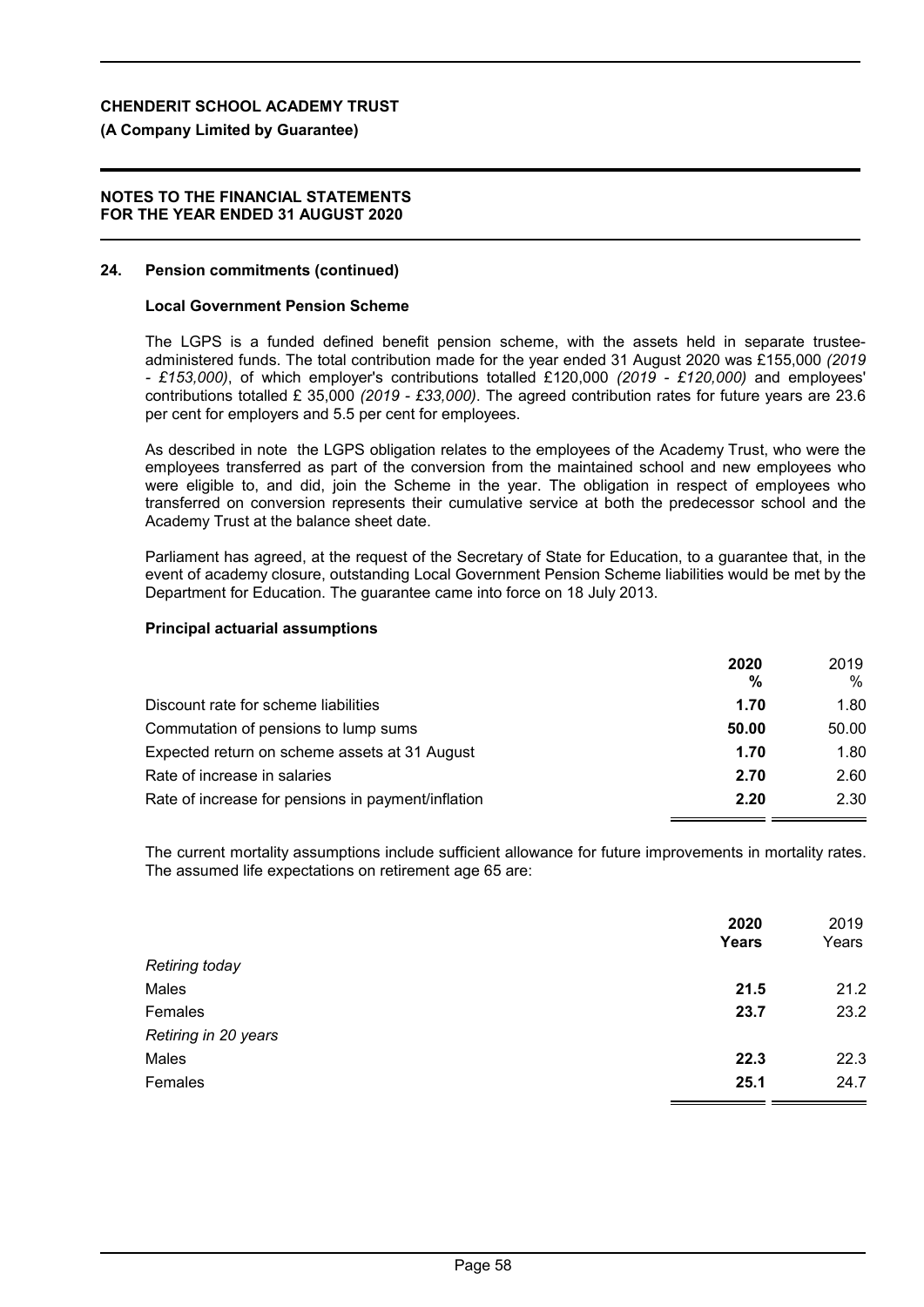**(A Company Limited by Guarantee)**

## **NOTES TO THE FINANCIAL STATEMENTS FOR THE YEAR ENDED 31 AUGUST 2020**

### **24. Pension commitments (continued)**

### **Sensitivity analysis**

|                                        | 2020<br>£ | 2019<br>£ |
|----------------------------------------|-----------|-----------|
| Discount rate $+0.5\%$                 | 480,000   | 476.000   |
| Discount rate -0.5%                    | (480,000) | (476,000) |
| Mortality assumption - 1 year increase | 130,000   | 117,000   |
| Mortality assumption - 1 year decrease | (130,000) | (117,000) |
| CPI rate $+0.5\%$                      | 446,000   | 420,000   |
| CPI rate $-0.5%$                       | (446,000) | (420,000) |

The Academy Trust's share of the assets in the scheme was:

|                                     | 2020<br>£ | 2019<br>£ |
|-------------------------------------|-----------|-----------|
| Equities                            | 1,983,000 | 1,976,000 |
| <b>Bonds</b>                        | 460,000   | 467,000   |
| Property                            | 345,000   | 247,000   |
| Cash and other liquid assets        | 86,000    | 55,000    |
| <b>Total market value of assets</b> | 2,874,000 | 2,745,000 |

The actual return on scheme assets was £51,000 *(2019 - £127,000)*.

The amounts recognised in the Statement of Financial Activities are as follows:

|                                                                  | 2020<br>£ | 2019      |
|------------------------------------------------------------------|-----------|-----------|
| Current service cost                                             | (277,000) | (212,000) |
| Past service cost                                                | (3,000)   | (9,000)   |
| Interest income                                                  | 50,000    | 72,000    |
| Interest cost                                                    | (73,000)  | (89,000)  |
| Total amount recognised in the Statement of Financial Activities | (303,000) | (238,000) |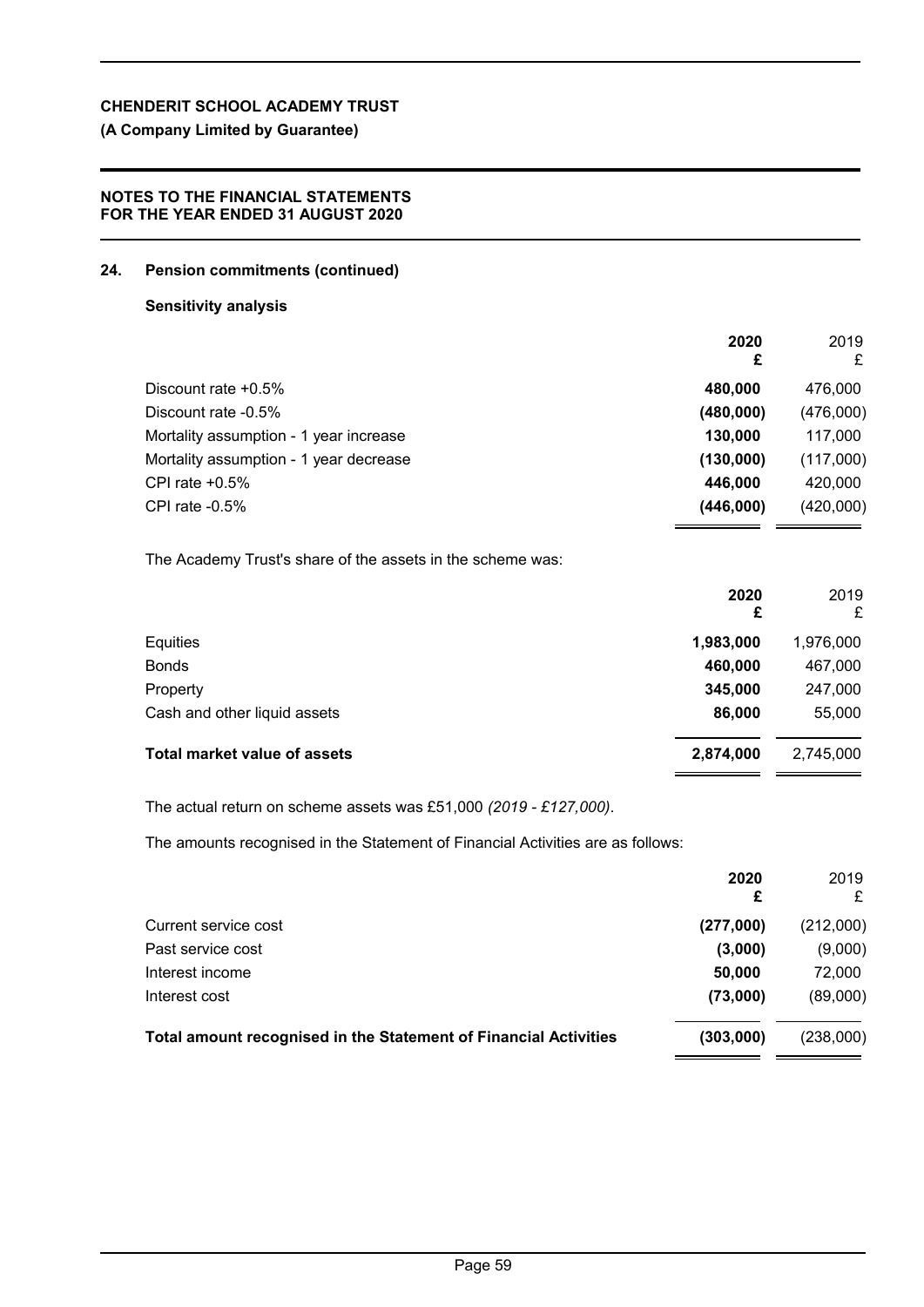# **(A Company Limited by Guarantee)**

## **NOTES TO THE FINANCIAL STATEMENTS FOR THE YEAR ENDED 31 AUGUST 2020**

### **24. Pension commitments (continued)**

Changes in the present value of the defined benefit obligations were as follows:

|                         | 2020<br>£ | 2019<br>£ |
|-------------------------|-----------|-----------|
| At 1 September          | 3,913,000 | 3,066,000 |
| Interest cost           | 73,000    | 89,000    |
| Employee contributions  | 35,000    | 33,000    |
| <b>Actuarial losses</b> | 99,000    | 552,000   |
| Benefits paid           | (77,000)  | (48,000)  |
| Current service cost    | 277,000   | 212,000   |
| Past service cost       | 3,000     | 9,000     |
| At 31 August            | 4,323,000 | 3,913,000 |

Changes in the fair value of the Academy Trust's share of scheme assets were as follows:

|                        | 2020<br>£ | 2019<br>£ |
|------------------------|-----------|-----------|
| At 1 September         | 2,745,000 | 2,513,000 |
| Interest income        | 50,000    | 72,000    |
| Actuarial gains        | 1,000     | 55,000    |
| Employer contributions | 120,000   | 120,000   |
| Employee contributions | 35,000    | 33,000    |
| Benefits paid          | (77,000)  | (48,000)  |
| At 31 August           | 2,874,000 | 2,745,000 |

#### **The amounts recognised in the Balance Sheet are as follows:**

|                                     | 2020        | 2019<br>£     |
|-------------------------------------|-------------|---------------|
| Closed defined benefit obligation   | (4,323,000) | (3,913,000)   |
| Closing fair value of scheme assets | 2,874,000   | 2,745,000     |
|                                     | (1,449,000) | (1, 168, 000) |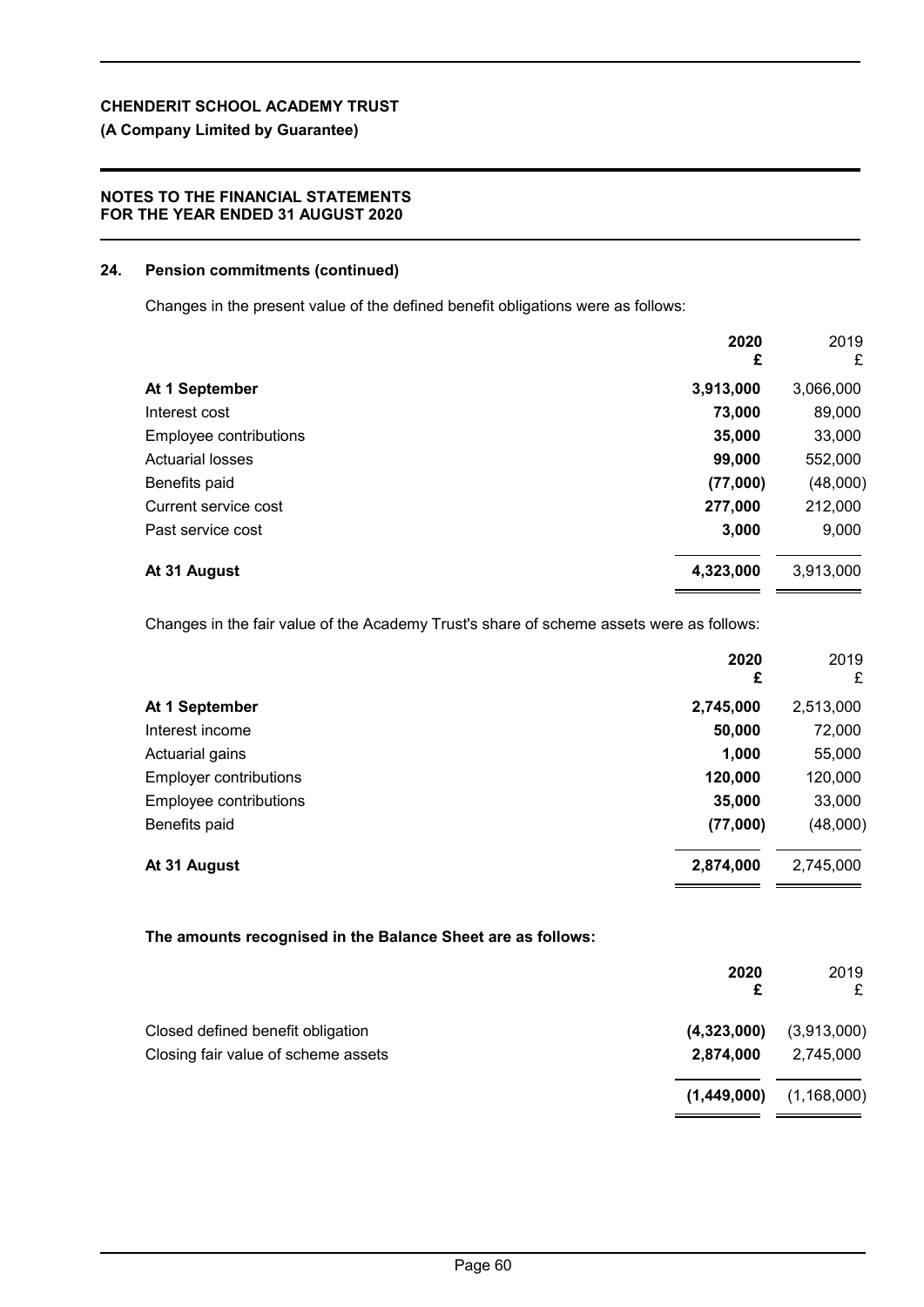## **(A Company Limited by Guarantee)**

### **NOTES TO THE FINANCIAL STATEMENTS FOR THE YEAR ENDED 31 AUGUST 2020**

### **Total remeasurements recognised in Other Comprehensive Income:**

|                                          | 2020<br>£ | 2019<br>£ |
|------------------------------------------|-----------|-----------|
| Changes in financial assumptions         | (11,000)  | (760,000) |
| Changes in demographic assumptions       | 55,000    | 208,000   |
| Other remeasurements                     | (142,000) | 55,000    |
|                                          | (98,000)  | (497,000) |
| Other finance income                     |           |           |
|                                          | 2020<br>£ | 2019<br>£ |
| Interest income on pension scheme assets | 50,000    | 72,000    |
| Interest on pension scheme liabilities   | (73,000)  | (89,000)  |
|                                          | (23,000)  | (17,000)  |

### **25. Operating lease commitments**

At 31 August 2020 the Academy Trust had commitments to make future minimum lease payments under non-cancellable operating leases as follows:

|                       | 2020<br>£ | 2019<br>£ |
|-----------------------|-----------|-----------|
| Within 1 year         | 13,869    | 14,129    |
| Between 1 and 5 years | 32,212    | 41,447    |
|                       | 46,081    | 55,576    |
|                       |           |           |

## **26. Members' liability**

Each member of the charitable company undertakes to contribute to the assets of the company in the event of it being wound up while he/she is a member, or within one year after he/she ceases to be a member, such amount as may be required, not exceeding *£*10 for the debts and liabilities contracted before he/she ceases to be a member.